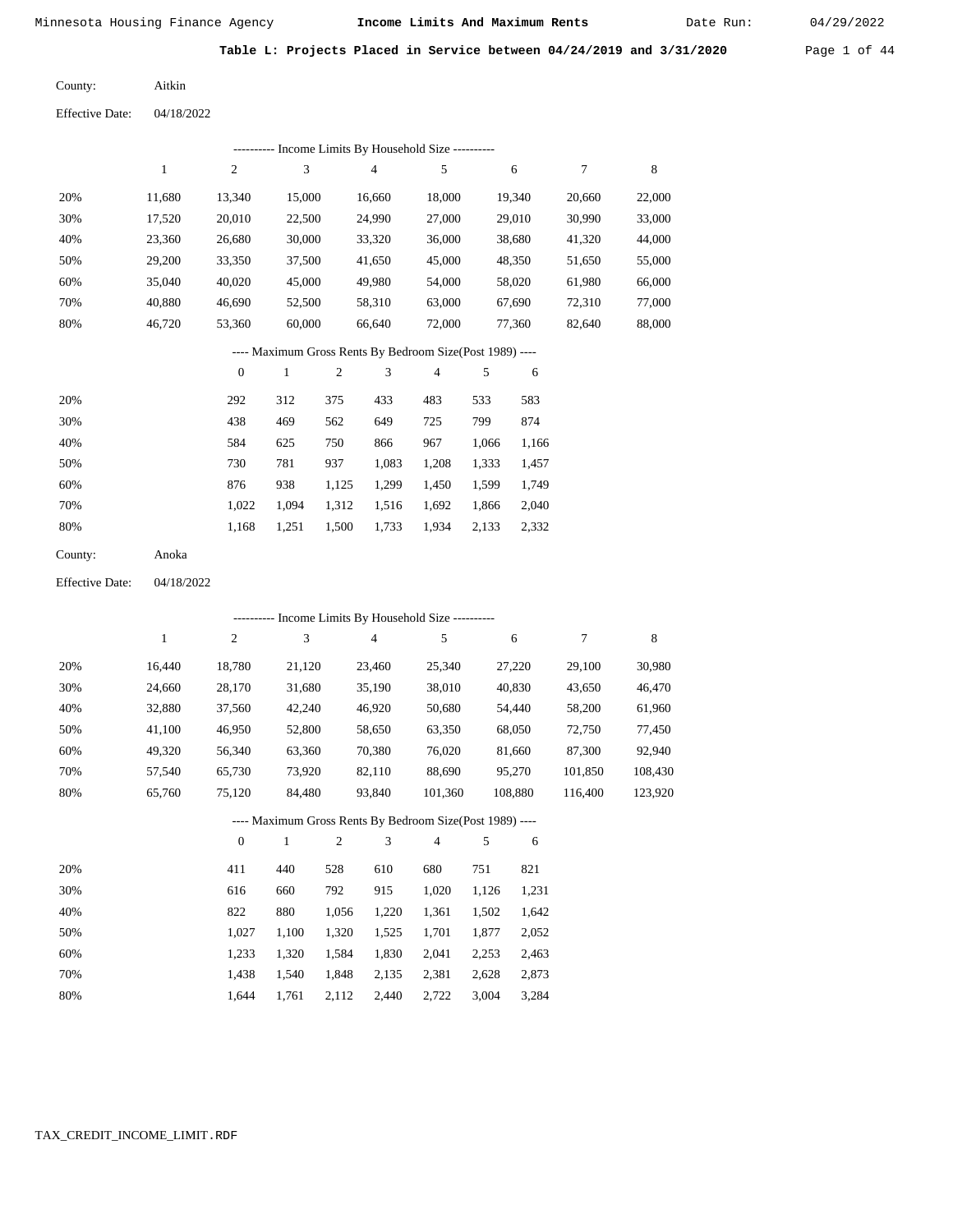Date Run:

**Table L: Projects Placed in Service between 04/24/2019 and 3/31/2020** Page 2 of 44

| County:                | <b>Becker</b> |
|------------------------|---------------|
| <b>Effective Date:</b> | 04/18/2022    |

|                        |              |                  |              |            | --------- Income Limits By Household Size ----------     |        |       |        |        |        |
|------------------------|--------------|------------------|--------------|------------|----------------------------------------------------------|--------|-------|--------|--------|--------|
|                        | $\mathbf{1}$ | $\mathbf{2}$     | 3            |            | $\overline{4}$                                           | 5      |       | 6      | 7      | 8      |
| 20%                    | 11,680       | 13,340           | 15,000       |            | 16,660                                                   | 18,000 |       | 19,340 | 20,660 | 22,000 |
| 30%                    | 17,520       | 20,010           | 22,500       |            | 24,990                                                   | 27,000 |       | 29,010 | 30,990 | 33,000 |
| 40%                    | 23,360       | 26,680           | 30,000       |            | 33,320                                                   | 36,000 |       | 38,680 | 41,320 | 44,000 |
| 50%                    | 29,200       | 33,350           | 37,500       |            | 41,650                                                   | 45,000 |       | 48,350 | 51,650 | 55,000 |
| 60%                    | 35,040       | 40,020           | 45,000       |            | 49,980                                                   | 54,000 |       | 58,020 | 61,980 | 66,000 |
| 70%                    | 40,880       | 46,690           | 52,500       |            | 58,310                                                   | 63,000 |       | 67,690 | 72,310 | 77,000 |
| 80%                    | 46,720       | 53,360           | 60,000       |            | 66,640                                                   | 72,000 |       | 77,360 | 82,640 | 88,000 |
|                        |              |                  |              |            | ---- Maximum Gross Rents By Bedroom Size(Post 1989) ---- |        |       |        |        |        |
|                        |              | $\boldsymbol{0}$ | $\mathbf{1}$ | $\sqrt{2}$ | 3                                                        | 4      | 5     | 6      |        |        |
| 20%                    |              | 292              | 312          | 375        | 433                                                      | 483    | 533   | 583    |        |        |
| 30%                    |              | 438              | 469          | 562        | 649                                                      | 725    | 799   | 874    |        |        |
| 40%                    |              | 584              | 625          | 750        | 866                                                      | 967    | 1,066 | 1,166  |        |        |
| 50%                    |              | 730              | 781          | 937        | 1,083                                                    | 1,208  | 1,333 | 1,457  |        |        |
| 60%                    |              | 876              | 938          | 1,125      | 1,299                                                    | 1,450  | 1,599 | 1,749  |        |        |
| 70%                    |              | 1,022            | 1,094        | 1,312      | 1,516                                                    | 1,692  | 1,866 | 2,040  |        |        |
| 80%                    |              | 1,168            | 1,251        | 1,500      | 1,733                                                    | 1,934  | 2,133 | 2,332  |        |        |
| County:                | Beltrami     |                  |              |            |                                                          |        |       |        |        |        |
| <b>Effective Date:</b> | 04/18/2022   |                  |              |            |                                                          |        |       |        |        |        |
|                        |              |                  |              |            | --------- Income Limits By Household Size ----------     |        |       |        |        |        |
|                        | 1            | $\boldsymbol{2}$ | 3            |            | 4                                                        | 5      |       | 6      | 7      | 8      |
| 20%                    | 11,680       | 13,340           | 15,000       |            | 16,660                                                   | 18,000 |       | 19,340 | 20,660 | 22,000 |
| 30%                    | 17,520       | 20,010           | 22,500       |            | 24,990                                                   | 27,000 |       | 29,010 | 30,990 | 33,000 |
| 40%                    | 23,360       | 26,680           | 30,000       |            | 33,320                                                   | 36,000 |       | 38,680 | 41,320 | 44,000 |
| 50%                    | 29,200       | 33,350           | 37,500       |            | 41,650                                                   | 45,000 |       | 48,350 | 51,650 | 55,000 |
| 60%                    | 35,040       | 40,020           | 45,000       |            | 49,980                                                   | 54,000 |       | 58,020 | 61,980 | 66,000 |
| 70%                    | 40,880       | 46,690           | 52,500       |            | 58,310                                                   | 63,000 |       | 67,690 | 72,310 | 77,000 |
| 80%                    | 46,720       | 53,360           | 60,000       |            | 66,640                                                   | 72,000 |       | 77,360 | 82,640 | 88,000 |
|                        |              |                  |              |            | ---- Maximum Gross Rents By Bedroom Size(Post 1989) -    |        |       |        |        |        |
|                        |              | $\boldsymbol{0}$ | $\mathbf{1}$ | 2          | 3                                                        | 4      | 5     | 6      |        |        |
| 20%                    |              | 292              | 312          | 375        | 433                                                      | 483    | 533   | 583    |        |        |
| 30%                    |              | 438              | 469          | 562        | 649                                                      | 725    | 799   | 874    |        |        |
| 40%                    |              | 584              | 625          | 750        | 866                                                      | 967    | 1,066 | 1,166  |        |        |
| 50%                    |              | 730              | 781          | 937        | 1,083                                                    | 1,208  | 1,333 | 1,457  |        |        |
| 60%                    |              | 876              | 938          | 1,125      | 1,299                                                    | 1,450  | 1,599 | 1,749  |        |        |
| 70%                    |              | 1,022            | 1,094        | 1,312      | 1,516                                                    | 1,692  | 1,866 | 2,040  |        |        |
| 80%                    |              | 1,168            | 1,251        | 1,500      | 1,733                                                    | 1,934  | 2,133 | 2,332  |        |        |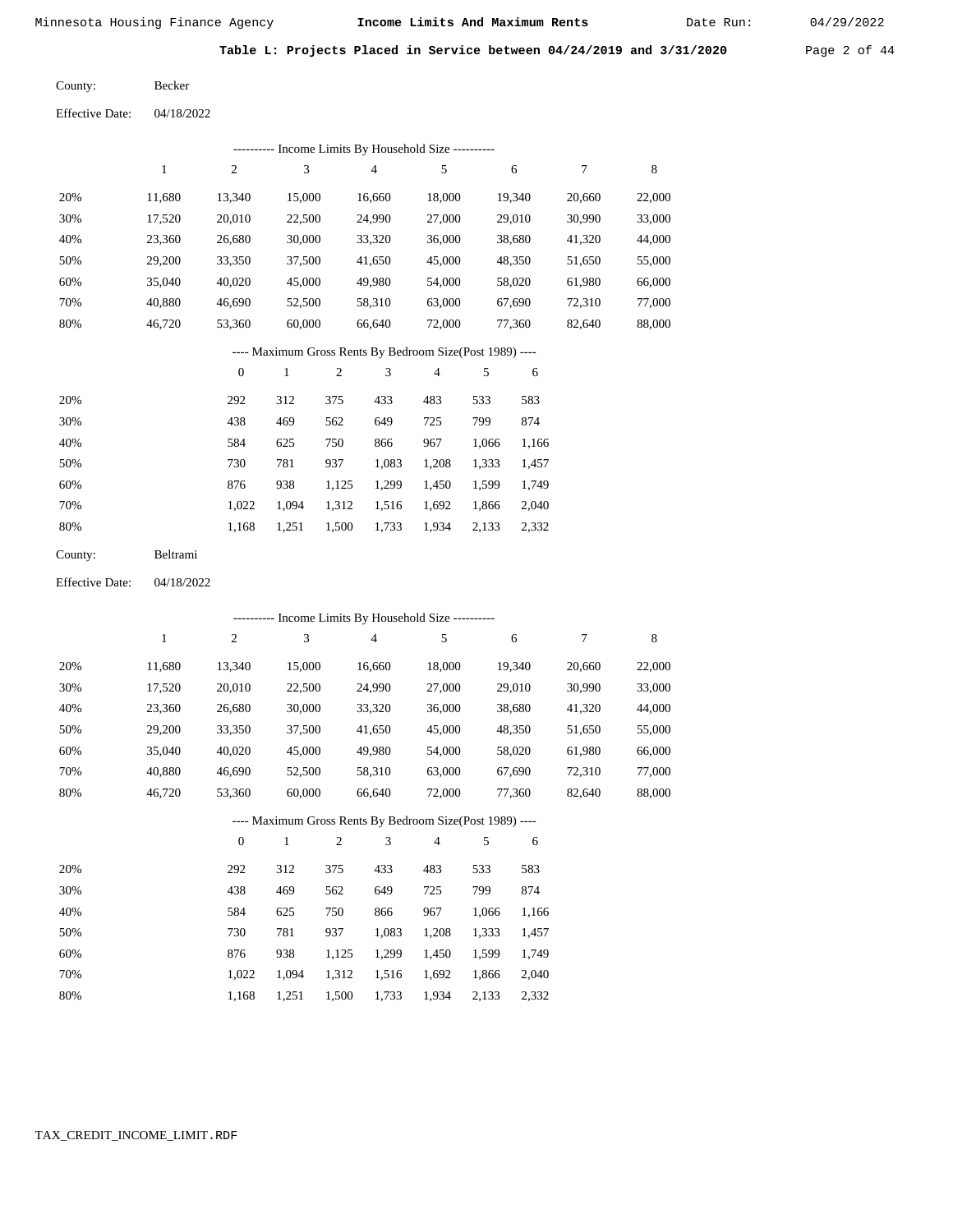Date Run:

|  |  |  | Table L: Projects Placed in Service between 04/24/2019 and 3/31/2020 | Page 3 of 44 |  |
|--|--|--|----------------------------------------------------------------------|--------------|--|
|  |  |  |                                                                      |              |  |

| County:                | <b>Benton</b> |
|------------------------|---------------|
| <b>Effective Date:</b> | 04/18/2022    |

|                        |                  |                  |               |            |                | --------- Income Limits By Household Size ----------     |       |        |        |        |
|------------------------|------------------|------------------|---------------|------------|----------------|----------------------------------------------------------|-------|--------|--------|--------|
|                        | $\,1$            | $\sqrt{2}$       | 3             |            | $\overline{4}$ | $\sqrt{5}$                                               |       | 6      | 7      | 8      |
| 20%                    | 12,380           | 14,140           | 15,900        |            | 17,660         | 19,080                                                   |       | 20,500 | 21,900 | 23,320 |
| 30%                    | 18,570           | 21,210           | 23,850        |            | 26,490         | 28,620                                                   |       | 30,750 | 32,850 | 34,980 |
| 40%                    | 24,760           | 28,280           | 31,800        |            | 35,320         | 38,160                                                   |       | 41,000 | 43,800 | 46,640 |
| 50%                    | 30,950           | 35,350           | 39,750        |            | 44,150         | 47,700                                                   |       | 51,250 | 54,750 | 58,300 |
| 60%                    | 37,140           | 42,420           | 47,700        |            | 52,980         | 57,240                                                   |       | 61,500 | 65,700 | 69,960 |
| 70%                    | 43,330           | 49,490           | 55,650        |            | 61,810         | 66,780                                                   |       | 71,750 | 76,650 | 81,620 |
| 80%                    | 49,520           | 56,560           | 63,600        |            | 70,640         | 76,320                                                   |       | 82,000 | 87,600 | 93,280 |
|                        |                  |                  |               |            |                | ---- Maximum Gross Rents By Bedroom Size(Post 1989) ---- |       |        |        |        |
|                        |                  | $\boldsymbol{0}$ | $\mathbf{1}$  | $\sqrt{2}$ | 3              | $\overline{4}$                                           | 5     | 6      |        |        |
| 20%                    |                  | 309              | 331           | 397        | 459            | 512                                                      | 565   | 618    |        |        |
| 30%                    |                  | 464              | 497           | 596        | 688            | 768                                                      | 847   | 927    |        |        |
| 40%                    |                  | 619              | 663           | 795        | 918            | 1,025                                                    | 1,130 | 1,236  |        |        |
| 50%                    |                  | 773              | 828           | 993        | 1,148          | 1,281                                                    | 1,413 | 1,545  |        |        |
| 60%                    |                  | 928              | 994           | 1,192      | 1,377          | 1,537                                                    | 1,695 | 1,854  |        |        |
| 70%                    |                  | 1,083            | 1,160         | 1,391      | 1,607          | 1,793                                                    | 1,978 | 2,163  |        |        |
| 80%                    |                  | 1,238            | 1,326         | 1,590      | 1,837          | 2,050                                                    | 2,261 | 2,472  |        |        |
| County:                | <b>Big Stone</b> |                  |               |            |                |                                                          |       |        |        |        |
| <b>Effective Date:</b> | 04/18/2022       |                  |               |            |                |                                                          |       |        |        |        |
|                        |                  |                  |               |            |                | --------- Income Limits By Household Size ----------     |       |        |        |        |
|                        | $\,1$            | $\sqrt{2}$       | $\mathfrak 3$ |            | $\overline{4}$ | $\sqrt{5}$                                               |       | 6      | 7      | 8      |
| 20%                    | 11,680           | 13,340           | 15,000        |            | 16,660         | 18,000                                                   |       | 19,340 | 20,660 | 22,000 |
| 30%                    | 17,520           | 20,010           | 22,500        |            | 24,990         | 27,000                                                   |       | 29,010 | 30,990 | 33,000 |
| 40%                    | 23,360           | 26,680           | 30,000        |            | 33,320         | 36,000                                                   |       | 38,680 | 41,320 | 44,000 |
| 50%                    | 29,200           | 33,350           | 37,500        |            | 41,650         | 45,000                                                   |       | 48,350 | 51,650 | 55,000 |
| 60%                    | 35,040           | 40,020           | 45,000        |            | 49,980         | 54,000                                                   |       | 58,020 | 61,980 | 66,000 |
| 70%                    | 40,880           | 46,690           | 52,500        |            | 58,310         | 63,000                                                   |       | 67,690 | 72,310 | 77,000 |
| 80%                    | 46,720           | 53,360           | 60,000        |            | 66,640         | 72,000                                                   |       | 77,360 | 82,640 | 88,000 |
|                        |                  |                  |               |            |                | ---- Maximum Gross Rents By Bedroom Size(Post 1989) ---- |       |        |        |        |
|                        |                  | $\boldsymbol{0}$ | $\mathbf{1}$  | $\sqrt{2}$ | 3              | 4                                                        | 5     | 6      |        |        |
| 20%                    |                  | 292              | 312           | 375        | 433            | 483                                                      | 533   | 583    |        |        |
| 30%                    |                  | 438              | 469           | 562        | 649            | 725                                                      | 799   | 874    |        |        |
| 40%                    |                  | 584              | 625           | 750        | 866            | 967                                                      | 1,066 | 1,166  |        |        |
| 50%                    |                  | 730              | 781           | 937        | 1,083          | 1,208                                                    | 1,333 | 1,457  |        |        |
| 60%                    |                  | 876              | 938           | 1,125      | 1,299          | 1,450                                                    | 1,599 | 1,749  |        |        |
| 70%                    |                  | 1,022            | 1,094         | 1,312      | 1,516          | 1,692                                                    | 1,866 | 2,040  |        |        |
| 80%                    |                  | 1,168            | 1,251         | 1,500      | 1,733          | 1,934                                                    | 2,133 | 2,332  |        |        |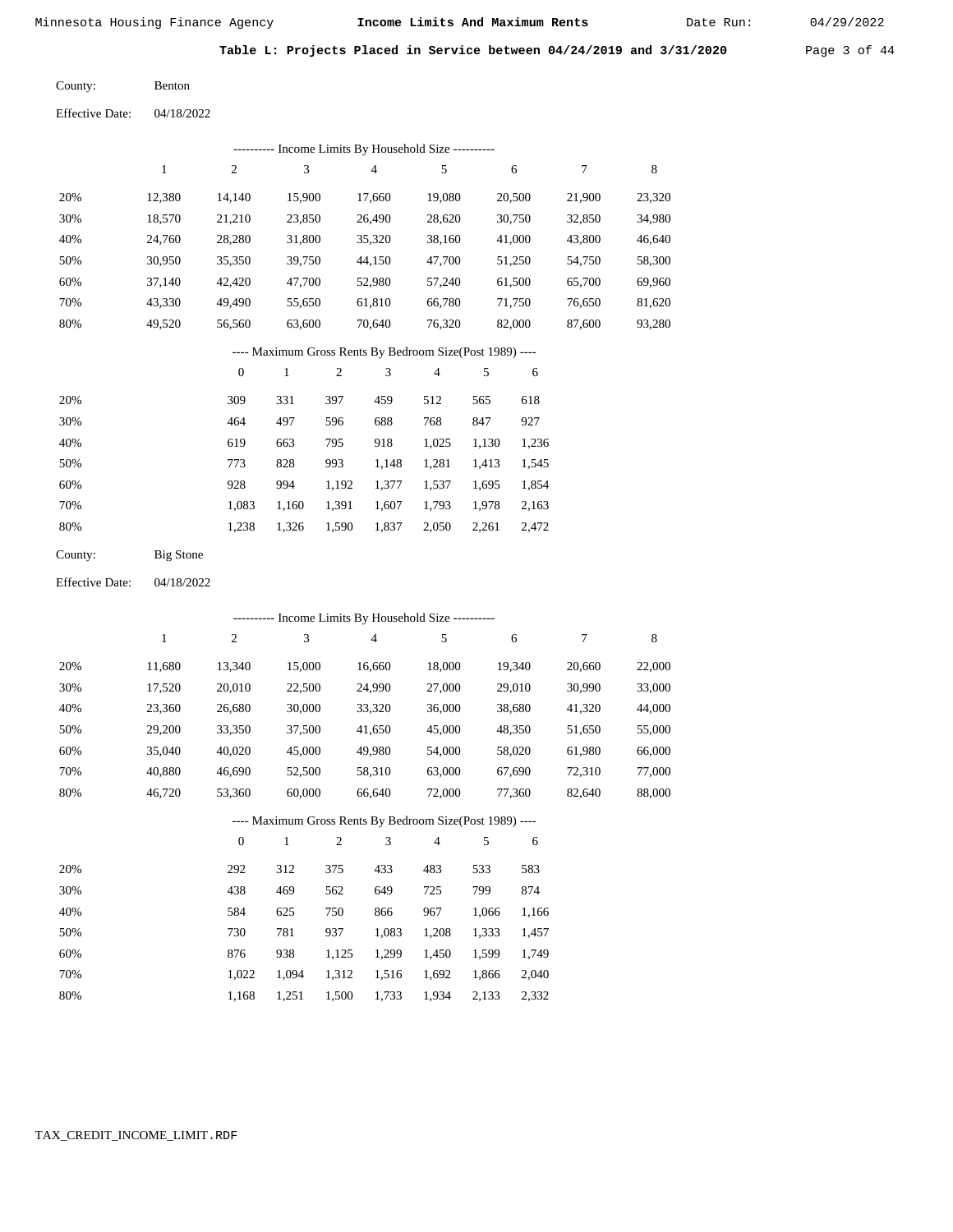Date Run:

**Table L: Projects Placed in Service between 04/24/2019 and 3/31/2020** Page 4 of 44

Blue Earth County:

| <b>Effective Date:</b> | 04/18/2022 |
|------------------------|------------|
|                        |            |

| ---------- Income Limits By Household Size -- |        |        |        |        |        |        |        |        |  |  |  |  |
|-----------------------------------------------|--------|--------|--------|--------|--------|--------|--------|--------|--|--|--|--|
|                                               |        | 2      | 3      | 4      | 5      | 6      | 7      | 8      |  |  |  |  |
| 20%                                           | 12,600 | 14.400 | 16.200 | 18,000 | 19.440 | 20,880 | 22,320 | 23,760 |  |  |  |  |
| 30%                                           | 18,900 | 21,600 | 24,300 | 27,000 | 29,160 | 31,320 | 33,480 | 35,640 |  |  |  |  |
| 40%                                           | 25,200 | 28,800 | 32,400 | 36,000 | 38,880 | 41,760 | 44,640 | 47,520 |  |  |  |  |
| 50%                                           | 31.500 | 36,000 | 40,500 | 45,000 | 48,600 | 52,200 | 55,800 | 59,400 |  |  |  |  |
| 60%                                           | 37,800 | 43,200 | 48,600 | 54,000 | 58,320 | 62,640 | 66,960 | 71,280 |  |  |  |  |
| 70%                                           | 44,100 | 50,400 | 56,700 | 63,000 | 68,040 | 73,080 | 78,120 | 83,160 |  |  |  |  |
| 80%                                           | 50,400 | 57,600 | 64,800 | 72,000 | 77,760 | 83,520 | 89,280 | 95,040 |  |  |  |  |
|                                               |        |        |        |        |        |        |        |        |  |  |  |  |

## ---- Maximum Gross Rents By Bedroom Size(Post 1989) ----

|     | $\mathbf{0}$ |       | 2     | 3     | 4     | 5     | 6     |
|-----|--------------|-------|-------|-------|-------|-------|-------|
| 20% | 315          | 337   | 405   | 468   | 522   | 576   | 630   |
| 30% | 472          | 506   | 607   | 702   | 783   | 864   | 945   |
| 40% | 630          | 675   | 810   | 936   | 1,044 | 1,152 | 1,260 |
| 50% | 787          | 843   | 1,012 | 1,170 | 1,305 | 1,440 | 1,575 |
| 60% | 945          | 1,012 | 1,215 | 1,404 | 1,566 | 1,728 | 1,890 |
| 70% | 1,102        | 1,181 | 1,417 | 1,638 | 1,827 | 2,016 | 2,205 |
| 80% | 1,260        | 1,350 | 1,620 | 1,872 | 2,088 | 2,304 | 2,520 |
|     |              |       |       |       |       |       |       |

04/18/2022 Effective Date:

|     | ---------- Income Limits By Household Size ---------- |                  |              |                |                                                          |                |       |        |        |        |  |  |
|-----|-------------------------------------------------------|------------------|--------------|----------------|----------------------------------------------------------|----------------|-------|--------|--------|--------|--|--|
|     | 1                                                     | $\overline{c}$   | 3            |                | $\overline{4}$                                           | 5              |       | 6      | 7      | 8      |  |  |
| 20% | 12,240                                                | 13,980           | 15,720       |                | 17,460                                                   | 18,860         |       | 20,260 | 21,660 | 23,060 |  |  |
| 30% | 18,360                                                | 20,970           | 23,580       |                | 26,190                                                   | 28,290         |       | 30,390 | 32,490 | 34,590 |  |  |
| 40% | 24,480                                                | 27,960           | 31,440       |                | 34,920                                                   | 37,720         |       | 40,520 | 43,320 | 46,120 |  |  |
| 50% | 30,600                                                | 34,950           | 39,300       |                | 43,650                                                   | 47,150         |       | 50,650 | 54,150 | 57,650 |  |  |
| 60% | 36,720                                                | 41,940           | 47,160       |                | 52,380                                                   | 56,580         |       | 60,780 | 64,980 | 69,180 |  |  |
| 70% | 42,840                                                | 48,930           | 55,020       |                | 61,110                                                   | 66,010         |       | 70,910 | 75,810 | 80,710 |  |  |
| 80% | 48,960                                                | 55,920           | 62,880       |                | 69,840                                                   | 75,440         |       | 81,040 | 86,640 | 92,240 |  |  |
|     |                                                       |                  |              |                | ---- Maximum Gross Rents By Bedroom Size(Post 1989) ---- |                |       |        |        |        |  |  |
|     |                                                       | $\boldsymbol{0}$ | $\mathbf{1}$ | $\overline{2}$ | 3                                                        | $\overline{4}$ | 5     | 6      |        |        |  |  |
| 20% |                                                       | 306              | 327          | 393            | 454                                                      | 506            | 559   | 611    |        |        |  |  |
| 30% |                                                       | 459              | 491          | 589            | 681                                                      | 759            | 838   | 916    |        |        |  |  |
| 40% |                                                       | 612              | 655          | 786            | 908                                                      | 1,013          | 1,118 | 1,222  |        |        |  |  |
| 50% |                                                       | 765              | 819          | 982            | 1,135                                                    | 1,266          | 1,397 | 1,527  |        |        |  |  |
| 60% |                                                       | 918              | 983          | 1,179          | 1,362                                                    | 1,519          | 1,677 | 1,833  |        |        |  |  |

 1,071 1,224

 1,147 1,311  1,375 1,572

 1,589 1,816  1,772 2,026

 1,956 2,236  2,138 2,444

 70% 80%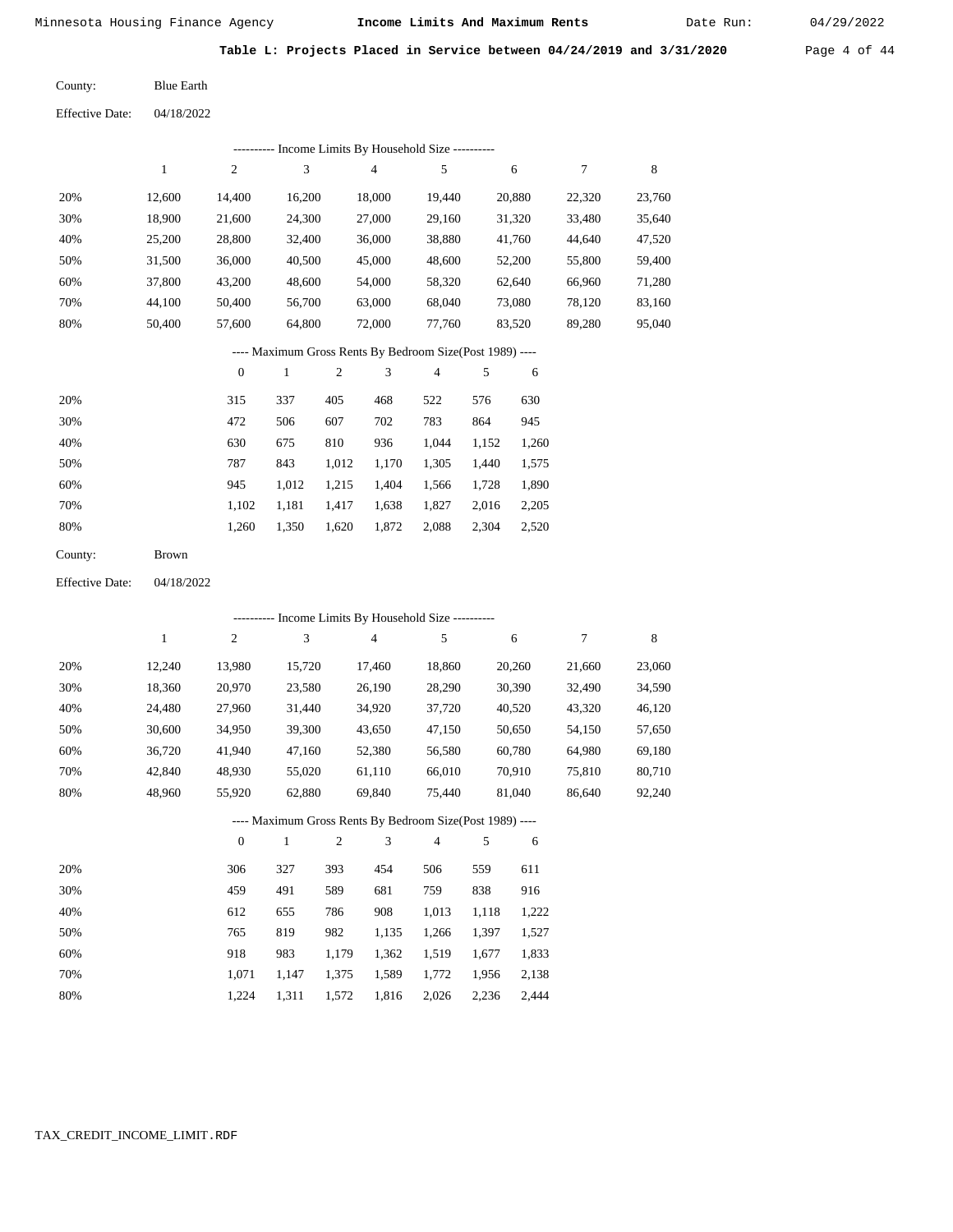Date Run:

**Table L: Projects Placed in Service between 04/24/2019 and 3/31/2020** Page 5 of 44

04/18/2022 Carlton County: Effective Date:

| ---------- Income Limits By Household Size ---------- |        |        |        |                                                                                                                                                                                                                                                                                                                                    |        |        |        |        |  |  |  |  |
|-------------------------------------------------------|--------|--------|--------|------------------------------------------------------------------------------------------------------------------------------------------------------------------------------------------------------------------------------------------------------------------------------------------------------------------------------------|--------|--------|--------|--------|--|--|--|--|
|                                                       | 1      | 2      | 3      | 4                                                                                                                                                                                                                                                                                                                                  | 5      | 6      | $\tau$ | 8      |  |  |  |  |
| 20%                                                   | 11,960 | 13.660 | 15,360 | 17,060                                                                                                                                                                                                                                                                                                                             | 18,440 | 19,800 | 21,160 | 22,520 |  |  |  |  |
| 30%                                                   | 17,940 | 20,490 | 23,040 | 25,590                                                                                                                                                                                                                                                                                                                             | 27,660 | 29,700 | 31,740 | 33,780 |  |  |  |  |
| 40%                                                   | 23,920 | 27,320 | 30,720 | 34,120                                                                                                                                                                                                                                                                                                                             | 36,880 | 39,600 | 42,320 | 45,040 |  |  |  |  |
| 50%                                                   | 29,900 | 34,150 | 38,400 | 42,650                                                                                                                                                                                                                                                                                                                             | 46,100 | 49,500 | 52,900 | 56,300 |  |  |  |  |
| 60%                                                   | 35,880 | 40,980 | 46,080 | 51,180                                                                                                                                                                                                                                                                                                                             | 55,320 | 59,400 | 63,480 | 67,560 |  |  |  |  |
| 70%                                                   | 41,860 | 47,810 | 53,760 | 59,710                                                                                                                                                                                                                                                                                                                             | 64,540 | 69,300 | 74,060 | 78,820 |  |  |  |  |
| 80%                                                   | 47,840 | 54,640 | 61,440 | 68,240                                                                                                                                                                                                                                                                                                                             | 73,760 | 79,200 | 84,640 | 90,080 |  |  |  |  |
|                                                       |        |        |        | $\mathbf{M}$ $\mathbf{A}$ $\mathbf{A}$ $\mathbf{A}$ $\mathbf{A}$ $\mathbf{A}$ $\mathbf{A}$ $\mathbf{A}$ $\mathbf{A}$ $\mathbf{A}$ $\mathbf{A}$ $\mathbf{A}$ $\mathbf{A}$ $\mathbf{A}$ $\mathbf{A}$ $\mathbf{A}$ $\mathbf{A}$ $\mathbf{A}$ $\mathbf{A}$ $\mathbf{A}$ $\mathbf{A}$ $\mathbf{A}$ $\mathbf{A}$ $\mathbf{A}$ $\mathbf{$ |        |        |        |        |  |  |  |  |

---- Maximum Gross Rents By Bedroom Size(Post 1989) ----

|     | $\mathbf{0}$ |       | 2     | 3     | 4     | 5     | 6     |
|-----|--------------|-------|-------|-------|-------|-------|-------|
| 20% | 299          | 320   | 384   | 443   | 495   | 546   | 597   |
| 30% | 448          | 480   | 576   | 665   | 742   | 819   | 895   |
| 40% | 598          | 640   | 768   | 887   | 990   | 1,092 | 1,194 |
| 50% | 747          | 800   | 960   | 1,109 | 1,237 | 1,365 | 1,492 |
| 60% | 897          | 960   | 1,152 | 1,331 | 1,485 | 1,638 | 1,791 |
| 70% | 1.046        | 1,120 | 1,344 | 1,553 | 1,732 | 1,911 | 2,089 |
| 80% | 1,196        | 1,281 | 1,536 | 1,775 | 1,980 | 2,184 | 2,388 |
|     |              |       |       |       |       |       |       |

| County: | Carver |
|---------|--------|
|         |        |

Effective Date: 04/18/2022

|     |        |              |        |     |        | ---------- Income Limits By Household Size ----------    |     |         |         |         |
|-----|--------|--------------|--------|-----|--------|----------------------------------------------------------|-----|---------|---------|---------|
|     | 1      | 2            | 3      |     | 4      | 5                                                        |     | 6       | 7       | 8       |
| 20% | 16,440 | 18,780       | 21,120 |     | 23,460 | 25,340                                                   |     | 27,220  | 29,100  | 30,980  |
| 30% | 24,660 | 28,170       | 31,680 |     | 35,190 | 38,010                                                   |     | 40,830  | 43,650  | 46,470  |
| 40% | 32,880 | 37,560       | 42,240 |     | 46,920 | 50,680                                                   |     | 54,440  | 58,200  | 61,960  |
| 50% | 41,100 | 46,950       | 52,800 |     | 58,650 | 63,350                                                   |     | 68,050  | 72,750  | 77,450  |
| 60% | 49,320 | 56,340       | 63,360 |     | 70,380 | 76,020                                                   |     | 81,660  | 87,300  | 92,940  |
| 70% | 57,540 | 65,730       | 73,920 |     | 82,110 | 88,690                                                   |     | 95,270  | 101,850 | 108,430 |
| 80% | 65,760 | 75,120       | 84,480 |     | 93,840 | 101,360                                                  |     | 108,880 | 116,400 | 123,920 |
|     |        |              |        |     |        | ---- Maximum Gross Rents By Bedroom Size(Post 1989) ---- |     |         |         |         |
|     |        | $\mathbf{0}$ |        | 2   | 3      | $\overline{4}$                                           | 5   | 6       |         |         |
| 20% |        | 411          | 440    | 528 | 610    | 680                                                      | 751 | 821     |         |         |
|     |        |              |        |     |        |                                                          |     |         |         |         |

| 30% | 616   | 660   | 792   | 915   | 1.020 | 1,126 1,231 |       |
|-----|-------|-------|-------|-------|-------|-------------|-------|
| 40% | 822   | 880   | 1.056 | 1.220 | 1.361 | 1.502       | 1,642 |
| 50% | 1.027 | 1.100 | 1.320 | 1.525 | 1.701 | 1.877       | 2,052 |
| 60% | 1.233 | 1.320 | 1.584 | 1,830 | 2.041 | 2.253       | 2,463 |
| 70% | 1.438 | 1.540 | 1.848 | 2.135 | 2.381 | 2.628       | 2,873 |
| 80% | 1.644 | 1.761 | 2,112 | 2,440 | 2,722 | 3,004       | 3,284 |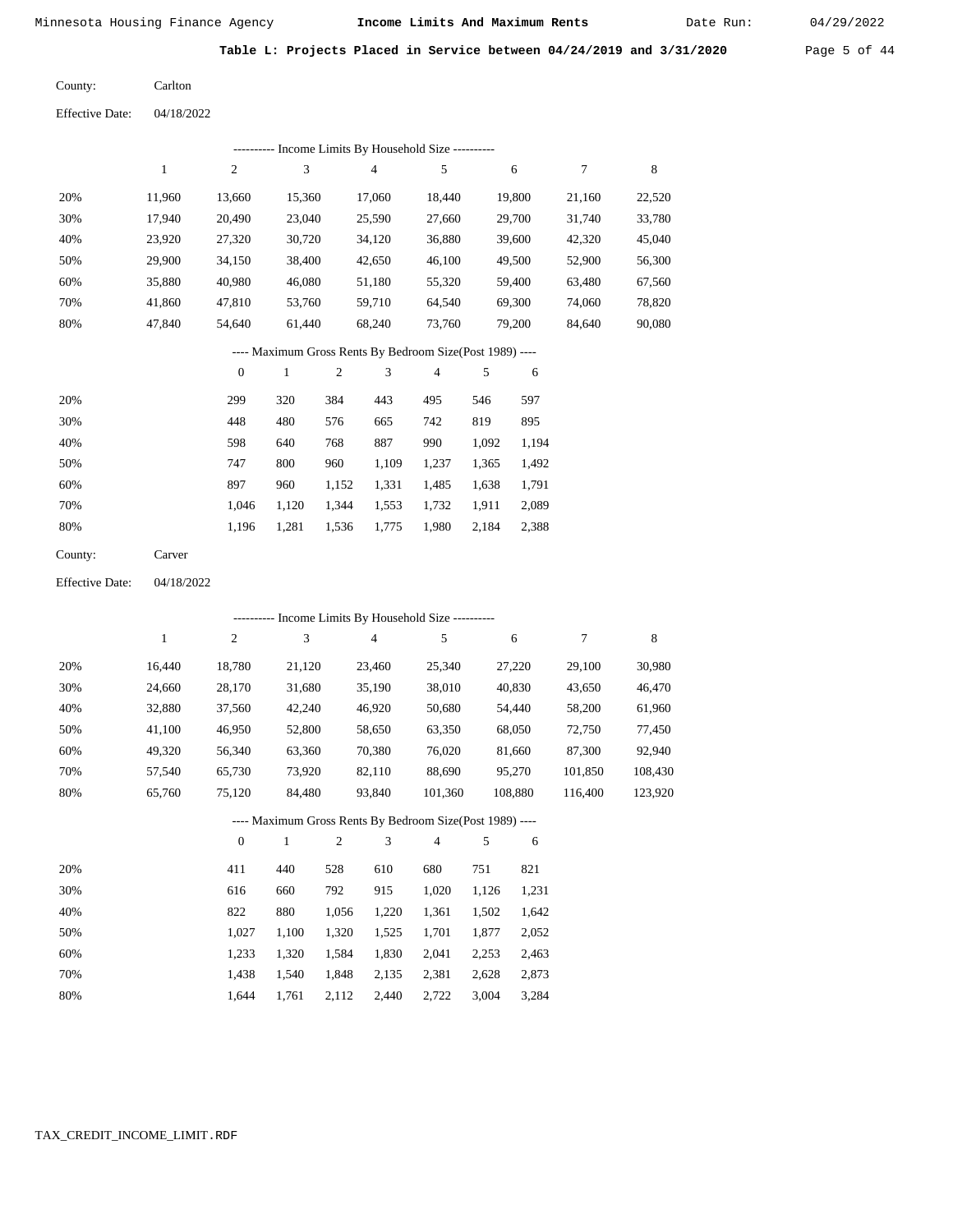Cass

Minnesota Housing Finance Agency **Income Limits And Maximum Rents** 04/29/2022

Date Run:

**Table L: Projects Placed in Service between 04/24/2019 and 3/31/2020** Page 6 of 44

County:

04/18/2022 Effective Date:

| ---------- Income Limits By Household Size ----------    |        |                |        |        |        |        |        |        |
|----------------------------------------------------------|--------|----------------|--------|--------|--------|--------|--------|--------|
|                                                          |        | $\overline{2}$ | 3      | 4      | 5      | 6      | 7      | 8      |
| 20%                                                      | 11.680 | 13.340         | 15,000 | 16,660 | 18,000 | 19,340 | 20,660 | 22,000 |
| 30%                                                      | 17,520 | 20,010         | 22,500 | 24,990 | 27,000 | 29,010 | 30,990 | 33,000 |
| 40%                                                      | 23,360 | 26,680         | 30,000 | 33,320 | 36,000 | 38,680 | 41,320 | 44,000 |
| 50%                                                      | 29,200 | 33,350         | 37,500 | 41,650 | 45,000 | 48,350 | 51,650 | 55,000 |
| 60%                                                      | 35,040 | 40,020         | 45,000 | 49,980 | 54,000 | 58,020 | 61,980 | 66,000 |
| 70%                                                      | 40.880 | 46,690         | 52,500 | 58,310 | 63,000 | 67,690 | 72,310 | 77,000 |
| 80%                                                      | 46.720 | 53,360         | 60,000 | 66.640 | 72,000 | 77.360 | 82,640 | 88,000 |
| ---- Maximum Gross Rents By Bedroom Size(Post 1989) ---- |        |                |        |        |        |        |        |        |

|     | $\mathbf{0}$ |       | 2     | 3     | 4     | 5     | 6     |
|-----|--------------|-------|-------|-------|-------|-------|-------|
| 20% | 292          | 312   | 375   | 433   | 483   | 533   | 583   |
| 30% | 438          | 469   | 562   | 649   | 725   | 799   | 874   |
| 40% | 584          | 625   | 750   | 866   | 967   | 1,066 | 1,166 |
| 50% | 730          | 781   | 937   | 1,083 | 1,208 | 1,333 | 1,457 |
| 60% | 876          | 938   | 1,125 | 1,299 | 1,450 | 1,599 | 1,749 |
| 70% | 1.022        | 1.094 | 1,312 | 1,516 | 1,692 | 1,866 | 2,040 |
| 80% | 1,168        | 1,251 | 1,500 | 1,733 | 1,934 | 2,133 | 2,332 |
|     |              |       |       |       |       |       |       |

| County: | Chippewa |
|---------|----------|
|         |          |

04/18/2022 Effective Date:

| ---------- Income Limits By Household Size ---------- |              |                |        |                |                                                          |                |       |        |        |        |
|-------------------------------------------------------|--------------|----------------|--------|----------------|----------------------------------------------------------|----------------|-------|--------|--------|--------|
|                                                       | $\mathbf{1}$ | $\overline{c}$ | 3      |                | $\overline{4}$                                           | 5              |       | 6      | 7      | 8      |
| 20%                                                   | 11,680       | 13,340         | 15,000 |                | 16,660                                                   | 18,000         |       | 19,340 | 20,660 | 22,000 |
| 30%                                                   | 17,520       | 20,010         | 22,500 |                | 24,990                                                   | 27,000         |       | 29,010 | 30,990 | 33,000 |
| 40%                                                   | 23,360       | 26,680         | 30,000 |                | 33,320                                                   | 36,000         |       | 38,680 | 41,320 | 44,000 |
| 50%                                                   | 29,200       | 33,350         | 37,500 |                | 41,650                                                   | 45,000         |       | 48,350 | 51,650 | 55,000 |
| 60%                                                   | 35,040       | 40,020         | 45,000 |                | 49,980                                                   | 54,000         |       | 58,020 | 61,980 | 66,000 |
| 70%                                                   | 40,880       | 46,690         | 52,500 |                | 58,310                                                   | 63,000         |       | 67,690 | 72,310 | 77,000 |
| 80%                                                   | 46,720       | 53,360         | 60,000 |                | 66,640                                                   | 72,000         |       | 77,360 | 82,640 | 88,000 |
|                                                       |              |                |        |                | ---- Maximum Gross Rents By Bedroom Size(Post 1989) ---- |                |       |        |        |        |
|                                                       |              | $\mathbf{0}$   | 1      | $\overline{2}$ | 3                                                        | $\overline{4}$ | 5     | 6      |        |        |
| 20%                                                   |              | 292            | 312    | 375            | 433                                                      | 483            | 533   | 583    |        |        |
| 30%                                                   |              | 438            | 469    | 562            | 649                                                      | 725            | 799   | 874    |        |        |
| 40%                                                   |              | 584            | 625    | 750            | 866                                                      | 967            | 1,066 | 1,166  |        |        |
| 50%                                                   |              | 730            | 781    | 937            | 1,083                                                    | 1,208          | 1,333 | 1,457  |        |        |
| 60%                                                   |              | 876            | 938    | 1,125          | 1,299                                                    | 1,450          | 1,599 | 1,749  |        |        |

 1,312 1,516 1,500

1,733

1,692 1,866

1,934 2,133 2,332

2,040

 1,022 1,168

 1,094 1,251

 70% 80%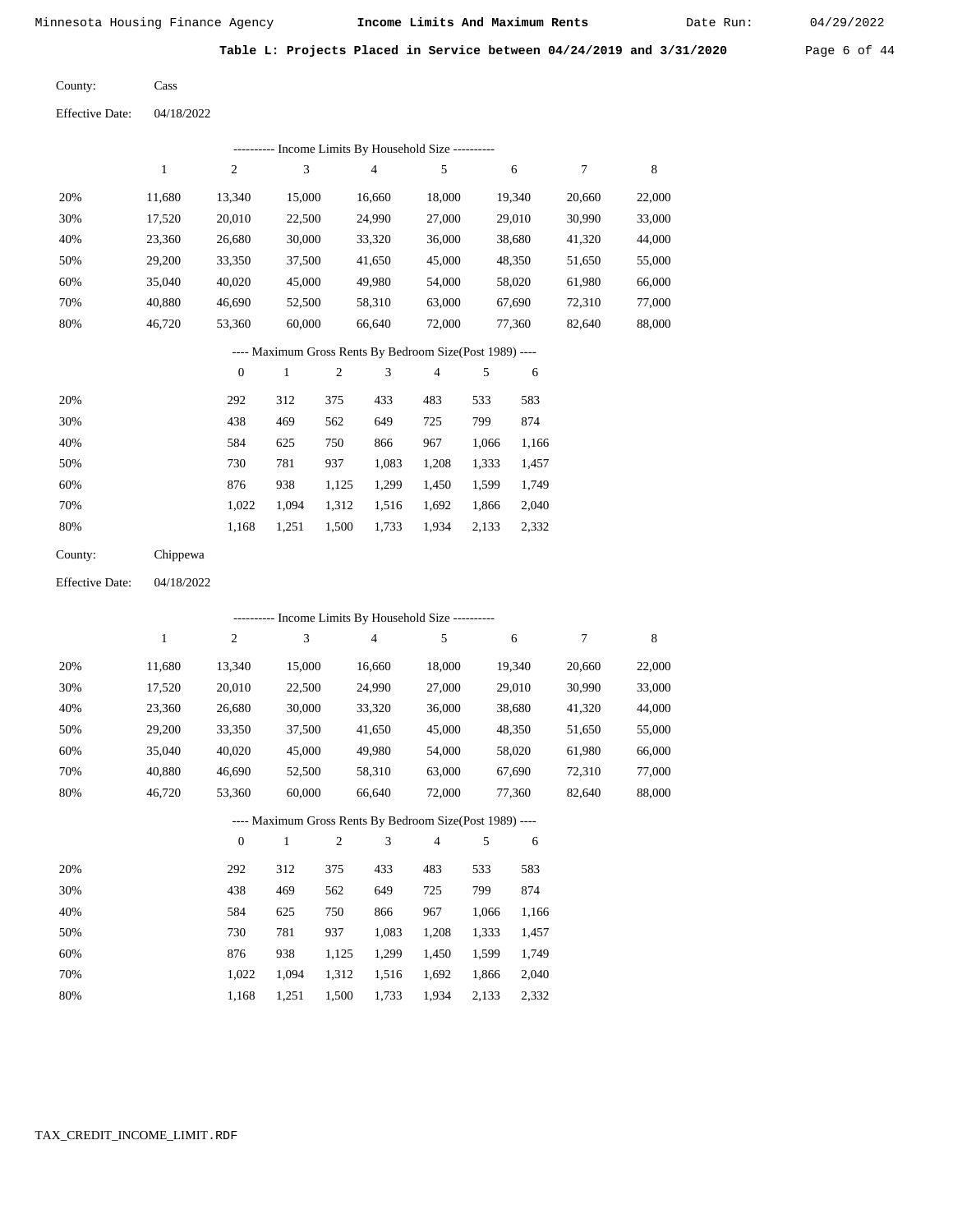Date Run:

**Table L: Projects Placed in Service between 04/24/2019 and 3/31/2020** Page 7 of 44

Chisago County:

| <b>Effective Date:</b> | 04/18/2022 |
|------------------------|------------|
|                        |            |

| ---------- Income Limits By Household Size ---------- |        |        |        |        |         |         |         |         |
|-------------------------------------------------------|--------|--------|--------|--------|---------|---------|---------|---------|
|                                                       |        | 2      | 3      | 4      | 5       | 6       |         | 8       |
| 20%                                                   | 16.440 | 18,780 | 21,120 | 23,460 | 25,340  | 27,220  | 29.100  | 30,980  |
| 30%                                                   | 24,660 | 28,170 | 31,680 | 35,190 | 38,010  | 40,830  | 43,650  | 46,470  |
| 40%                                                   | 32,880 | 37,560 | 42,240 | 46,920 | 50,680  | 54,440  | 58,200  | 61,960  |
| 50%                                                   | 41,100 | 46,950 | 52,800 | 58,650 | 63,350  | 68,050  | 72,750  | 77,450  |
| 60%                                                   | 49.320 | 56.340 | 63,360 | 70,380 | 76.020  | 81,660  | 87,300  | 92,940  |
| 70%                                                   | 57.540 | 65,730 | 73,920 | 82,110 | 88,690  | 95,270  | 101,850 | 108,430 |
| 80%                                                   | 65,760 | 75,120 | 84,480 | 93,840 | 101,360 | 108,880 | 116.400 | 123,920 |

# ---- Maximum Gross Rents By Bedroom Size(Post 1989) ----

|     | $\mathbf{0}$ |       | $\overline{c}$ | 3     | 4     | 5     | 6     |
|-----|--------------|-------|----------------|-------|-------|-------|-------|
| 20% | 411          | 440   | 528            | 610   | 680   | 751   | 821   |
| 30% | 616          | 660   | 792            | 915   | 1,020 | 1,126 | 1,231 |
| 40% | 822          | 880   | 1,056          | 1,220 | 1,361 | 1,502 | 1,642 |
| 50% | 1,027        | 1,100 | 1,320          | 1,525 | 1,701 | 1,877 | 2,052 |
| 60% | 1,233        | 1,320 | 1,584          | 1,830 | 2,041 | 2,253 | 2,463 |
| 70% | 1,438        | 1,540 | 1,848          | 2,135 | 2,381 | 2,628 | 2,873 |
| 80% | 1,644        | 1,761 | 2,112          | 2,440 | 2,722 | 3,004 | 3,284 |
|     |              |       |                |       |       |       |       |

| County: | Clay |
|---------|------|
|---------|------|

04/18/2022 Effective Date:

|     |        |                | ---------- Income Limits By Household Size ----------    |                |        |        |       |        |        |         |
|-----|--------|----------------|----------------------------------------------------------|----------------|--------|--------|-------|--------|--------|---------|
|     | 1      | $\overline{c}$ | 3                                                        |                | 4      | 5      |       | 6      | 7      | 8       |
| 20% | 14,080 | 16,080         | 18,100                                                   |                | 20,100 | 21,720 |       | 23,320 | 24,940 | 26,540  |
| 30% | 21,120 | 24,120         | 27,150                                                   |                | 30,150 | 32,580 |       | 34,980 | 37,410 | 39,810  |
| 40% | 28,160 | 32,160         | 36,200                                                   |                | 40,200 | 43,440 |       | 46,640 | 49,880 | 53,080  |
| 50% | 35,200 | 40,200         | 45,250                                                   |                | 50,250 | 54,300 |       | 58,300 | 62,350 | 66,350  |
| 60% | 42,240 | 48,240         | 54,300                                                   |                | 60,300 | 65,160 |       | 69,960 | 74,820 | 79,620  |
| 70% | 49,280 | 56,280         | 63,350                                                   |                | 70,350 | 76,020 |       | 81,620 | 87,290 | 92,890  |
| 80% | 56,320 | 64,320         | 72,400                                                   |                | 80,400 | 86,880 |       | 93,280 | 99,760 | 106,160 |
|     |        |                | ---- Maximum Gross Rents By Bedroom Size(Post 1989) ---- |                |        |        |       |        |        |         |
|     |        | $\mathbf{0}$   | 1                                                        | $\overline{2}$ | 3      | 4      | 5     | 6      |        |         |
| 20% |        | 352            | 377                                                      | 452            | 522    | 583    | 643   | 703    |        |         |
| 30% |        | 528            | 565                                                      | 678            | 784    | 874    | 965   | 1,055  |        |         |
| 40% |        | 704            | 754                                                      | 905            | 1,045  | 1,166  | 1,287 | 1,407  |        |         |
| 50% |        | 880            | 942                                                      | 1,131          | 1,306  | 1,457  | 1,608 | 1,758  |        |         |

| 70% | 1.232 1.319 1.583 1.829 2.040 2.252 2.462 |  |  |  |
|-----|-------------------------------------------|--|--|--|
| 80% | 1,408 1,508 1,810 2,091 2,332 2,574 2,814 |  |  |  |

1,357

1,568

1,749

1,930

2,110

1,131

1,056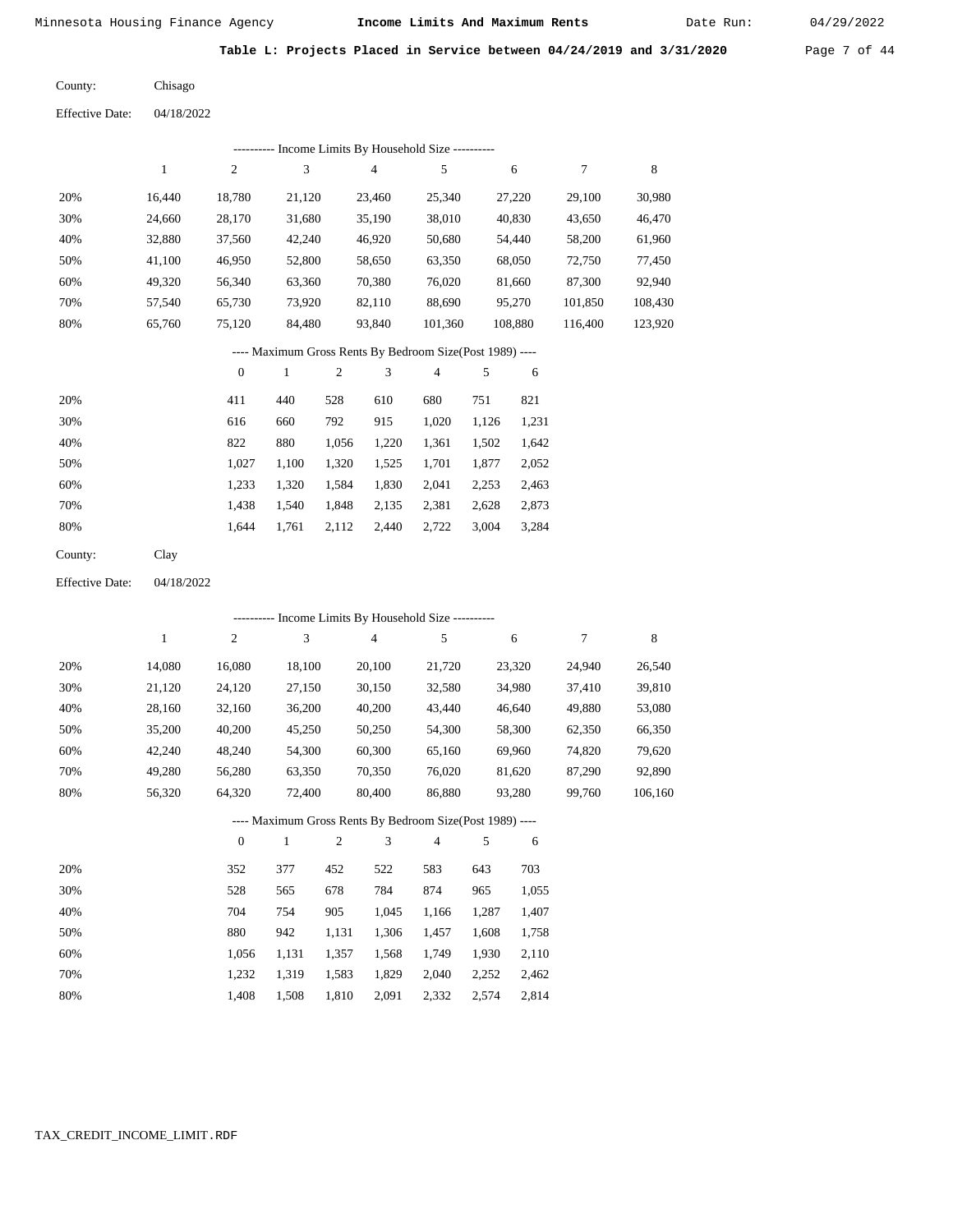Date Run:

**Table L: Projects Placed in Service between 04/24/2019 and 3/31/2020** Page 8 of 44

Clearwater County:

04/18/2022 Effective Date:

|     | ---------- Income Limits By Household Size ---------- |                  |              |     |        |                                                          |       |        |        |        |  |  |
|-----|-------------------------------------------------------|------------------|--------------|-----|--------|----------------------------------------------------------|-------|--------|--------|--------|--|--|
|     | $\mathbf{1}$                                          | $\overline{2}$   | 3            |     | 4      | 5                                                        |       | 6      | 7      | 8      |  |  |
| 20% | 11,680                                                | 13,340           | 15,000       |     | 16,660 | 18,000                                                   |       | 19,340 | 20,660 | 22,000 |  |  |
| 30% | 17,520                                                | 20,010           | 22,500       |     | 24,990 | 27,000                                                   |       | 29,010 | 30,990 | 33,000 |  |  |
| 40% | 23,360                                                | 26,680           | 30,000       |     | 33,320 | 36,000                                                   |       | 38,680 | 41,320 | 44,000 |  |  |
| 50% | 29,200                                                | 33,350           | 37,500       |     | 41,650 | 45,000                                                   |       | 48,350 | 51,650 | 55,000 |  |  |
| 60% | 35,040                                                | 40,020           | 45,000       |     | 49,980 | 54,000                                                   |       | 58,020 | 61,980 | 66,000 |  |  |
| 70% | 40,880                                                | 46,690           | 52,500       |     | 58,310 | 63,000                                                   |       | 67,690 | 72,310 | 77,000 |  |  |
| 80% | 46,720                                                | 53,360           | 60,000       |     | 66,640 | 72,000                                                   |       | 77,360 | 82,640 | 88,000 |  |  |
|     |                                                       |                  |              |     |        | ---- Maximum Gross Rents By Bedroom Size(Post 1989) ---- |       |        |        |        |  |  |
|     |                                                       | $\boldsymbol{0}$ | $\mathbf{1}$ | 2   | 3      | $\overline{4}$                                           | 5     | 6      |        |        |  |  |
| 20% |                                                       | 292              | 312          | 375 | 433    | 483                                                      | 533   | 583    |        |        |  |  |
| 30% |                                                       | 438              | 469          | 562 | 649    | 725                                                      | 799   | 874    |        |        |  |  |
| 40% |                                                       | 584              | 625          | 750 | 866    | 967                                                      | 1.066 | 1,166  |        |        |  |  |

| 50% | 730   |  |  | 781 937 1.083 1.208 1.333 1.457           |  |
|-----|-------|--|--|-------------------------------------------|--|
| 60% | 876 — |  |  | 938 1,125 1,299 1,450 1,599 1,749         |  |
| 70% |       |  |  | 1,022 1,094 1,312 1,516 1,692 1,866 2,040 |  |
| 80% |       |  |  | 1,168 1,251 1,500 1,733 1,934 2,133 2,332 |  |

Cook County:

04/18/2022 Effective Date:

|     |        |              |              |                |        | ---------- Income Limits By Household Size ----------    |       |        |        |             |
|-----|--------|--------------|--------------|----------------|--------|----------------------------------------------------------|-------|--------|--------|-------------|
|     | 1      | 2            | 3            |                | 4      | 5                                                        |       | 6      | 7      | $\,$ 8 $\,$ |
| 20% | 11,680 | 13,340       | 15,000       |                | 16,660 | 18,000                                                   |       | 19,340 | 20,660 | 22,000      |
| 30% | 17,520 | 20,010       | 22,500       |                | 24,990 | 27,000                                                   |       | 29,010 | 30,990 | 33,000      |
| 40% | 23,360 | 26,680       | 30,000       |                | 33,320 | 36,000                                                   |       | 38,680 | 41,320 | 44,000      |
| 50% | 29,200 | 33,350       | 37,500       |                | 41,650 | 45,000                                                   |       | 48,350 | 51,650 | 55,000      |
| 60% | 35,040 | 40,020       | 45,000       |                | 49,980 | 54,000                                                   |       | 58,020 | 61,980 | 66,000      |
| 70% | 40,880 | 46,690       | 52,500       |                | 58,310 | 63,000                                                   |       | 67,690 | 72,310 | 77,000      |
| 80% | 46,720 | 53,360       | 60,000       |                | 66,640 | 72,000                                                   |       | 77,360 | 82,640 | 88,000      |
|     |        |              |              |                |        | ---- Maximum Gross Rents By Bedroom Size(Post 1989) ---- |       |        |        |             |
|     |        | $\mathbf{0}$ | $\mathbf{1}$ | $\overline{2}$ | 3      | 4                                                        | 5     | 6      |        |             |
| 20% |        | 292          | 312          | 375            | 433    | 483                                                      | 533   | 583    |        |             |
| 30% |        | 438          | 469          | 562            | 649    | 725                                                      | 799   | 874    |        |             |
| 40% |        | 584          | 625          | 750            | 866    | 967                                                      | 1,066 | 1,166  |        |             |
| 50% |        | 730          | 781          | 937            | 1,083  | 1,208                                                    | 1,333 | 1,457  |        |             |
| 60% |        | 876          | 938          | 1,125          | 1,299  | 1,450                                                    | 1,599 | 1,749  |        |             |
| 70% |        | 1,022        | 1,094        | 1,312          | 1,516  | 1,692                                                    | 1,866 | 2,040  |        |             |

1,500 1,733

1,934

2,133 2,332

1,168

1,251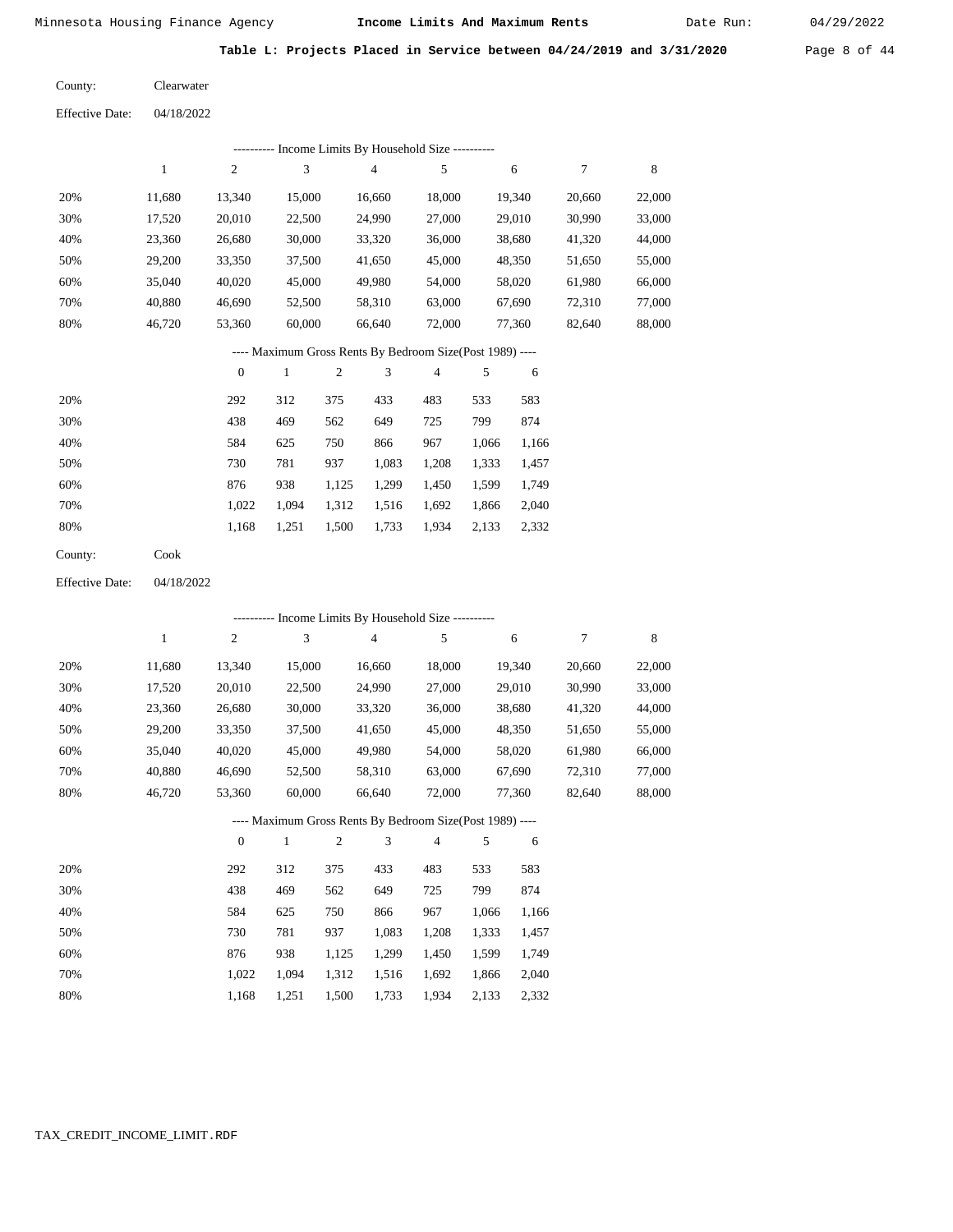Date Run:

**Table L: Projects Placed in Service between 04/24/2019 and 3/31/2020** Page 9 of 44

Cottonwood County:

04/18/2022 Effective Date:

|     |        |        |        | Income Limits By Household Size ---------- |        |        |        |        |
|-----|--------|--------|--------|--------------------------------------------|--------|--------|--------|--------|
|     |        | 2      | 3      | 4                                          |        | 6      |        | 8      |
| 20% | 11.680 | 13.340 | 15,000 | 16,660                                     | 18,000 | 19,340 | 20,660 | 22,000 |
| 30% | 17,520 | 20,010 | 22,500 | 24,990                                     | 27,000 | 29,010 | 30,990 | 33,000 |
| 40% | 23,360 | 26,680 | 30,000 | 33,320                                     | 36,000 | 38,680 | 41,320 | 44,000 |
| 50% | 29,200 | 33,350 | 37,500 | 41,650                                     | 45,000 | 48,350 | 51,650 | 55,000 |
| 60% | 35,040 | 40,020 | 45,000 | 49,980                                     | 54,000 | 58,020 | 61,980 | 66,000 |
| 70% | 40.880 | 46,690 | 52,500 | 58,310                                     | 63,000 | 67,690 | 72,310 | 77,000 |
| 80% | 46.720 | 53,360 | 60,000 | 66,640                                     | 72,000 | 77,360 | 82,640 | 88,000 |

---- Maximum Gross Rents By Bedroom Size(Post 1989) ----

|     | $\mathbf{0}$ |       | $\overline{c}$ | 3     | 4     | 5     | 6     |
|-----|--------------|-------|----------------|-------|-------|-------|-------|
| 20% | 292          | 312   | 375            | 433   | 483   | 533   | 583   |
| 30% | 438          | 469   | 562            | 649   | 725   | 799   | 874   |
| 40% | 584          | 625   | 750            | 866   | 967   | 1,066 | 1,166 |
| 50% | 730          | 781   | 937            | 1,083 | 1,208 | 1,333 | 1,457 |
| 60% | 876          | 938   | 1,125          | 1,299 | 1,450 | 1,599 | 1,749 |
| 70% | 1,022        | 1.094 | 1,312          | 1,516 | 1,692 | 1,866 | 2,040 |
| 80% | 1,168        | 1,251 | 1,500          | 1,733 | 1,934 | 2,133 | 2,332 |
|     |              |       |                |       |       |       |       |

Crow Wing County:

04/18/2022 Effective Date:

|     |        |                  |              |                |                | ---------- Income Limits By Household Size ----------    |       |        |        |        |
|-----|--------|------------------|--------------|----------------|----------------|----------------------------------------------------------|-------|--------|--------|--------|
|     | 1      | $\overline{c}$   | 3            |                | $\overline{4}$ | 5                                                        |       | 6      | 7      | 8      |
| 20% | 11,680 | 13,340           | 15,000       |                | 16,660         | 18,000                                                   |       | 19,340 | 20,660 | 22,000 |
| 30% | 17,520 | 20,010           | 22,500       |                | 24,990         | 27,000                                                   |       | 29,010 | 30,990 | 33,000 |
| 40% | 23,360 | 26,680           | 30,000       |                | 33,320         | 36,000                                                   |       | 38,680 | 41,320 | 44,000 |
| 50% | 29,200 | 33,350           | 37,500       |                | 41,650         | 45,000                                                   |       | 48,350 | 51,650 | 55,000 |
| 60% | 35,040 | 40,020           | 45,000       |                | 49,980         | 54,000                                                   |       | 58,020 | 61,980 | 66,000 |
| 70% | 40,880 | 46,690           | 52,500       |                | 58,310         | 63,000                                                   |       | 67,690 | 72,310 | 77,000 |
| 80% | 46,720 | 53,360           | 60,000       |                | 66,640         | 72,000                                                   |       | 77,360 | 82,640 | 88,000 |
|     |        |                  |              |                |                | ---- Maximum Gross Rents By Bedroom Size(Post 1989) ---- |       |        |        |        |
|     |        | $\boldsymbol{0}$ | $\mathbf{1}$ | $\overline{2}$ | 3              | 4                                                        | 5     | 6      |        |        |
| 20% |        | 292              | 312          | 375            | 433            | 483                                                      | 533   | 583    |        |        |
| 30% |        | 438              | 469          | 562            | 649            | 725                                                      | 799   | 874    |        |        |
| 40% |        | 584              | 625          | 750            | 866            | 967                                                      | 1,066 | 1,166  |        |        |
| 50% |        | 730              | 781          | 937            | 1,083          | 1,208                                                    | 1,333 | 1,457  |        |        |
| 60% |        | 876              | 938          | 1,125          | 1,299          | 1,450                                                    | 1,599 | 1,749  |        |        |
| 70% |        | 1,022            | 1,094        | 1,312          | 1,516          | 1,692                                                    | 1,866 | 2,040  |        |        |

 1,312 1,516 1,500

1,733

1,934

2,133

2,332

1,168

1,251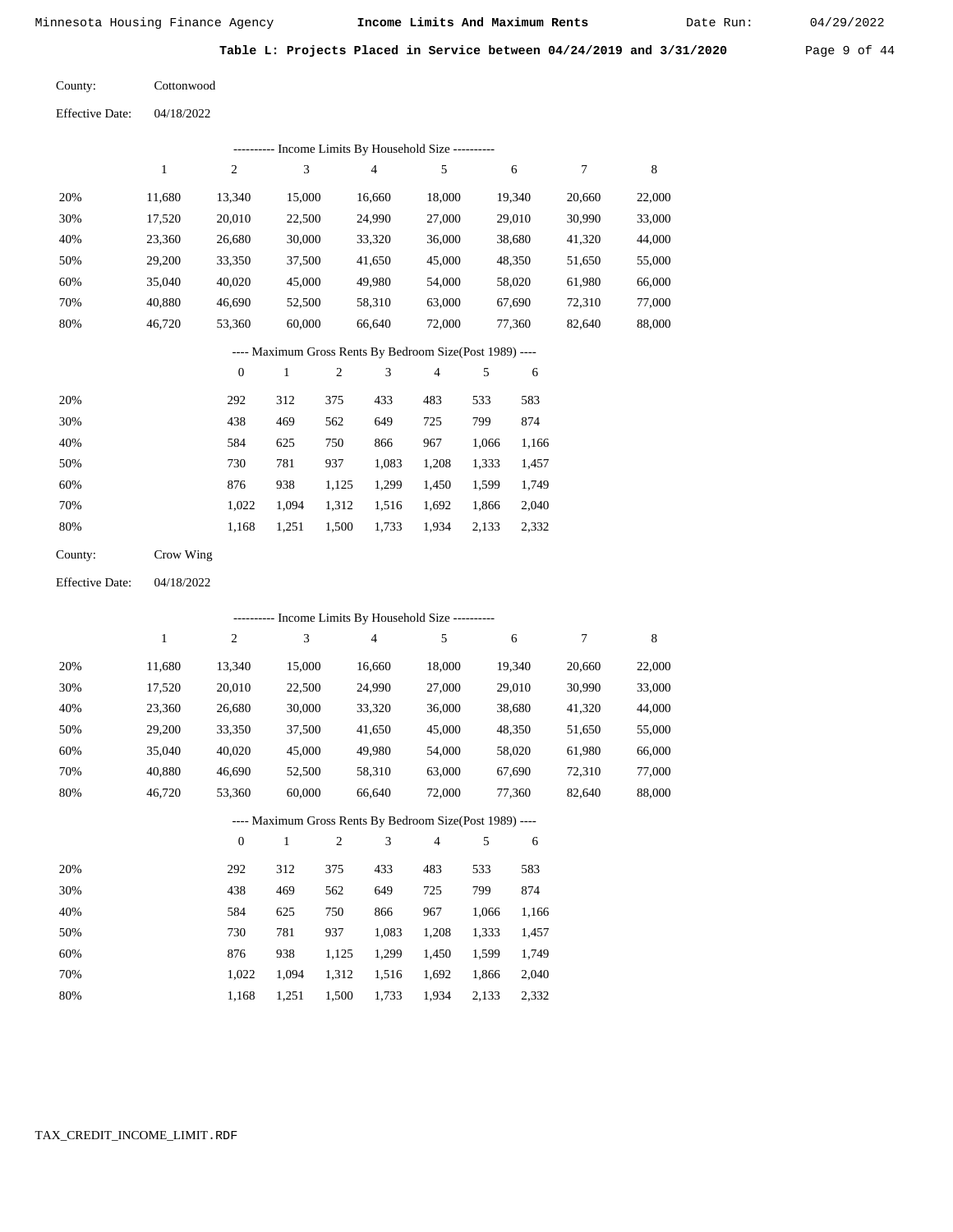Date Run:

**Table L: Projects Placed in Service between 04/24/2019 and 3/31/2020** Page 10 of 44

Dakota County:

04/18/2022 Effective Date:

|     | Income Limits By Household Size ---------- |        |        |        |         |         |         |         |  |  |  |  |  |
|-----|--------------------------------------------|--------|--------|--------|---------|---------|---------|---------|--|--|--|--|--|
|     |                                            | 2      | 3      | 4      | 5       | 6       | 7       | 8       |  |  |  |  |  |
| 20% | 16.440                                     | 18.780 | 21,120 | 23.460 | 25,340  | 27,220  | 29,100  | 30,980  |  |  |  |  |  |
| 30% | 24,660                                     | 28,170 | 31,680 | 35,190 | 38,010  | 40,830  | 43,650  | 46,470  |  |  |  |  |  |
| 40% | 32,880                                     | 37,560 | 42,240 | 46,920 | 50,680  | 54,440  | 58,200  | 61,960  |  |  |  |  |  |
| 50% | 41,100                                     | 46,950 | 52,800 | 58,650 | 63,350  | 68,050  | 72,750  | 77,450  |  |  |  |  |  |
| 60% | 49,320                                     | 56,340 | 63,360 | 70,380 | 76,020  | 81,660  | 87,300  | 92,940  |  |  |  |  |  |
| 70% | 57,540                                     | 65,730 | 73,920 | 82,110 | 88,690  | 95,270  | 101,850 | 108,430 |  |  |  |  |  |
| 80% | 65,760                                     | 75,120 | 84,480 | 93,840 | 101,360 | 108,880 | 116.400 | 123,920 |  |  |  |  |  |

---- Maximum Gross Rents By Bedroom Size(Post 1989) ----

|     | $\mathbf{0}$ |       | $\overline{2}$ | 3     | 4     | 5     | 6     |
|-----|--------------|-------|----------------|-------|-------|-------|-------|
| 20% | 411          | 440   | 528            | 610   | 680   | 751   | 821   |
| 30% | 616          | 660   | 792            | 915   | 1,020 | 1,126 | 1,231 |
| 40% | 822          | 880   | 1,056          | 1,220 | 1,361 | 1,502 | 1,642 |
| 50% | 1,027        | 1.100 | 1,320          | 1,525 | 1,701 | 1,877 | 2,052 |
| 60% | 1,233        | 1,320 | 1,584          | 1,830 | 2,041 | 2,253 | 2,463 |
| 70% | 1,438        | 1,540 | 1,848          | 2,135 | 2,381 | 2,628 | 2,873 |
| 80% | 1.644        | 1,761 | 2,112          | 2,440 | 2,722 | 3,004 | 3,284 |
|     |              |       |                |       |       |       |       |

04/18/2022 Effective Date:

|     |        | --------- Income Limits By Household Size ---------- |                                                          |                |                |        |       |         |         |         |  |  |  |
|-----|--------|------------------------------------------------------|----------------------------------------------------------|----------------|----------------|--------|-------|---------|---------|---------|--|--|--|
|     | 1      | $\mathfrak{2}$                                       | 3                                                        |                | $\overline{4}$ | 5      |       | 6       | 7       | 8       |  |  |  |
| 20% | 15,620 | 17,840                                               | 20,080                                                   |                | 22,300         | 24,100 |       | 25,880  | 27,660  | 29,440  |  |  |  |
| 30% | 23,430 | 26,760                                               | 30,120                                                   |                | 33,450         | 36,150 |       | 38,820  | 41,490  | 44,160  |  |  |  |
| 40% | 31,240 | 35,680                                               | 40,160                                                   |                | 44,600         | 48,200 |       | 51,760  | 55,320  | 58,880  |  |  |  |
| 50% | 39,050 | 44,600                                               | 50,200                                                   |                | 55,750         | 60,250 |       | 64,700  | 69,150  | 73,600  |  |  |  |
| 60% | 46,860 | 53,520                                               | 60,240                                                   |                | 66,900         | 72,300 |       | 77,640  | 82,980  | 88,320  |  |  |  |
| 70% | 54,670 | 62,440                                               | 70,280                                                   |                | 78,050         | 84,350 |       | 90,580  | 96,810  | 103,040 |  |  |  |
| 80% | 62,480 | 71,360                                               | 80,320                                                   |                | 89,200         | 96,400 |       | 103,520 | 110,640 | 117,760 |  |  |  |
|     |        |                                                      | ---- Maximum Gross Rents By Bedroom Size(Post 1989) ---- |                |                |        |       |         |         |         |  |  |  |
|     |        | $\mathbf{0}$                                         | 1                                                        | $\overline{2}$ | 3              | 4      | 5     | 6       |         |         |  |  |  |
| 20% |        | 390                                                  | 418                                                      | 502            | 580            | 647    | 713   | 780     |         |         |  |  |  |
| 30% |        | 585                                                  | 627                                                      | 753            | 870            | 970    | 1,070 | 1,170   |         |         |  |  |  |
| 40% |        | 781                                                  | 836                                                      | 1,004          | 1,160          | 1,294  | 1,427 | 1,561   |         |         |  |  |  |
| 50% |        | 976                                                  | 1,045                                                    | 1,255          | 1,450          | 1,617  | 1,784 | 1,951   |         |         |  |  |  |

|  |  | 1,366 1,463 1,757 2,030 2,264 2,498 2,731 |  |  |
|--|--|-------------------------------------------|--|--|
|  |  | 1.562 1.673 2.008 2.320 2.588 2.855 3.122 |  |  |

1,506

1,740

1,941

2,141

2,341

1,254

1,171

 60% 70% 80%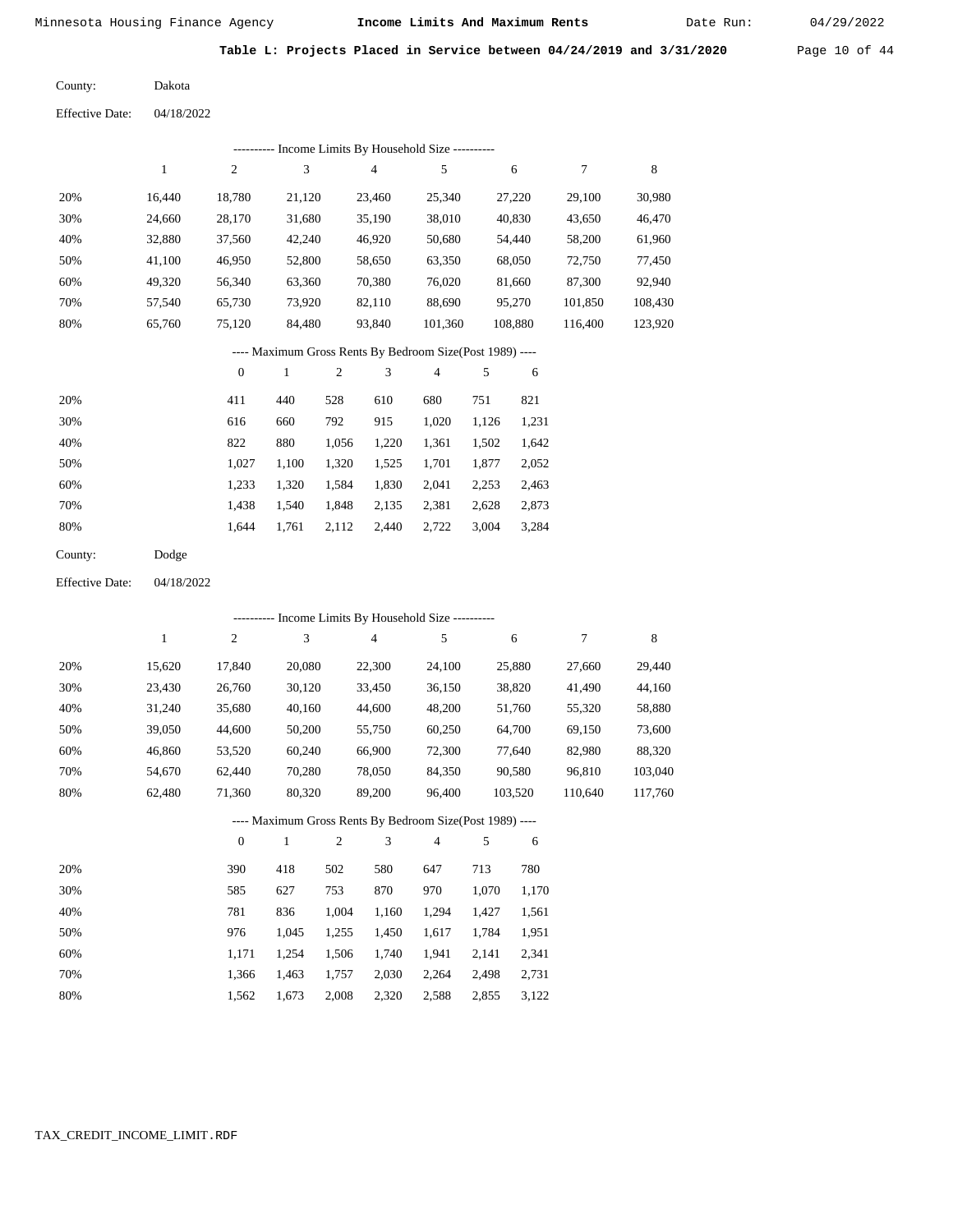Date Run:

**Table L: Projects Placed in Service between 04/24/2019 and 3/31/2020** Page 11 of 44

Douglas County:

| ---------- Income Limits By Household Size ---------- |        |        |        |        |        |        |        |        |  |  |
|-------------------------------------------------------|--------|--------|--------|--------|--------|--------|--------|--------|--|--|
|                                                       |        | 2      | 3      | 4      | 5      | 6      | 7      | 8      |  |  |
| 20%                                                   | 12.420 | 14,200 | 15.980 | 17,740 | 19,160 | 20,580 | 22,000 | 23,420 |  |  |
| 30%                                                   | 18,630 | 21,300 | 23,970 | 26,610 | 28,740 | 30,870 | 33,000 | 35,130 |  |  |
| 40%                                                   | 24.840 | 28,400 | 31,960 | 35,480 | 38,320 | 41,160 | 44,000 | 46,840 |  |  |
| 50%                                                   | 31,050 | 35,500 | 39,950 | 44,350 | 47,900 | 51,450 | 55,000 | 58,550 |  |  |
| 60%                                                   | 37,260 | 42,600 | 47,940 | 53,220 | 57,480 | 61,740 | 66,000 | 70,260 |  |  |
| 70%                                                   | 43.470 | 49,700 | 55,930 | 62,090 | 67,060 | 72,030 | 77,000 | 81,970 |  |  |
| 80%                                                   | 49,680 | 56,800 | 63,920 | 70,960 | 76,640 | 82,320 | 88,000 | 93,680 |  |  |

## ---- Maximum Gross Rents By Bedroom Size(Post 1989) ----

|     | $\mathbf{0}$ |       | 2     | 3     | 4     | 5     | 6     |
|-----|--------------|-------|-------|-------|-------|-------|-------|
| 20% | 310          | 332   | 399   | 461   | 514   | 567   | 620   |
| 30% | 465          | 499   | 599   | 691   | 771   | 851   | 931   |
| 40% | 621          | 665   | 799   | 922   | 1,029 | 1,135 | 1,241 |
| 50% | 776          | 831   | 998   | 1,153 | 1,286 | 1,419 | 1,552 |
| 60% | 931          | 998   | 1,198 | 1,383 | 1,543 | 1,703 | 1,862 |
| 70% | 1,086        | 1.164 | 1,398 | 1,614 | 1,800 | 1,987 | 2,173 |
| 80% | 1,242        | 1,331 | 1,598 | 1,845 | 2,058 | 2,271 | 2,483 |
|     |              |       |       |       |       |       |       |

| Faribault |
|-----------|
|           |

04/18/2022 Effective Date:

|     |        |                |              |                |                | ---------- Income Limits By Household Size ----------    |       |        |        |        |
|-----|--------|----------------|--------------|----------------|----------------|----------------------------------------------------------|-------|--------|--------|--------|
|     | 1      | 2              | 3            |                | $\overline{4}$ | 5                                                        |       | 6      | $\tau$ | 8      |
| 20% | 11,680 | 13,340         | 15,000       |                | 16,660         | 18,000                                                   |       | 19,340 | 20,660 | 22,000 |
| 30% | 17,520 | 20,010         | 22,500       |                | 24,990         | 27,000                                                   |       | 29,010 | 30,990 | 33,000 |
| 40% | 23,360 | 26,680         | 30,000       |                | 33,320         | 36,000                                                   |       | 38,680 | 41,320 | 44,000 |
| 50% | 29,200 | 33,350         | 37,500       |                | 41,650         | 45,000                                                   |       | 48,350 | 51,650 | 55,000 |
| 60% | 35,040 | 40,020         | 45,000       |                | 49,980         | 54,000                                                   |       | 58,020 | 61,980 | 66,000 |
| 70% | 40,880 | 46,690         | 52,500       |                | 58,310         | 63,000                                                   |       | 67,690 | 72,310 | 77,000 |
| 80% | 46,720 | 53,360         | 60,000       |                | 66,640         | 72,000                                                   |       | 77,360 | 82,640 | 88,000 |
|     |        |                |              |                |                | ---- Maximum Gross Rents By Bedroom Size(Post 1989) ---- |       |        |        |        |
|     |        | $\overline{0}$ | $\mathbf{1}$ | $\mathfrak{2}$ | 3              | 4                                                        | 5     | 6      |        |        |
| 20% |        | 292            | 312          | 375            | 433            | 483                                                      | 533   | 583    |        |        |
| 30% |        | 438            | 469          | 562            | 649            | 725                                                      | 799   | 874    |        |        |
| 40% |        | 584            | 625          | 750            | 866            | 967                                                      | 1,066 | 1,166  |        |        |
| 50% |        | 730            | 781          | 937            | 1,083          | 1,208                                                    | 1,333 | 1,457  |        |        |
| 60% |        | 876            | 938          | 1,125          | 1,299          | 1,450                                                    | 1,599 | 1,749  |        |        |
| 70% |        | 1,022          | 1,094        | 1,312          | 1,516          | 1,692                                                    | 1,866 | 2,040  |        |        |
| 80% |        | 1,168          | 1,251        | 1,500          | 1,733          | 1,934                                                    | 2,133 | 2,332  |        |        |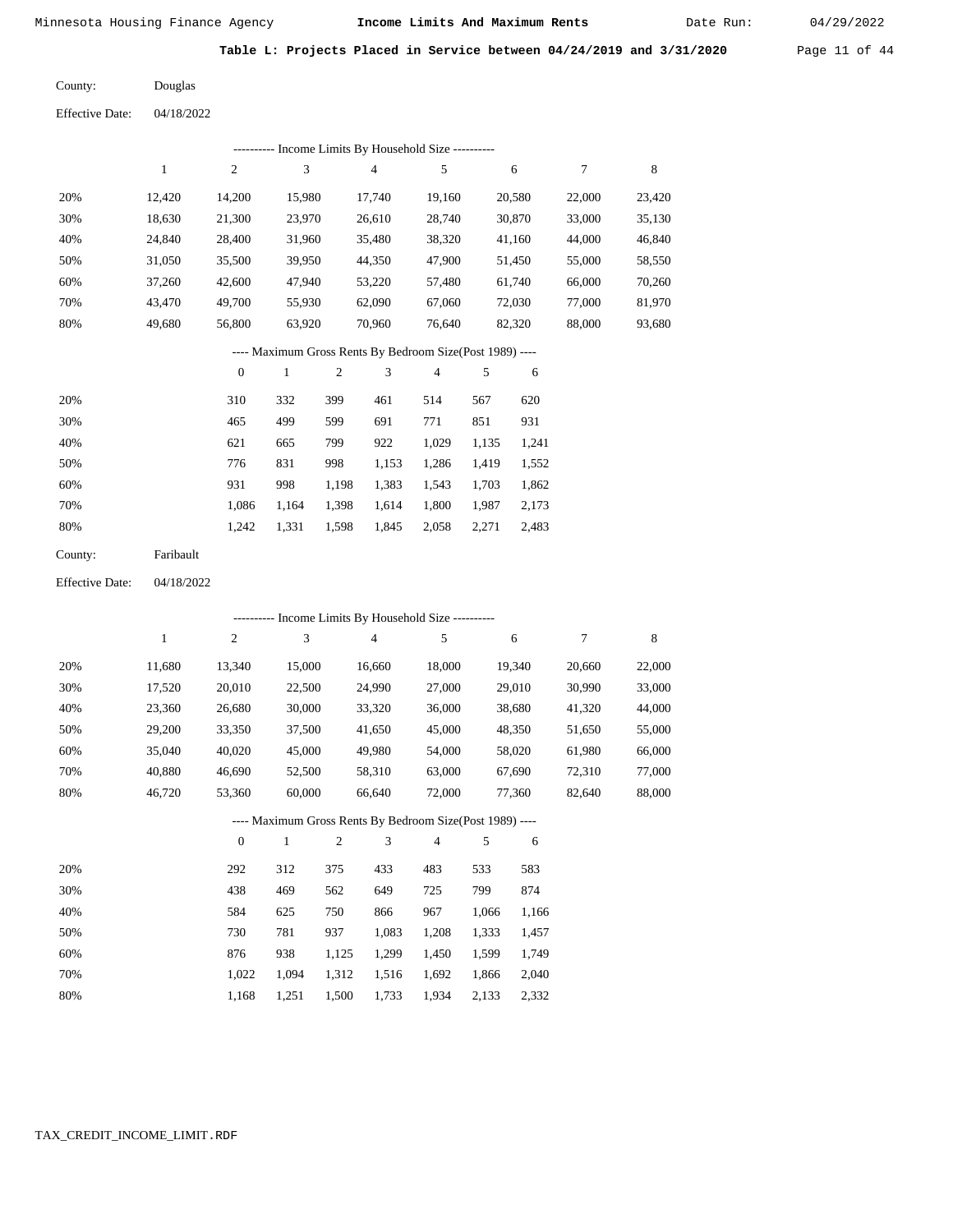Date Run:

**Table L: Projects Placed in Service between 04/24/2019 and 3/31/2020** Page 12 of 44

Fillmore County:

| Effective Date: | 04/18/2022 |
|-----------------|------------|
|                 |            |

|     | ---------- Income Limits By Household Size ---------- |        |        |        |        |        |        |        |  |  |
|-----|-------------------------------------------------------|--------|--------|--------|--------|--------|--------|--------|--|--|
|     |                                                       | 2      | 3      | 4      | 5      | 6      |        | 8      |  |  |
| 20% | 12.160                                                | 13,900 | 15.640 | 17,360 | 18.760 | 20,140 | 21,540 | 22,920 |  |  |
| 30% | 18,240                                                | 20,850 | 23,460 | 26,040 | 28,140 | 30,210 | 32,310 | 34,380 |  |  |
| 40% | 24,320                                                | 27,800 | 31,280 | 34,720 | 37,520 | 40,280 | 43,080 | 45,840 |  |  |
| 50% | 30,400                                                | 34,750 | 39,100 | 43,400 | 46,900 | 50,350 | 53,850 | 57,300 |  |  |
| 60% | 36.480                                                | 41,700 | 46,920 | 52,080 | 56,280 | 60,420 | 64,620 | 68,760 |  |  |
| 70% | 42.560                                                | 48,650 | 54,740 | 60,760 | 65,660 | 70.490 | 75,390 | 80,220 |  |  |
| 80% | 48,640                                                | 55,600 | 62,560 | 69,440 | 75,040 | 80,560 | 86,160 | 91,680 |  |  |
|     |                                                       |        |        |        |        |        |        |        |  |  |

## ---- Maximum Gross Rents By Bedroom Size(Post 1989) ----

|     | $\mathbf{0}$ |       | 2     | 3     | 4     | 5     | 6     |
|-----|--------------|-------|-------|-------|-------|-------|-------|
| 20% | 304          | 325   | 391   | 451   | 503   | 555   | 607   |
| 30% | 456          | 488   | 586   | 677   | 755   | 833   | 911   |
| 40% | 608          | 651   | 782   | 903   | 1,007 | 1,111 | 1,215 |
| 50% | 760          | 814   | 977   | 1,128 | 1,258 | 1,389 | 1,519 |
| 60% | 912          | 977   | 1,173 | 1,354 | 1,510 | 1,667 | 1,822 |
| 70% | 1.064        | 1,140 | 1,368 | 1,580 | 1,762 | 1,945 | 2,126 |
| 80% | 1,216        | 1,303 | 1,564 | 1,806 | 2,014 | 2,223 | 2,430 |
|     |              |       |       |       |       |       |       |

| County: | Freeborn |
|---------|----------|
|---------|----------|

04/18/2022 Effective Date:

|     |        |                |              |                |                | ---------- Income Limits By Household Size ----------    |       |        |        |        |
|-----|--------|----------------|--------------|----------------|----------------|----------------------------------------------------------|-------|--------|--------|--------|
|     | 1      | 2              | 3            |                | $\overline{4}$ | 5                                                        |       | 6      | $\tau$ | 8      |
| 20% | 11,680 | 13,340         | 15,000       |                | 16,660         | 18,000                                                   |       | 19,340 | 20,660 | 22,000 |
| 30% | 17,520 | 20,010         | 22,500       |                | 24,990         | 27,000                                                   |       | 29,010 | 30,990 | 33,000 |
| 40% | 23,360 | 26,680         | 30,000       |                | 33,320         | 36,000                                                   |       | 38,680 | 41,320 | 44,000 |
| 50% | 29,200 | 33,350         | 37,500       |                | 41,650         | 45,000                                                   |       | 48,350 | 51,650 | 55,000 |
| 60% | 35,040 | 40,020         | 45,000       |                | 49,980         | 54,000                                                   |       | 58,020 | 61,980 | 66,000 |
| 70% | 40,880 | 46,690         | 52,500       |                | 58,310         | 63,000                                                   |       | 67,690 | 72,310 | 77,000 |
| 80% | 46,720 | 53,360         | 60,000       |                | 66,640         | 72,000                                                   |       | 77,360 | 82,640 | 88,000 |
|     |        |                |              |                |                | ---- Maximum Gross Rents By Bedroom Size(Post 1989) ---- |       |        |        |        |
|     |        | $\overline{0}$ | $\mathbf{1}$ | $\mathfrak{2}$ | 3              | 4                                                        | 5     | 6      |        |        |
| 20% |        | 292            | 312          | 375            | 433            | 483                                                      | 533   | 583    |        |        |
| 30% |        | 438            | 469          | 562            | 649            | 725                                                      | 799   | 874    |        |        |
| 40% |        | 584            | 625          | 750            | 866            | 967                                                      | 1,066 | 1,166  |        |        |
| 50% |        | 730            | 781          | 937            | 1,083          | 1,208                                                    | 1,333 | 1,457  |        |        |
| 60% |        | 876            | 938          | 1,125          | 1,299          | 1,450                                                    | 1,599 | 1,749  |        |        |
| 70% |        | 1,022          | 1,094        | 1,312          | 1,516          | 1,692                                                    | 1,866 | 2,040  |        |        |
| 80% |        | 1,168          | 1,251        | 1,500          | 1,733          | 1,934                                                    | 2,133 | 2,332  |        |        |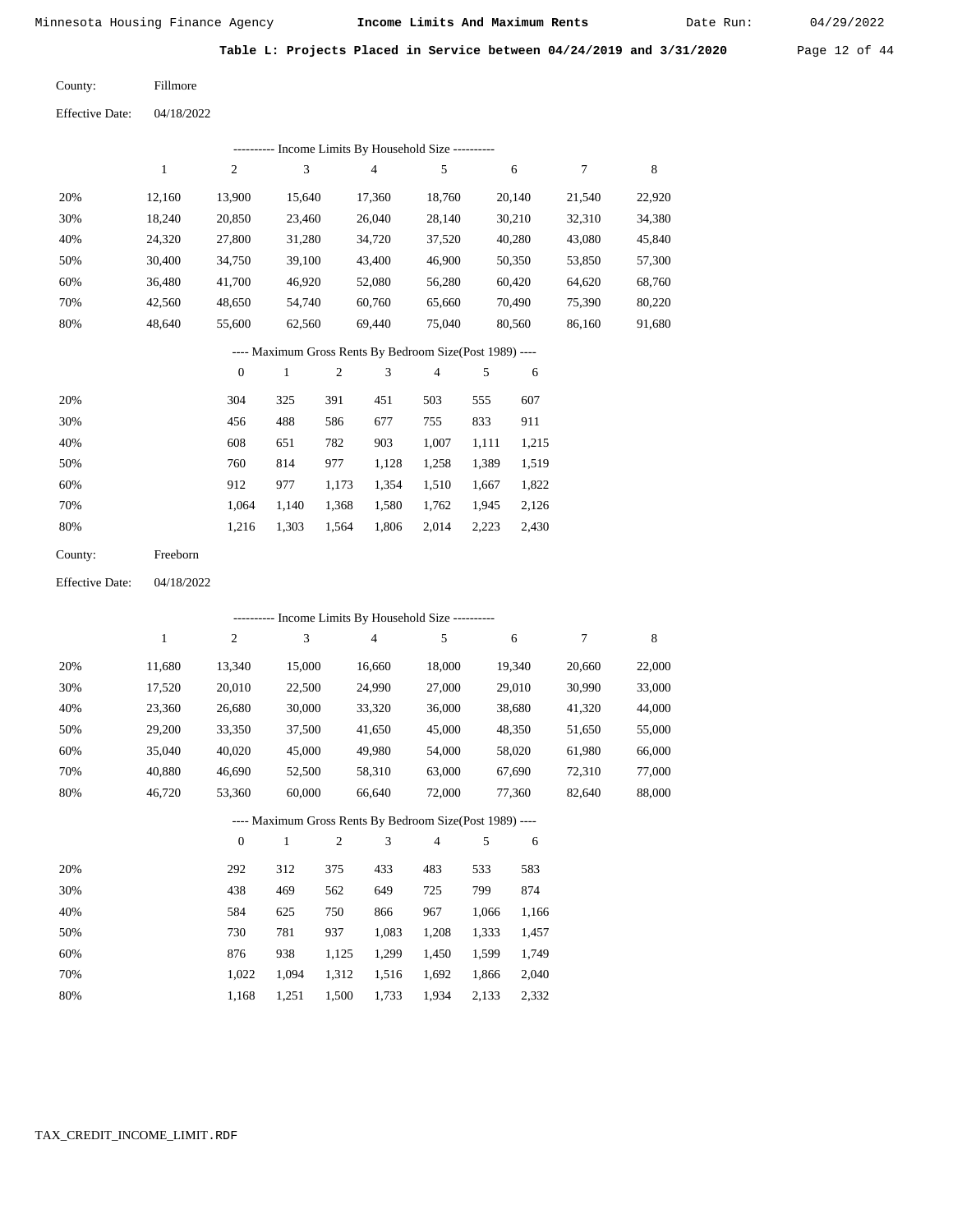Date Run:

**Table L: Projects Placed in Service between 04/24/2019 and 3/31/2020** Page 13 of 44

Goodhue County:

| <b>Effective Date:</b> | 04/18/2022   |                  |              |                  |                                                          |                |       |        |                  |         |
|------------------------|--------------|------------------|--------------|------------------|----------------------------------------------------------|----------------|-------|--------|------------------|---------|
|                        |              |                  |              |                  | --------- Income Limits By Household Size ----------     |                |       |        |                  |         |
|                        | $\mathbf{1}$ | $\sqrt{2}$       | 3            |                  | $\overline{4}$                                           | 5              |       | 6      | $\boldsymbol{7}$ | 8       |
| 20%                    | 13,560       | 15,500           | 17,440       |                  | 19,360                                                   | 20,920         |       | 22,460 | 24,020           | 25,560  |
| 30%                    | 20,340       | 23,250           | 26,160       |                  | 29,040                                                   | 31,380         |       | 33,690 | 36,030           | 38,340  |
| 40%                    | 27,120       | 31,000           | 34,880       |                  | 38,720                                                   | 41,840         |       | 44,920 | 48,040           | 51,120  |
| 50%                    | 33,900       | 38,750           | 43,600       |                  | 48,400                                                   | 52,300         |       | 56,150 | 60,050           | 63,900  |
| 60%                    | 40,680       | 46,500           | 52,320       |                  | 58,080                                                   | 62,760         |       | 67,380 | 72,060           | 76,680  |
| 70%                    | 47,460       | 54,250           | 61,040       |                  | 67,760                                                   | 73,220         |       | 78,610 | 84,070           | 89,460  |
| 80%                    | 54,240       | 62,000           | 69,760       |                  | 77,440                                                   | 83,680         |       | 89,840 | 96,080           | 102,240 |
|                        |              |                  |              |                  | ---- Maximum Gross Rents By Bedroom Size(Post 1989) ---- |                |       |        |                  |         |
|                        |              | $\boldsymbol{0}$ | $\,1$        | $\boldsymbol{2}$ | $\mathfrak{Z}$                                           | 4              | 5     | 6      |                  |         |
| 20%                    |              | 339              | 363          | 436              | 503                                                      | 561            | 619   | 677    |                  |         |
| 30%                    |              | 508              | 544          | 654              | 755                                                      | 842            | 929   | 1,016  |                  |         |
| 40%                    |              | 678              | 726          | 872              | 1,007                                                    | 1,123          | 1,239 | 1,355  |                  |         |
| 50%                    |              | 847              | 908          | 1,090            | 1,258                                                    | 1,403          | 1,549 | 1,694  |                  |         |
| 60%                    |              | 1,017            | 1,089        | 1,308            | 1,510                                                    | 1,684          | 1,859 | 2,032  |                  |         |
| 70%                    |              | 1,186            | 1,271        | 1,526            | 1,762                                                    | 1,965          | 2,169 | 2,371  |                  |         |
| 80%                    |              | 1,356            | 1,453        | 1,744            | 2,014                                                    | 2,246          | 2,479 | 2,710  |                  |         |
| County:                | Grant        |                  |              |                  |                                                          |                |       |        |                  |         |
| <b>Effective Date:</b> | 04/18/2022   |                  |              |                  |                                                          |                |       |        |                  |         |
|                        |              |                  |              |                  | ---------- Income Limits By Household Size ----------    |                |       |        |                  |         |
|                        | $\mathbf{1}$ | $\overline{2}$   | 3            |                  | $\overline{4}$                                           | 5              |       | 6      | 7                | 8       |
| 20%                    | 11,680       | 13,340           | 15,000       |                  | 16,660                                                   | 18,000         |       | 19,340 | 20,660           | 22,000  |
| 30%                    | 17,520       | 20,010           | 22,500       |                  | 24,990                                                   | 27,000         |       | 29,010 | 30,990           | 33,000  |
| 40%                    | 23,360       | 26,680           | 30,000       |                  | 33,320                                                   | 36,000         |       | 38,680 | 41,320           | 44,000  |
| 50%                    | 29,200       | 33,350           | 37,500       |                  | 41,650                                                   | 45,000         |       | 48,350 | 51,650           | 55,000  |
| 60%                    | 35,040       | 40,020           | 45,000       |                  | 49,980                                                   | 54,000         |       | 58,020 | 61,980           | 66,000  |
| 70%                    | 40,880       | 46,690           | 52,500       |                  | 58,310                                                   | 63,000         |       | 67,690 | 72,310           | 77,000  |
| 80%                    | 46,720       | 53,360           | 60,000       |                  | 66,640                                                   | 72,000         |       | 77,360 | 82,640           | 88,000  |
|                        |              |                  |              |                  | ---- Maximum Gross Rents By Bedroom Size(Post 1989) ---- |                |       |        |                  |         |
|                        |              | $\mathbf{0}$     | $\mathbf{1}$ | $\overline{c}$   | 3                                                        | $\overline{4}$ | 5     | 6      |                  |         |
| 20%                    |              | 292              | 312          | 375              | 433                                                      | 483            | 533   | 583    |                  |         |
| 30%                    |              | 438              | 469          | 562              | 649                                                      | 725            | 799   | 874    |                  |         |
| 40%                    |              | 584              | 625          | 750              | 866                                                      | 967            | 1,066 | 1,166  |                  |         |
| 50%                    |              | 730              | 781          | 937              | 1,083                                                    | 1,208          | 1,333 | 1,457  |                  |         |
| 60%                    |              | 876              | 938          | 1,125            | 1,299                                                    | 1,450          | 1,599 | 1,749  |                  |         |
| 70%                    |              | 1,022            | 1,094        | 1,312            | 1,516                                                    | 1,692          | 1,866 | 2,040  |                  |         |
| 80%                    |              | 1,168            | 1,251        | 1,500            | 1,733                                                    | 1,934          | 2,133 | 2,332  |                  |         |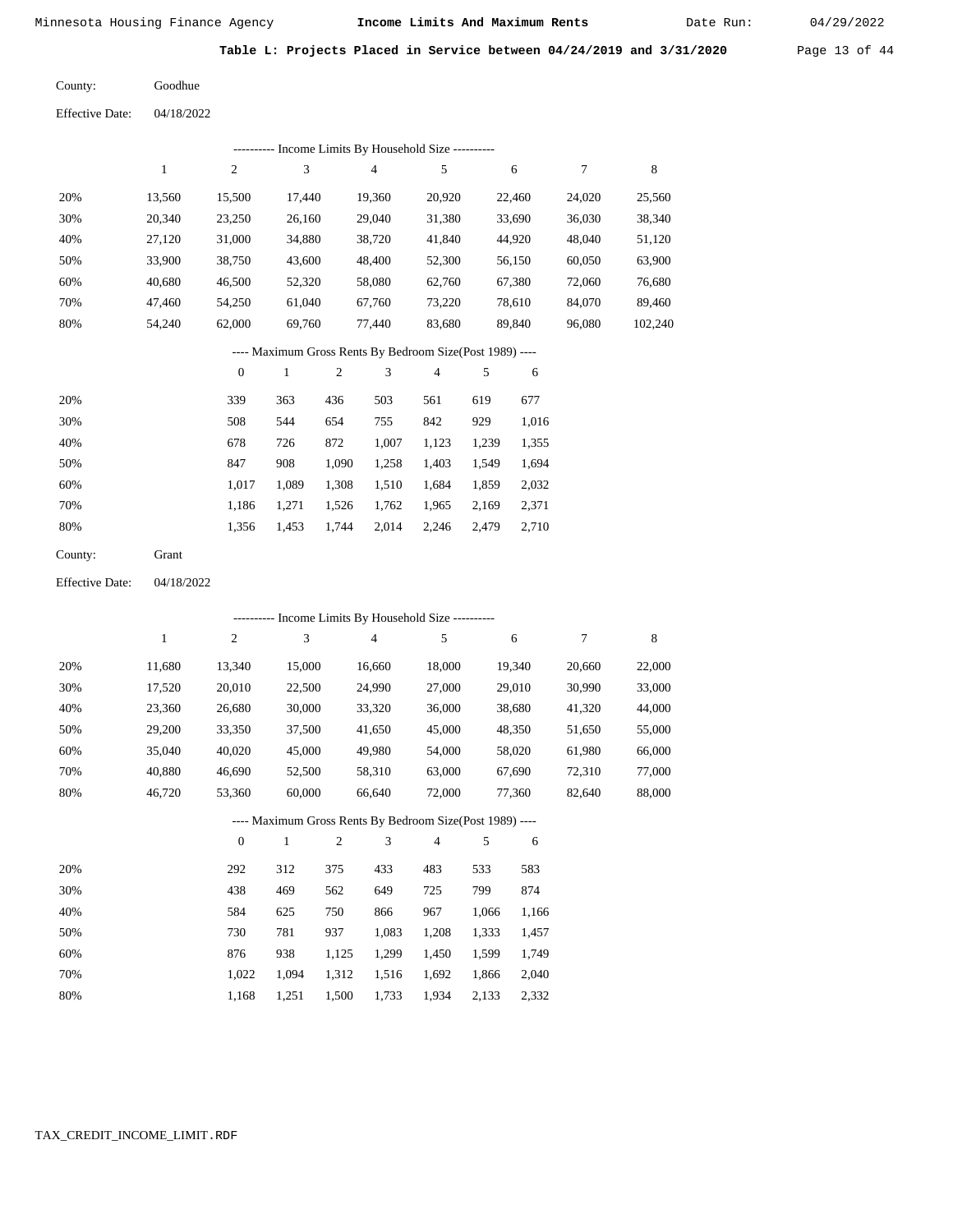Date Run:

**Table L: Projects Placed in Service between 04/24/2019 and 3/31/2020** Page 14 of 44

04/18/2022 Hennepin County: Effective Date:

| Liittist Date. | $9 + 19/2922$ |
|----------------|---------------|
|                |               |
|                |               |
|                |               |

| Income Limits By Household Size ---------- |        |                |        |        |         |         |         |         |
|--------------------------------------------|--------|----------------|--------|--------|---------|---------|---------|---------|
|                                            |        | $\overline{c}$ | 3      | 4      | 5       | 6       |         | 8       |
| 20%                                        | 16.440 | 18,780         | 21,120 | 23.460 | 25,340  | 27,220  | 29.100  | 30,980  |
| 30%                                        | 24,660 | 28,170         | 31,680 | 35,190 | 38,010  | 40,830  | 43,650  | 46,470  |
| 40%                                        | 32,880 | 37,560         | 42,240 | 46,920 | 50,680  | 54,440  | 58,200  | 61,960  |
| 50%                                        | 41,100 | 46,950         | 52,800 | 58,650 | 63,350  | 68,050  | 72,750  | 77,450  |
| 60%                                        | 49,320 | 56,340         | 63,360 | 70,380 | 76,020  | 81,660  | 87,300  | 92,940  |
| 70%                                        | 57,540 | 65,730         | 73,920 | 82,110 | 88,690  | 95,270  | 101,850 | 108,430 |
| 80%                                        | 65,760 | 75,120         | 84,480 | 93,840 | 101,360 | 108,880 | 116,400 | 123,920 |

## ---- Maximum Gross Rents By Bedroom Size(Post 1989) ----

|     | $\mathbf{0}$ |       | $\overline{c}$ | 3     | 4     | 5     | 6     |
|-----|--------------|-------|----------------|-------|-------|-------|-------|
| 20% | 411          | 440   | 528            | 610   | 680   | 751   | 821   |
| 30% | 616          | 660   | 792            | 915   | 1,020 | 1,126 | 1,231 |
| 40% | 822          | 880   | 1,056          | 1,220 | 1,361 | 1,502 | 1,642 |
| 50% | 1.027        | 1,100 | 1,320          | 1,525 | 1,701 | 1,877 | 2,052 |
| 60% | 1,233        | 1,320 | 1,584          | 1,830 | 2,041 | 2,253 | 2,463 |
| 70% | 1,438        | 1,540 | 1,848          | 2,135 | 2,381 | 2,628 | 2,873 |
| 80% | 1.644        | 1,761 | 2,112          | 2.440 | 2,722 | 3,004 | 3,284 |
|     |              |       |                |       |       |       |       |

04/18/2022 Effective Date:

|                                                          | - Income Limits By Household Size ---------- |          |              |                |                |                |       |        |        |        |
|----------------------------------------------------------|----------------------------------------------|----------|--------------|----------------|----------------|----------------|-------|--------|--------|--------|
|                                                          | 1                                            | 2        | 3            |                | $\overline{4}$ | 5              |       | 6      | 7      | 8      |
| 20%                                                      | 12,620                                       | 14,420   | 16,220       |                | 18,020         | 19,480         |       | 20,920 | 22,360 | 23,800 |
| 30%                                                      | 18,930                                       | 21,630   | 24,330       |                | 27,030         | 29,220         |       | 31,380 | 33,540 | 35,700 |
| 40%                                                      | 25,240                                       | 28,840   | 32,440       |                | 36,040         | 38,960         |       | 41,840 | 44,720 | 47,600 |
| 50%                                                      | 31,550                                       | 36,050   | 40,550       |                | 45,050         | 48,700         |       | 52,300 | 55,900 | 59,500 |
| 60%                                                      | 37,860                                       | 43,260   | 48,660       |                | 54,060         | 58,440         |       | 62,760 | 67,080 | 71,400 |
| 70%                                                      | 44,170                                       | 50,470   | 56,770       |                | 63,070         | 68,180         |       | 73,220 | 78,260 | 83,300 |
| 80%                                                      | 50,480                                       | 57,680   | 64,880       |                | 72,080         | 77,920         |       | 83,680 | 89,440 | 95,200 |
| ---- Maximum Gross Rents By Bedroom Size(Post 1989) ---- |                                              |          |              |                |                |                |       |        |        |        |
|                                                          |                                              | $\theta$ | $\mathbf{1}$ | $\mathfrak{2}$ | 3              | $\overline{4}$ | 5     | 6      |        |        |
| 20%                                                      |                                              | 315      | 338          | 405            | 468            | 523            | 577   | 630    |        |        |
| 30%                                                      |                                              | 473      | 507          | 608            | 703            | 784            | 865   | 946    |        |        |
| 40%                                                      |                                              | 631      | 676          | 811            | 937            | 1,046          | 1,154 | 1,261  |        |        |
| 50%                                                      |                                              | 788      | 845          | 1,013          | 1,171          | 1,307          | 1,442 | 1,576  |        |        |
| 60%                                                      |                                              | 946      | 1,014        | 1,216          | 1,406          | 1,569          | 1,731 | 1,892  |        |        |
| 70%                                                      |                                              | 1,104    | 1,183        | 1,419          | 1,640          | 1,830          | 2,019 | 2,207  |        |        |

1,352 1,622 1,875 2,092 2,308

2,522

1,262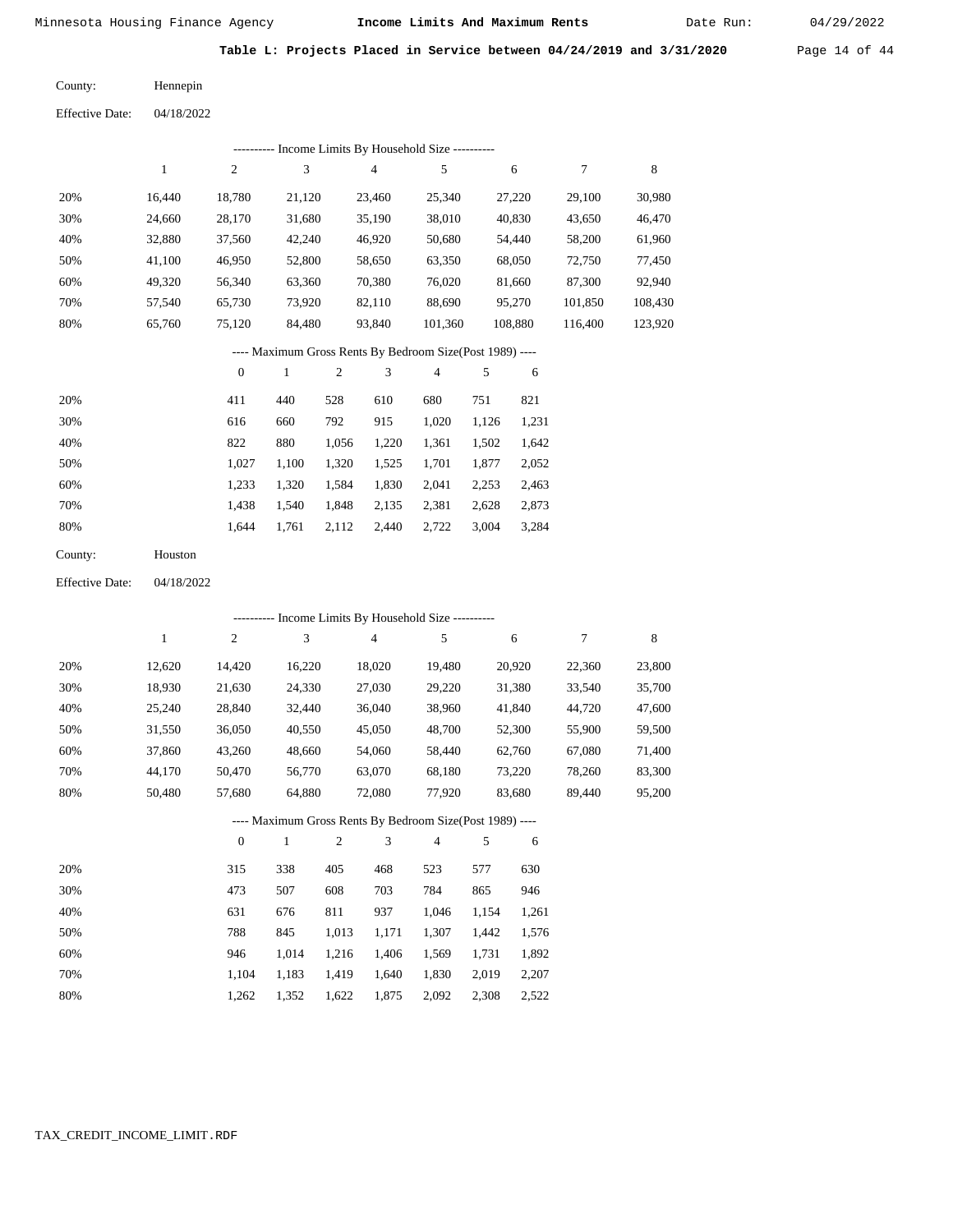Date Run:

**Table L: Projects Placed in Service between 04/24/2019 and 3/31/2020** Page 15 of 44

Effective Date: 04/18/2022 Hubbard County:

|                        |              |                  |              |            | --------- Income Limits By Household Size ----------     |         |       |         |         |             |
|------------------------|--------------|------------------|--------------|------------|----------------------------------------------------------|---------|-------|---------|---------|-------------|
|                        | $\mathbf{1}$ | $\mathbf{2}$     | 3            |            | $\overline{4}$                                           | 5       |       | 6       | 7       | $\,$ 8 $\,$ |
| 20%                    | 11,680       | 13,340           | 15,000       |            | 16,660                                                   | 18,000  |       | 19,340  | 20,660  | 22,000      |
| 30%                    | 17,520       | 20,010           | 22,500       |            | 24,990                                                   | 27,000  |       | 29,010  | 30,990  | 33,000      |
| 40%                    | 23,360       | 26,680           | 30,000       |            | 33,320                                                   | 36,000  |       | 38,680  | 41,320  | 44,000      |
| 50%                    | 29,200       | 33,350           | 37,500       |            | 41,650                                                   | 45,000  |       | 48,350  | 51,650  | 55,000      |
| 60%                    | 35,040       | 40,020           | 45,000       |            | 49,980                                                   | 54,000  |       | 58,020  | 61,980  | 66,000      |
| 70%                    | 40,880       | 46,690           | 52,500       |            | 58,310                                                   | 63,000  |       | 67,690  | 72,310  | 77,000      |
| 80%                    | 46,720       | 53,360           | 60,000       |            | 66,640                                                   | 72,000  |       | 77,360  | 82,640  | 88,000      |
|                        |              |                  |              |            | ---- Maximum Gross Rents By Bedroom Size(Post 1989) ---- |         |       |         |         |             |
|                        |              | $\boldsymbol{0}$ | $\mathbf{1}$ | $\sqrt{2}$ | 3                                                        | 4       | 5     | 6       |         |             |
| 20%                    |              | 292              | 312          | 375        | 433                                                      | 483     | 533   | 583     |         |             |
| 30%                    |              | 438              | 469          | 562        | 649                                                      | 725     | 799   | 874     |         |             |
| 40%                    |              | 584              | 625          | 750        | 866                                                      | 967     | 1,066 | 1,166   |         |             |
| 50%                    |              | 730              | 781          | 937        | 1,083                                                    | 1,208   | 1,333 | 1,457   |         |             |
| 60%                    |              | 876              | 938          | 1,125      | 1,299                                                    | 1,450   | 1,599 | 1,749   |         |             |
| 70%                    |              | 1,022            | 1,094        | 1,312      | 1,516                                                    | 1,692   | 1,866 | 2,040   |         |             |
| 80%                    |              | 1,168            | 1,251        | 1,500      | 1,733                                                    | 1,934   | 2,133 | 2,332   |         |             |
| County:                | Isanti       |                  |              |            |                                                          |         |       |         |         |             |
| <b>Effective Date:</b> | 04/18/2022   |                  |              |            |                                                          |         |       |         |         |             |
|                        |              |                  |              |            | --------- Income Limits By Household Size ----------     |         |       |         |         |             |
|                        | 1            | $\boldsymbol{2}$ | 3            |            | $\overline{4}$                                           | 5       |       | 6       | 7       | 8           |
| 20%                    | 16,440       | 18,780           | 21,120       |            | 23,460                                                   | 25,340  |       | 27,220  | 29,100  | 30,980      |
| 30%                    | 24,660       | 28,170           | 31,680       |            | 35,190                                                   | 38,010  |       | 40,830  | 43,650  | 46,470      |
| 40%                    | 32,880       | 37,560           | 42,240       |            | 46,920                                                   | 50,680  |       | 54,440  | 58,200  | 61,960      |
| 50%                    | 41,100       | 46,950           | 52,800       |            | 58,650                                                   | 63,350  |       | 68,050  | 72,750  | 77,450      |
| 60%                    | 49,320       | 56,340           | 63,360       |            | 70,380                                                   | 76,020  |       | 81,660  | 87,300  | 92,940      |
| 70%                    | 57,540       | 65,730           | 73,920       |            | 82,110                                                   | 88,690  |       | 95,270  | 101,850 | 108,430     |
| 80%                    | 65,760       | 75,120           | 84,480       |            | 93,840                                                   | 101,360 |       | 108,880 | 116,400 | 123,920     |
|                        |              |                  |              |            | ---- Maximum Gross Rents By Bedroom Size(Post 1989) ---- |         |       |         |         |             |
|                        |              | $\boldsymbol{0}$ | $\mathbf{1}$ | 2          | 3                                                        | 4       | 5     | 6       |         |             |
| 20%                    |              | 411              | 440          | 528        | 610                                                      | 680     | 751   | 821     |         |             |
| 30%                    |              | 616              | 660          | 792        | 915                                                      | 1,020   | 1,126 | 1,231   |         |             |
| 40%                    |              | 822              | 880          | 1,056      | 1,220                                                    | 1,361   | 1,502 | 1,642   |         |             |
| 50%                    |              | 1,027            | 1,100        | 1,320      | 1,525                                                    | 1,701   | 1,877 | 2,052   |         |             |
| 60%                    |              | 1,233            | 1,320        | 1,584      | 1,830                                                    | 2,041   | 2,253 | 2,463   |         |             |
| 70%                    |              | 1,438            | 1,540        | 1,848      | 2,135                                                    | 2,381   | 2,628 | 2,873   |         |             |
| 80%                    |              | 1,644            | 1,761        | 2,112      | 2,440                                                    | 2,722   | 3,004 | 3,284   |         |             |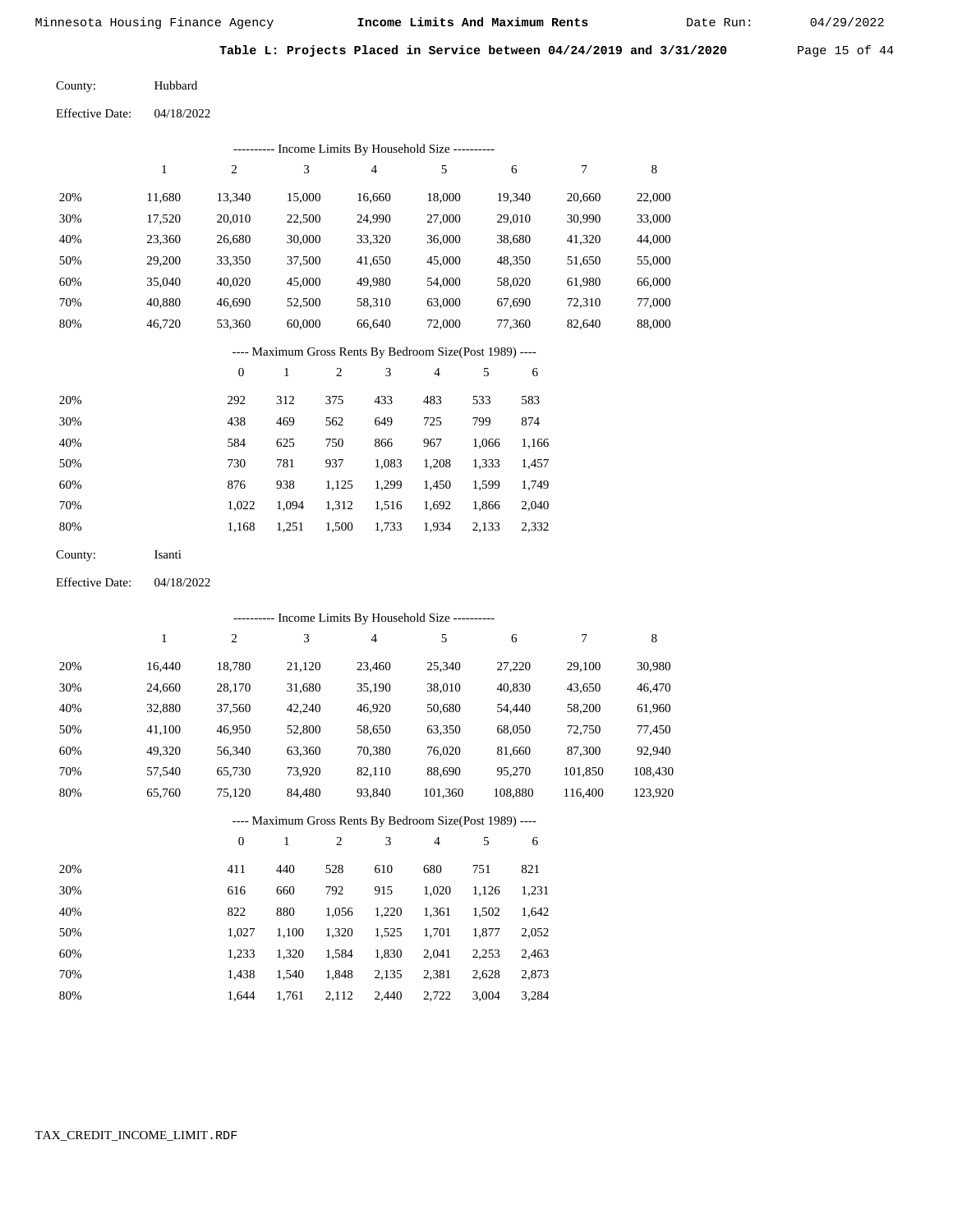Itasca

Minnesota Housing Finance Agency **Income Limits And Maximum Rents** 04/29/2022

Date Run:

**Table L: Projects Placed in Service between 04/24/2019 and 3/31/2020** Page 16 of 44

County:

04/18/2022 Effective Date:

|                        |              |                  |                                                          |            | --------- Income Limits By Household Size ---------- |                |       |        |        |             |
|------------------------|--------------|------------------|----------------------------------------------------------|------------|------------------------------------------------------|----------------|-------|--------|--------|-------------|
|                        | $\mathbf{1}$ | $\overline{c}$   | 3                                                        |            | $\overline{4}$                                       | 5              |       | 6      | 7      | $\,$ 8 $\,$ |
| 20%                    | 11,680       | 13,340           | 15,000                                                   |            | 16,660                                               | 18,000         |       | 19,340 | 20,660 | 22,000      |
| 30%                    | 17,520       | 20,010           | 22,500                                                   |            | 24,990                                               | 27,000         |       | 29,010 | 30,990 | 33,000      |
| 40%                    | 23,360       | 26,680           | 30,000                                                   |            | 33,320                                               | 36,000         |       | 38,680 | 41,320 | 44,000      |
| 50%                    | 29,200       | 33,350           | 37,500                                                   |            | 41,650                                               | 45,000         |       | 48,350 | 51,650 | 55,000      |
| 60%                    | 35,040       | 40,020           | 45,000                                                   |            | 49,980                                               | 54,000         |       | 58,020 | 61,980 | 66,000      |
| 70%                    | 40,880       | 46,690           | 52,500                                                   |            | 58,310                                               | 63,000         |       | 67,690 | 72,310 | 77,000      |
| 80%                    | 46,720       | 53,360           | 60,000                                                   |            | 66,640                                               | 72,000         |       | 77,360 | 82,640 | 88,000      |
|                        |              |                  | ---- Maximum Gross Rents By Bedroom Size(Post 1989) ---- |            |                                                      |                |       |        |        |             |
|                        |              | $\boldsymbol{0}$ | $\mathbf{1}$                                             | $\sqrt{2}$ | 3                                                    | $\overline{4}$ | 5     | 6      |        |             |
| 20%                    |              | 292              | 312                                                      | 375        | 433                                                  | 483            | 533   | 583    |        |             |
| 30%                    |              | 438              | 469                                                      | 562        | 649                                                  | 725            | 799   | 874    |        |             |
| 40%                    |              | 584              | 625                                                      | 750        | 866                                                  | 967            | 1,066 | 1,166  |        |             |
| 50%                    |              | 730              | 781                                                      | 937        | 1,083                                                | 1,208          | 1,333 | 1,457  |        |             |
| 60%                    |              | 876              | 938                                                      | 1,125      | 1,299                                                | 1,450          | 1,599 | 1,749  |        |             |
| 70%                    |              | 1,022            | 1,094                                                    | 1,312      | 1,516                                                | 1,692          | 1,866 | 2,040  |        |             |
| 80%                    |              | 1,168            | 1,251                                                    | 1,500      | 1,733                                                | 1,934          | 2,133 | 2,332  |        |             |
| County:                | Jackson      |                  |                                                          |            |                                                      |                |       |        |        |             |
| <b>Effective Date:</b> | 04/18/2022   |                  |                                                          |            |                                                      |                |       |        |        |             |
|                        |              |                  |                                                          |            | --------- Income Limits By Household Size ---------- |                |       |        |        |             |

|     |        |                |        |       | meonie minius B ; riousenoiu is |                                                          |       |        |        |        |
|-----|--------|----------------|--------|-------|---------------------------------|----------------------------------------------------------|-------|--------|--------|--------|
|     | 1      | $\overline{c}$ | 3      |       | 4                               | 5                                                        |       | 6      | 7      | 8      |
| 20% | 11,720 | 13,380         | 15,060 |       | 16,720                          | 18,060                                                   |       | 19,400 | 20,740 | 22,080 |
| 30% | 17,580 | 20,070         | 22,590 |       | 25,080                          | 27,090                                                   |       | 29,100 | 31,110 | 33,120 |
| 40% | 23,440 | 26,760         | 30,120 |       | 33,440                          | 36,120                                                   |       | 38,800 | 41,480 | 44,160 |
| 50% | 29,300 | 33,450         | 37,650 |       | 41,800                          | 45,150                                                   |       | 48,500 | 51,850 | 55,200 |
| 60% | 35,160 | 40,140         | 45,180 |       | 50,160                          | 54,180                                                   |       | 58,200 | 62,220 | 66,240 |
| 70% | 41,020 | 46,830         | 52,710 |       | 58,520                          | 63,210                                                   |       | 67,900 | 72,590 | 77,280 |
| 80% | 46,880 | 53,520         | 60,240 |       | 66,880                          | 72,240                                                   |       | 77,600 | 82,960 | 88,320 |
|     |        |                |        |       |                                 | ---- Maximum Gross Rents By Bedroom Size(Post 1989) ---- |       |        |        |        |
|     |        | $\mathbf{0}$   | 1      | 2     | 3                               | $\overline{4}$                                           | 5     | 6      |        |        |
| 20% |        | 293            | 313    | 376   | 434                             | 485                                                      | 535   | 585    |        |        |
| 30% |        | 439            | 470    | 564   | 652                             | 727                                                      | 802   | 877    |        |        |
| 40% |        | 586            | 627    | 753   | 869                             | 970                                                      | 1,070 | 1,170  |        |        |
| 50% |        | 732            | 784    | 941   | 1,086                           | 1,212                                                    | 1,338 | 1,463  |        |        |
| 60% |        | 879            | 941    | 1,129 | 1,304                           | 1,455                                                    | 1,605 | 1,755  |        |        |
| 70% |        | 1,025          | 1,098  | 1,317 | 1,521                           | 1,697                                                    | 1,873 | 2,048  |        |        |

 1,025 1,098 1,317 1,521 1,697 1,873 2,048 1,172 1,255 1,506 1,739 1,940 2,141 2,340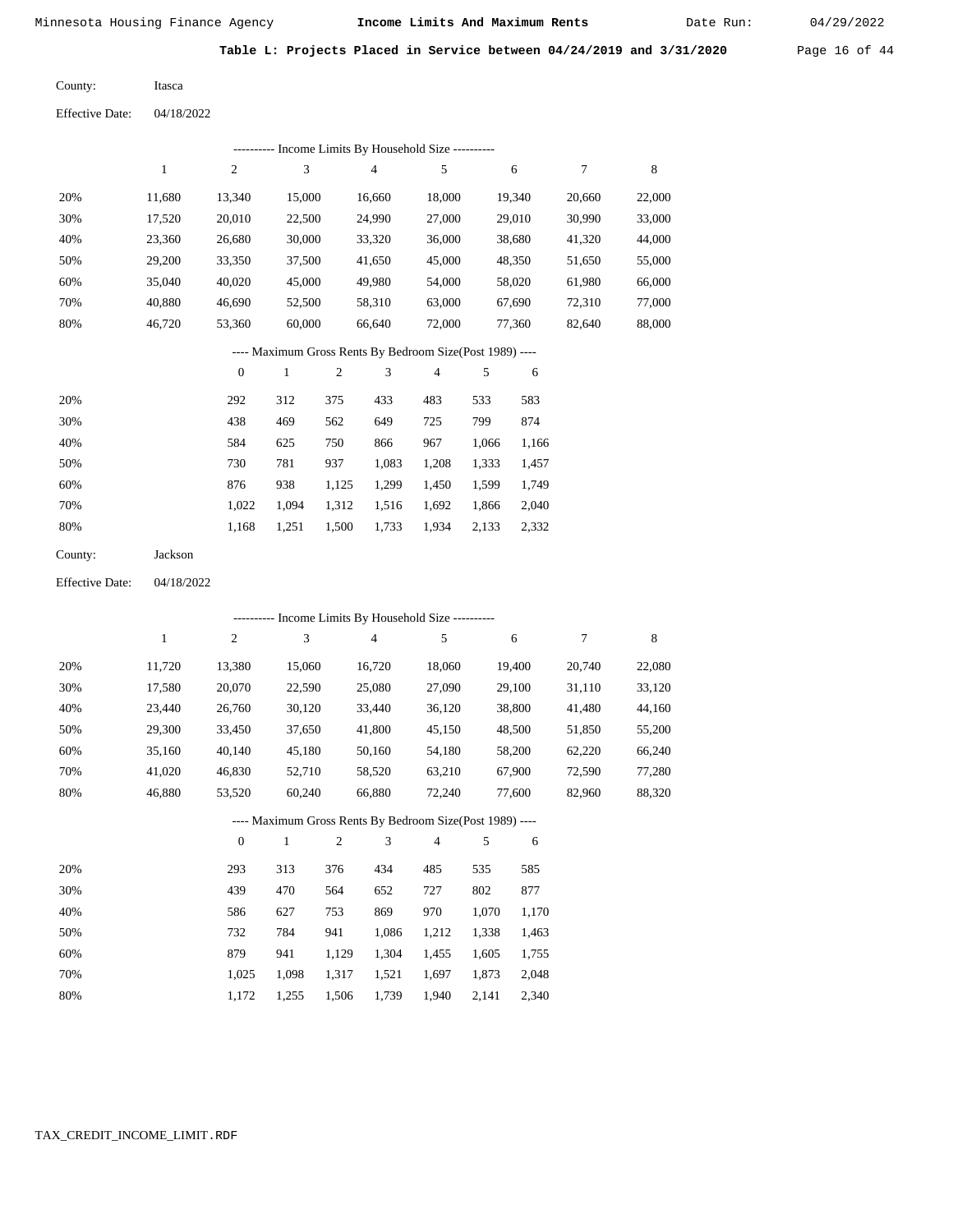40,880 46,720  46,690 53,360

Minnesota Housing Finance Agency **Income Limits And Maximum Rents** 04/29/2022

Date Run:

**Table L: Projects Placed in Service between 04/24/2019 and 3/31/2020** Page 17 of 44

| County: | Kanabec |
|---------|---------|
|         |         |

 70% 80%

| <b>Effective Date:</b> | 04/18/2022 |                |        |                                            |        |        |
|------------------------|------------|----------------|--------|--------------------------------------------|--------|--------|
|                        |            |                |        | Income Limits By Household Size ---------- |        |        |
|                        | 1          | $\overline{c}$ | 3      | 4                                          | 5      | 6      |
| 20%                    | 11,680     | 13.340         | 15,000 | 16,660                                     | 18,000 | 19,340 |
| 30%                    | 17,520     | 20,010         | 22,500 | 24,990                                     | 27,000 | 29,010 |
| 40%                    | 23,360     | 26,680         | 30,000 | 33,320                                     | 36,000 | 38,680 |
| 50%                    | 29,200     | 33.350         | 37,500 | 41,650                                     | 45,000 | 48,350 |
| 60%                    | 35,040     | 40,020         | 45,000 | 49,980                                     | 54,000 | 58,020 |

 52,500 60,000

#### ---- Maximum Gross Rents By Bedroom Size(Post 1989) ----

 58,310 66,640  63,000 72,000  67,690 77,360  20,660 30,990 41,320 51,650 61,980 72,310 82,640

7

 22,000 33,000 44,000 55,000 66,000 77,000 88,000

8

|     | $\mathbf{0}$ |       | 2     | 3     | 4     | 5     | 6     |
|-----|--------------|-------|-------|-------|-------|-------|-------|
| 20% | 292          | 312   | 375   | 433   | 483   | 533   | 583   |
| 30% | 438          | 469   | 562   | 649   | 725   | 799   | 874   |
| 40% | 584          | 625   | 750   | 866   | 967   | 1,066 | 1,166 |
| 50% | 730          | 781   | 937   | 1,083 | 1,208 | 1,333 | 1,457 |
| 60% | 876          | 938   | 1,125 | 1,299 | 1,450 | 1,599 | 1,749 |
| 70% | 1,022        | 1.094 | 1,312 | 1,516 | 1,692 | 1,866 | 2,040 |
| 80% | 1,168        | 1,251 | 1,500 | 1,733 | 1,934 | 2,133 | 2,332 |

| County: | Kandiyohi |
|---------|-----------|
|         |           |

04/18/2022 Effective Date:

|     | ---------- Income Limits By Household Size ---------- |              |        |                |                                                          |                |       |        |        |        |  |
|-----|-------------------------------------------------------|--------------|--------|----------------|----------------------------------------------------------|----------------|-------|--------|--------|--------|--|
|     | 1                                                     | $\mathbf{2}$ | 3      |                | $\overline{4}$                                           | 5              |       | 6      | 7      | 8      |  |
| 20% | 11,720                                                | 13,380       | 15,060 |                | 16,720                                                   | 18,060         |       | 19,400 | 20,740 | 22,080 |  |
| 30% | 17,580                                                | 20,070       | 22,590 |                | 25,080                                                   | 27,090         |       | 29,100 | 31,110 | 33,120 |  |
| 40% | 23,440                                                | 26,760       | 30,120 |                | 33,440                                                   | 36,120         |       | 38,800 | 41,480 | 44,160 |  |
| 50% | 29,300                                                | 33,450       | 37,650 |                | 41,800                                                   | 45,150         |       | 48,500 | 51,850 | 55,200 |  |
| 60% | 35,160                                                | 40,140       | 45,180 |                | 50,160                                                   | 54,180         |       | 58,200 | 62,220 | 66,240 |  |
| 70% | 41,020                                                | 46,830       | 52,710 |                | 58,520                                                   | 63,210         |       | 67,900 | 72,590 | 77,280 |  |
| 80% | 46,880                                                | 53,520       | 60,240 |                | 66,880                                                   | 72,240         |       | 77,600 | 82,960 | 88,320 |  |
|     |                                                       |              |        |                | ---- Maximum Gross Rents By Bedroom Size(Post 1989) ---- |                |       |        |        |        |  |
|     |                                                       | $\theta$     | 1      | $\mathfrak{2}$ | 3                                                        | $\overline{4}$ | 5     | 6      |        |        |  |
| 20% |                                                       | 293          | 313    | 376            | 434                                                      | 485            | 535   | 585    |        |        |  |
| 30% |                                                       | 439          | 470    | 564            | 652                                                      | 727            | 802   | 877    |        |        |  |
| 40% |                                                       | 586          | 627    | 753            | 869                                                      | 970            | 1,070 | 1,170  |        |        |  |
| 50% |                                                       | 732          | 784    | 941            | 1,086                                                    | 1,212          | 1,338 | 1,463  |        |        |  |
| 60% |                                                       | 879          | 941    | 1,129          | 1,304                                                    | 1,455          | 1,605 | 1,755  |        |        |  |

 1,025 1,172

 1,098 1,255  1,317 1,506  1,521 1,739  1,697 1,940  1,873 2,141  2,048 2,340

 70% 80%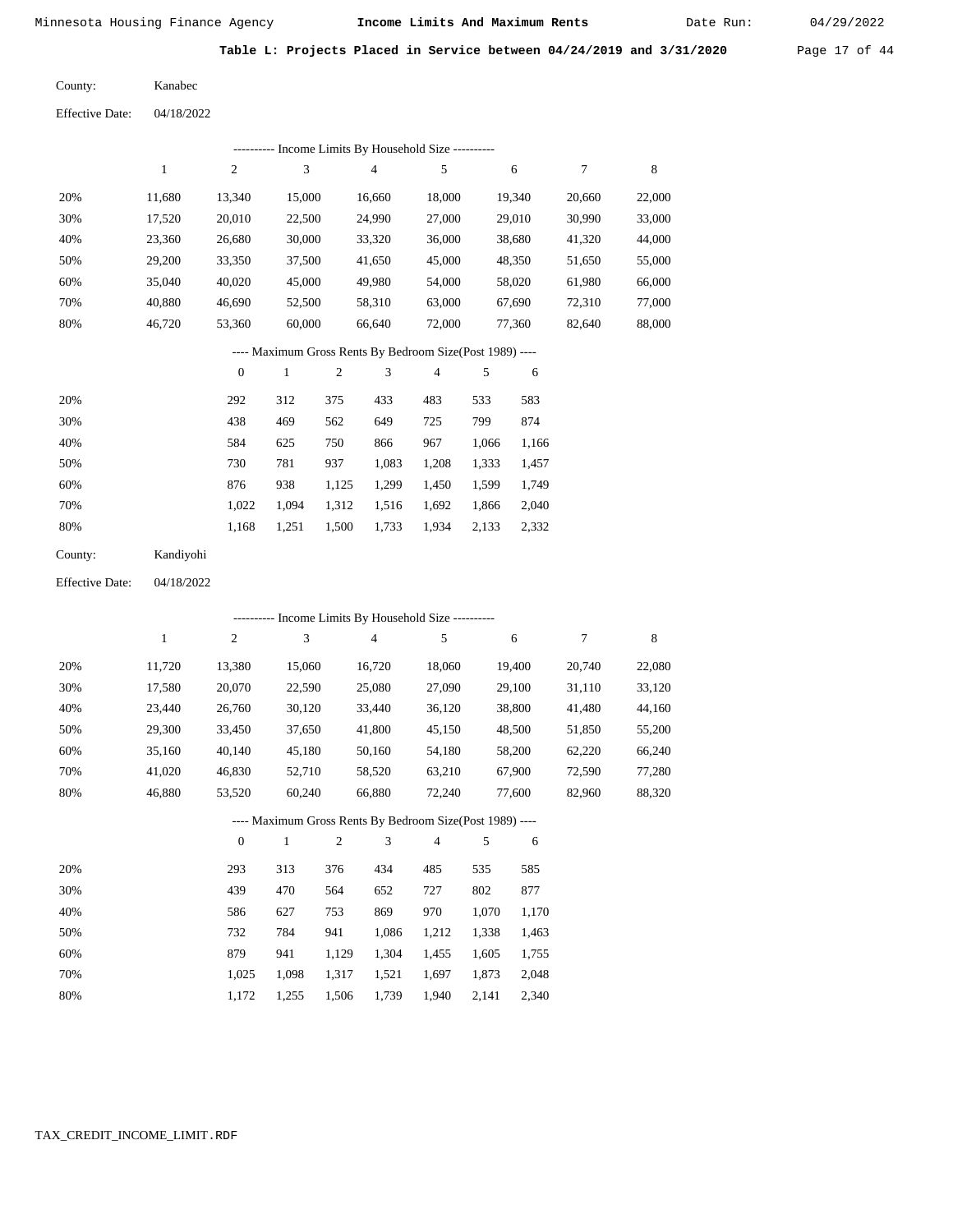Date Run:

**Table L: Projects Placed in Service between 04/24/2019 and 3/31/2020** Page 18 of 44

04/18/2022 Kittson County: Effective Date:

|     |        |        |        | ---------- Income Limits By Household Size ---------- |        |        |        |        |
|-----|--------|--------|--------|-------------------------------------------------------|--------|--------|--------|--------|
|     |        | 2      | 3      | $\overline{4}$                                        | 5      | 6      |        | 8      |
| 20% | 11.700 | 13,360 | 15,040 | 16.700                                                | 18,040 | 19,380 | 20,720 | 22,060 |
| 30% | 17,550 | 20,040 | 22,560 | 25,050                                                | 27,060 | 29,070 | 31,080 | 33,090 |
| 40% | 23,400 | 26,720 | 30,080 | 33,400                                                | 36,080 | 38,760 | 41,440 | 44,120 |
| 50% | 29.250 | 33,400 | 37,600 | 41,750                                                | 45,100 | 48,450 | 51,800 | 55,150 |
| 60% | 35,100 | 40,080 | 45,120 | 50,100                                                | 54,120 | 58,140 | 62,160 | 66,180 |
| 70% | 40.950 | 46,760 | 52,640 | 58,450                                                | 63,140 | 67,830 | 72,520 | 77,210 |
| 80% | 46.800 | 53.440 | 60,160 | 66,800                                                | 72,160 | 77,520 | 82,880 | 88,240 |

## ---- Maximum Gross Rents By Bedroom Size(Post 1989) ----

|     | $\mathbf{0}$ |       | $\overline{c}$ | 3     | 4     | 5     | 6     |
|-----|--------------|-------|----------------|-------|-------|-------|-------|
| 20% | 292          | 313   | 376            | 434   | 484   | 534   | 584   |
| 30% | 438          | 469   | 564            | 651   | 726   | 802   | 876   |
| 40% | 585          | 626   | 752            | 868   | 969   | 1,069 | 1,169 |
| 50% | 731          | 783   | 940            | 1,085 | 1.211 | 1,336 | 1,461 |
| 60% | 877          | 939   | 1,128          | 1,302 | 1,453 | 1,604 | 1,753 |
| 70% | 1,023        | 1.096 | 1,316          | 1,519 | 1,695 | 1,871 | 2,045 |
| 80% | 1,170        | 1,253 | 1,504          | 1,737 | 1,938 | 2,139 | 2,338 |

| County: | Koochiching |
|---------|-------------|
|---------|-------------|

04/18/2022 Effective Date:

|     | ---------- Income Limits By Household Size ---------- |                |              |                |        |                                                          |       |        |        |        |  |
|-----|-------------------------------------------------------|----------------|--------------|----------------|--------|----------------------------------------------------------|-------|--------|--------|--------|--|
|     | 1                                                     | $\overline{c}$ | 3            |                | 4      | 5                                                        |       | 6      | 7      | 8      |  |
| 20% | 11,680                                                | 13,340         | 15,000       |                | 16,660 | 18,000                                                   |       | 19,340 | 20,660 | 22,000 |  |
| 30% | 17,520                                                | 20,010         | 22,500       |                | 24,990 | 27,000                                                   |       | 29,010 | 30,990 | 33,000 |  |
| 40% | 23,360                                                | 26,680         | 30,000       |                | 33,320 | 36,000                                                   |       | 38,680 | 41,320 | 44,000 |  |
| 50% | 29,200                                                | 33,350         | 37,500       |                | 41,650 | 45,000                                                   |       | 48,350 | 51,650 | 55,000 |  |
| 60% | 35,040                                                | 40,020         | 45,000       |                | 49,980 | 54,000                                                   |       | 58,020 | 61,980 | 66,000 |  |
| 70% | 40,880                                                | 46,690         | 52,500       |                | 58,310 | 63,000                                                   |       | 67,690 | 72,310 | 77,000 |  |
| 80% | 46,720                                                | 53,360         | 60,000       |                | 66,640 | 72,000                                                   |       | 77,360 | 82,640 | 88,000 |  |
|     |                                                       |                |              |                |        | ---- Maximum Gross Rents By Bedroom Size(Post 1989) ---- |       |        |        |        |  |
|     |                                                       | $\mathbf{0}$   | $\mathbf{1}$ | $\overline{2}$ | 3      | 4                                                        | 5     | 6      |        |        |  |
| 20% |                                                       | 292            | 312          | 375            | 433    | 483                                                      | 533   | 583    |        |        |  |
| 30% |                                                       | 438            | 469          | 562            | 649    | 725                                                      | 799   | 874    |        |        |  |
| 40% |                                                       | 584            | 625          | 750            | 866    | 967                                                      | 1,066 | 1,166  |        |        |  |
| 50% |                                                       | 730            | 781          | 937            | 1,083  | 1,208                                                    | 1,333 | 1,457  |        |        |  |
| 60% |                                                       | 876            | 938          | 1,125          | 1,299  | 1,450                                                    | 1,599 | 1,749  |        |        |  |
| 70% |                                                       | 1,022          | 1,094        | 1,312          | 1,516  | 1,692                                                    | 1,866 | 2,040  |        |        |  |

1,168

1,251

1,500

1,733

1,934

2,133

2,332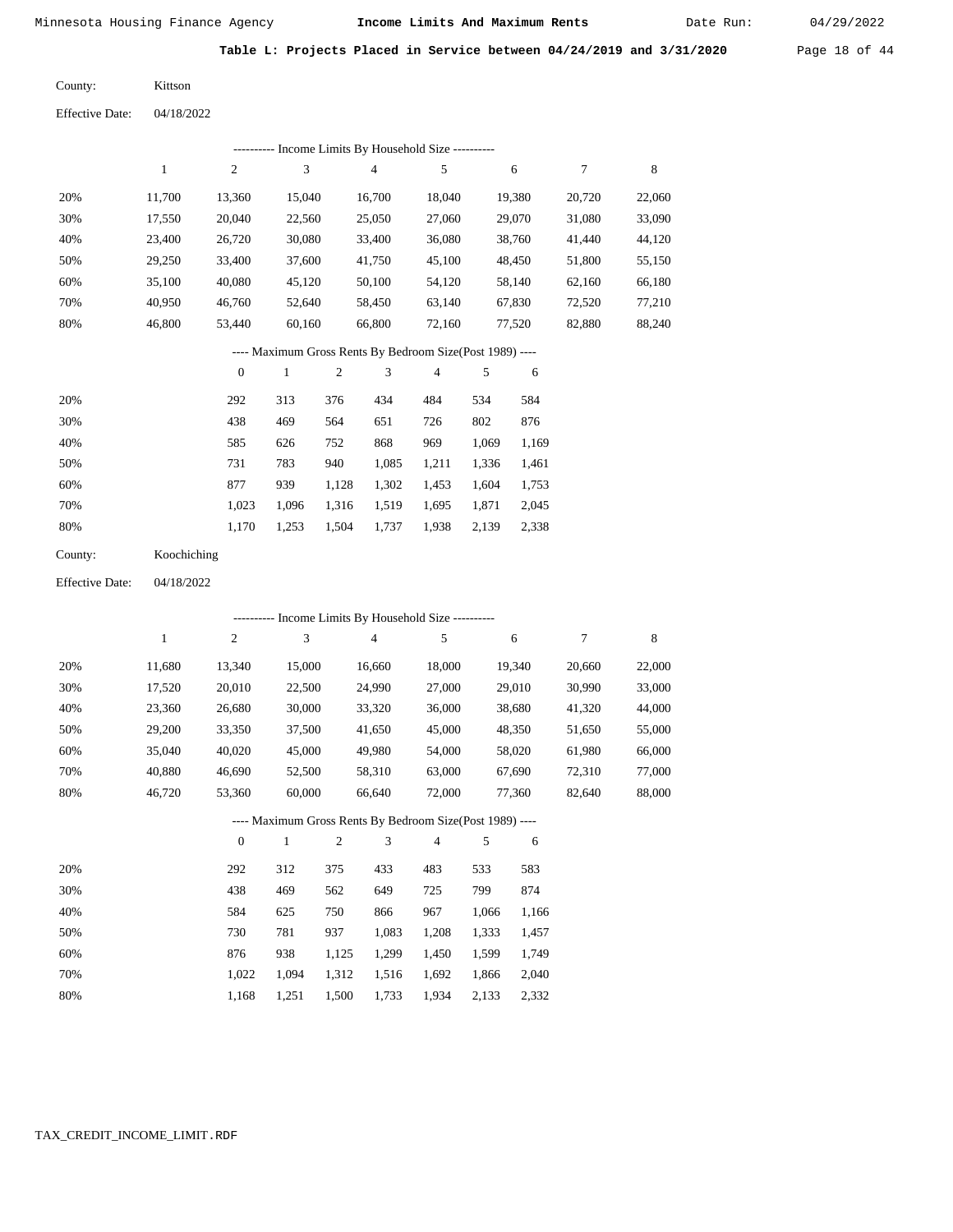Date Run:

**Table L: Projects Placed in Service between 04/24/2019 and 3/31/2020** Page 19 of 44

Lac Qui Parle County:

04/18/2022 Effective Date:

|                        |              |                  |              |                | --------- Income Limits By Household Size ----------     |                |       |        |                  |         |
|------------------------|--------------|------------------|--------------|----------------|----------------------------------------------------------|----------------|-------|--------|------------------|---------|
|                        | $\mathbf{1}$ | $\overline{c}$   | 3            |                | $\overline{4}$                                           | 5              |       | 6      | $\tau$           | 8       |
| 20%                    | 11,680       | 13,340           | 15,000       |                | 16,660                                                   | 18,000         |       | 19,340 | 20,660           | 22,000  |
| 30%                    | 17,520       | 20,010           | 22,500       |                | 24,990                                                   | 27,000         |       | 29,010 | 30,990           | 33,000  |
| 40%                    | 23,360       | 26,680           | 30,000       |                | 33,320                                                   | 36,000         |       | 38,680 | 41,320           | 44,000  |
| 50%                    | 29,200       | 33,350           | 37,500       |                | 41,650                                                   | 45,000         |       | 48,350 | 51,650           | 55,000  |
| 60%                    | 35,040       | 40,020           | 45,000       |                | 49,980                                                   | 54,000         |       | 58,020 | 61,980           | 66,000  |
| 70%                    | 40,880       | 46,690           | 52,500       |                | 58,310                                                   | 63,000         |       | 67,690 | 72,310           | 77,000  |
| 80%                    | 46,720       | 53,360           | 60,000       |                | 66,640                                                   | 72,000         |       | 77,360 | 82,640           | 88,000  |
|                        |              |                  |              |                | ---- Maximum Gross Rents By Bedroom Size(Post 1989) ---- |                |       |        |                  |         |
|                        |              | $\mathbf{0}$     | $\mathbf{1}$ | $\overline{c}$ | 3                                                        | $\overline{4}$ | 5     | 6      |                  |         |
| 20%                    |              | 292              | 312          | 375            | 433                                                      | 483            | 533   | 583    |                  |         |
| 30%                    |              | 438              | 469          | 562            | 649                                                      | 725            | 799   | 874    |                  |         |
| 40%                    |              | 584              | 625          | 750            | 866                                                      | 967            | 1,066 | 1,166  |                  |         |
| 50%                    |              | 730              | 781          | 937            | 1,083                                                    | 1,208          | 1,333 | 1,457  |                  |         |
| 60%                    |              | 876              | 938          | 1,125          | 1,299                                                    | 1,450          | 1,599 | 1,749  |                  |         |
| 70%                    |              | 1,022            | 1,094        | 1,312          | 1,516                                                    | 1,692          | 1,866 | 2,040  |                  |         |
| 80%                    |              | 1,168            | 1,251        | 1,500          | 1,733                                                    | 1,934          | 2,133 | 2,332  |                  |         |
| County:                | Lake         |                  |              |                |                                                          |                |       |        |                  |         |
| <b>Effective Date:</b> | 04/18/2022   |                  |              |                |                                                          |                |       |        |                  |         |
|                        |              |                  |              |                | --------- Income Limits By Household Size ---------      |                |       |        |                  |         |
|                        | $\mathbf{1}$ | $\mathfrak{2}$   | 3            |                | $\overline{4}$                                           | 5              |       | 6      | $\boldsymbol{7}$ | $\,8\,$ |
| 20%                    | 11,680       | 13,340           | 15,000       |                | 16,660                                                   | 18,000         |       | 19,340 | 20,660           | 22,000  |
| 30%                    | 17,520       | 20,010           | 22,500       |                | 24,990                                                   | 27,000         |       | 29,010 | 30,990           | 33,000  |
| 40%                    | 23,360       | 26,680           | 30,000       |                | 33,320                                                   | 36,000         |       | 38,680 | 41,320           | 44,000  |
| 50%                    | 29,200       | 33,350           | 37,500       |                | 41,650                                                   | 45,000         |       | 48,350 | 51,650           | 55,000  |
| 60%                    | 35,040       | 40,020           | 45,000       |                | 49,980                                                   | 54,000         |       | 58,020 | 61,980           | 66,000  |
| 70%                    | 40,880       | 46,690           | 52,500       |                | 58,310                                                   | 63,000         |       | 67,690 | 72,310           | 77,000  |
| 80%                    | 46,720       | 53,360           | 60,000       |                | 66,640                                                   | 72,000         |       | 77,360 | 82,640           | 88,000  |
|                        |              |                  |              |                | ---- Maximum Gross Rents By Bedroom Size(Post 1989) ---- |                |       |        |                  |         |
|                        |              | $\boldsymbol{0}$ | $\mathbf{1}$ | $\sqrt{2}$     | 3                                                        | 4              | 5     | 6      |                  |         |
| 20%                    |              | 292              | 312          | 375            | 433                                                      | 483            | 533   | 583    |                  |         |
| 30%                    |              | 438              | 469          | 562            | 649                                                      | 725            | 799   | 874    |                  |         |

 584 730 876 1,022 1,168  625 781 938 1,094 1,251

 750 937 1,125 1,312 1,500

 866 1,083 1,299 1,516 1,733

 967 1,208 1,450 1,692 1,934

 1,066 1,166 1,333 1,599 1,866 2,133

 1,457 1,749 2,040 2,332

 40% 50% 60% 70% 80%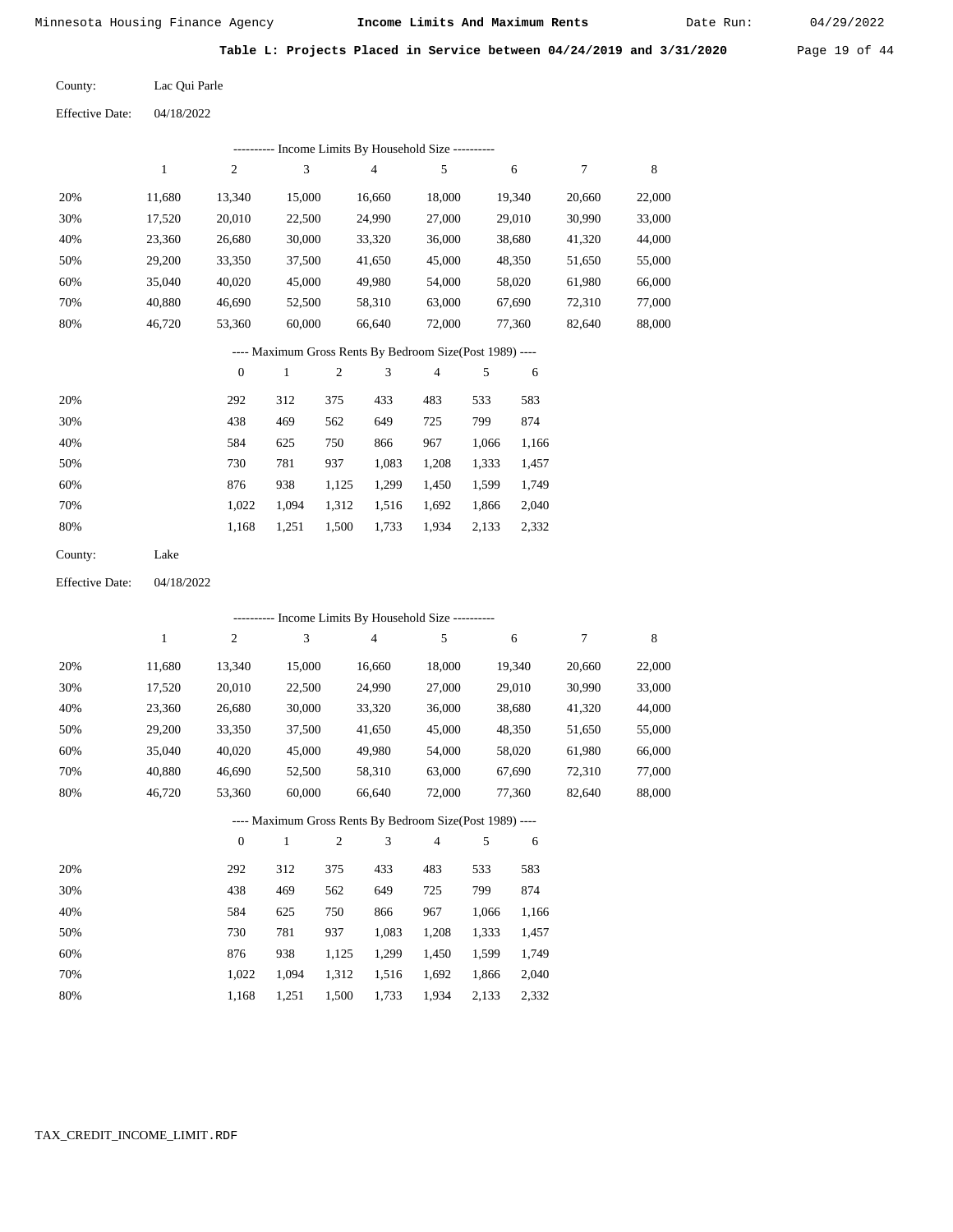Date Run:

**Table L: Projects Placed in Service between 04/24/2019 and 3/31/2020** Page 20 of 44

Lake of the Woods County:

Effective Date: 04/18/2022

| ---------- Income Limits By Household Size ----------    |        |        |        |        |        |        |        |        |  |
|----------------------------------------------------------|--------|--------|--------|--------|--------|--------|--------|--------|--|
|                                                          |        | 2      | 3      | 4      | 5      | 6      | 7      | 8      |  |
| 20%                                                      | 11.680 | 13,340 | 15,000 | 16,660 | 18,000 | 19,340 | 20,660 | 22,000 |  |
| 30%                                                      | 17,520 | 20,010 | 22,500 | 24,990 | 27,000 | 29,010 | 30,990 | 33,000 |  |
| 40%                                                      | 23,360 | 26,680 | 30,000 | 33,320 | 36,000 | 38,680 | 41,320 | 44,000 |  |
| 50%                                                      | 29,200 | 33,350 | 37,500 | 41,650 | 45,000 | 48,350 | 51,650 | 55,000 |  |
| 60%                                                      | 35,040 | 40,020 | 45,000 | 49,980 | 54,000 | 58,020 | 61,980 | 66,000 |  |
| 70%                                                      | 40.880 | 46.690 | 52,500 | 58,310 | 63,000 | 67.690 | 72,310 | 77,000 |  |
| 80%                                                      | 46.720 | 53,360 | 60,000 | 66.640 | 72,000 | 77.360 | 82.640 | 88,000 |  |
| ---- Maximum Gross Rents By Bedroom Size(Post 1989) ---- |        |        |        |        |        |        |        |        |  |

|     | $\mathbf{0}$ |       | $\overline{c}$ | 3     | 4     |       | 6     |
|-----|--------------|-------|----------------|-------|-------|-------|-------|
| 20% | 292          | 312   | 375            | 433   | 483   | 533   | 583   |
| 30% | 438          | 469   | 562            | 649   | 725   | 799   | 874   |
| 40% | 584          | 625   | 750            | 866   | 967   | 1,066 | 1,166 |
| 50% | 730          | 781   | 937            | 1,083 | 1,208 | 1,333 | 1,457 |
| 60% | 876          | 938   | 1,125          | 1,299 | 1,450 | 1,599 | 1,749 |
| 70% | 1.022        | 1.094 | 1,312          | 1,516 | 1,692 | 1,866 | 2,040 |
| 80% | 1,168        | 1,251 | 1,500          | 1,733 | 1,934 | 2,133 | 2,332 |
|     |              |       |                |       |       |       |       |

| County: | Le Sueur |
|---------|----------|
|---------|----------|

Effective Date: 04/18/2022

|     |        |              | ---------- Income Limits By Household Size ----------    |     |        |                |     |        |        |         |
|-----|--------|--------------|----------------------------------------------------------|-----|--------|----------------|-----|--------|--------|---------|
|     | 1      | 2            | 3                                                        |     | 4      | 5              |     | 6      | 7      | 8       |
| 20% | 13,580 | 15,520       | 17,460                                                   |     | 19,400 | 20,960         |     | 22,520 | 24,060 | 25,620  |
| 30% | 20,370 | 23,280       | 26,190                                                   |     | 29,100 | 31,440         |     | 33,780 | 36,090 | 38,430  |
| 40% | 27,160 | 31,040       | 34,920                                                   |     | 38,800 | 41,920         |     | 45,040 | 48,120 | 51,240  |
| 50% | 33,950 | 38,800       | 43,650                                                   |     | 48,500 | 52,400         |     | 56,300 | 60,150 | 64,050  |
| 60% | 40,740 | 46,560       | 52,380                                                   |     | 58,200 | 62,880         |     | 67,560 | 72,180 | 76,860  |
| 70% | 47,530 | 54,320       | 61,110                                                   |     | 67,900 | 73,360         |     | 78,820 | 84,210 | 89,670  |
| 80% | 54,320 | 62,080       | 69,840                                                   |     | 77,600 | 83,840         |     | 90,080 | 96,240 | 102,480 |
|     |        |              | ---- Maximum Gross Rents By Bedroom Size(Post 1989) ---- |     |        |                |     |        |        |         |
|     |        | $\mathbf{0}$ | 1                                                        | 2   | 3      | $\overline{4}$ | 5   | 6      |        |         |
| 20% |        | 330          | 363                                                      | 136 | 504    | 563            | 621 | 670    |        |         |

| 20% | 339   | 363   | 436   | 504   | 563   | 621   | 679   |
|-----|-------|-------|-------|-------|-------|-------|-------|
| 30% | 509   | 545   | 654   | 756   | 844   | 931   | 1,018 |
| 40% | 679   | 727   | 873   | 1.009 | 1.126 | 1.242 | 1,358 |
| 50% | 848   | 909   | 1.091 | 1.261 | 1.407 | 1.552 | 1,697 |
| 60% | 1.018 | 1.091 | 1,309 | 1,513 | 1,689 | 1,863 | 2,037 |
| 70% | 1.188 | 1.273 | 1.527 | 1.765 | 1.970 | 2.173 | 2,376 |
| 80% | 1.358 | 1.455 | 1,746 | 2,018 | 2,252 | 2.484 | 2,716 |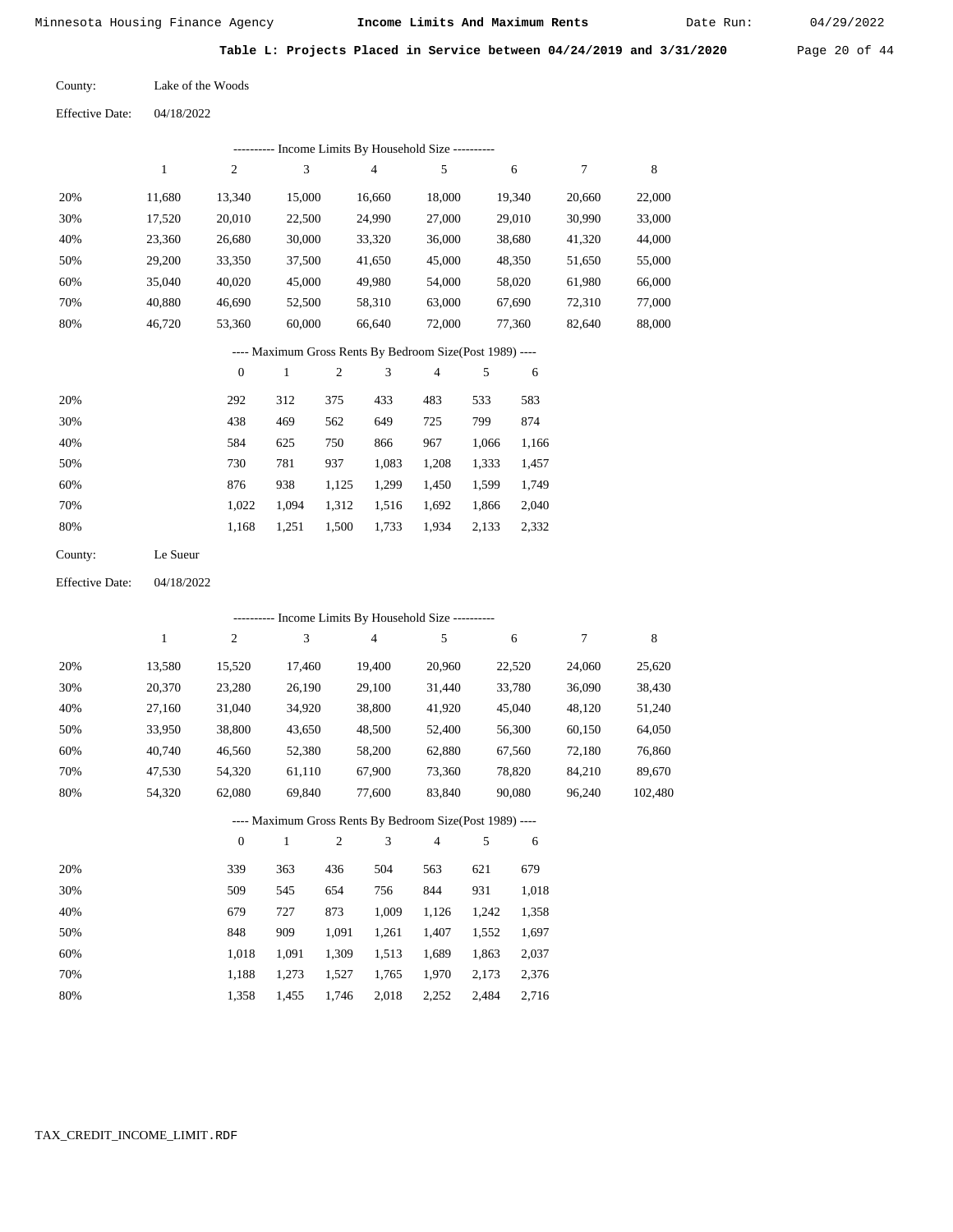Date Run:

**Table L: Projects Placed in Service between 04/24/2019 and 3/31/2020** Page 21 of 44

Lincoln County:  $Eff$ ective

| <b>Effective Date:</b> | 04/18/2022 |
|------------------------|------------|
|                        |            |

|     | ---------- Income Limits By Household Size ---------- |        |        |        |        |        |        |        |  |  |
|-----|-------------------------------------------------------|--------|--------|--------|--------|--------|--------|--------|--|--|
|     |                                                       | 2      | 3      | 4      | 5      | 6      |        | 8      |  |  |
| 20% | 11,680                                                | 13.340 | 15,000 | 16,660 | 18,000 | 19,340 | 20,660 | 22,000 |  |  |
| 30% | 17,520                                                | 20,010 | 22,500 | 24,990 | 27,000 | 29,010 | 30,990 | 33,000 |  |  |
| 40% | 23,360                                                | 26,680 | 30,000 | 33,320 | 36,000 | 38,680 | 41,320 | 44,000 |  |  |
| 50% | 29,200                                                | 33,350 | 37,500 | 41,650 | 45,000 | 48,350 | 51,650 | 55,000 |  |  |
| 60% | 35,040                                                | 40,020 | 45,000 | 49,980 | 54,000 | 58,020 | 61,980 | 66,000 |  |  |
| 70% | 40,880                                                | 46,690 | 52,500 | 58,310 | 63,000 | 67,690 | 72,310 | 77,000 |  |  |
| 80% | 46,720                                                | 53,360 | 60,000 | 66,640 | 72,000 | 77,360 | 82,640 | 88,000 |  |  |
|     |                                                       |        |        |        |        |        |        |        |  |  |

## ---- Maximum Gross Rents By Bedroom Size(Post 1989) ----

|     | $\mathbf{0}$ |       | 2     | 3     | 4     | 5     | 6     |
|-----|--------------|-------|-------|-------|-------|-------|-------|
| 20% | 292          | 312   | 375   | 433   | 483   | 533   | 583   |
| 30% | 438          | 469   | 562   | 649   | 725   | 799   | 874   |
| 40% | 584          | 625   | 750   | 866   | 967   | 1,066 | 1,166 |
| 50% | 730          | 781   | 937   | 1,083 | 1,208 | 1,333 | 1,457 |
| 60% | 876          | 938   | 1,125 | 1,299 | 1,450 | 1,599 | 1,749 |
| 70% | 1.022        | 1,094 | 1,312 | 1,516 | 1,692 | 1,866 | 2,040 |
| 80% | 1,168        | 1,251 | 1,500 | 1,733 | 1,934 | 2,133 | 2,332 |
|     |              |       |       |       |       |       |       |

| County:<br>Lyon |
|-----------------|
|-----------------|

04/18/2022 Effective Date:

|     | ---------- Income Limits By Household Size ---------- |                |              |                |                                                          |                |       |        |        |        |
|-----|-------------------------------------------------------|----------------|--------------|----------------|----------------------------------------------------------|----------------|-------|--------|--------|--------|
|     | $\mathbf{1}$                                          | $\overline{c}$ | 3            |                | $\overline{4}$                                           | 5              |       | 6      | 7      | 8      |
| 20% | 11,720                                                | 13,380         | 15,060       |                | 16,720                                                   | 18,060         |       | 19,400 | 20,740 | 22,080 |
| 30% | 17,580                                                | 20,070         | 22,590       |                | 25,080                                                   | 27,090         |       | 29,100 | 31,110 | 33,120 |
| 40% | 23,440                                                | 26,760         | 30,120       |                | 33,440                                                   | 36,120         |       | 38,800 | 41,480 | 44,160 |
| 50% | 29,300                                                | 33,450         | 37,650       |                | 41,800                                                   | 45,150         |       | 48,500 | 51,850 | 55,200 |
| 60% | 35,160                                                | 40,140         | 45,180       |                | 50,160                                                   | 54,180         |       | 58,200 | 62,220 | 66,240 |
| 70% | 41,020                                                | 46,830         | 52,710       |                | 58,520                                                   | 63,210         |       | 67,900 | 72,590 | 77,280 |
| 80% | 46,880                                                | 53,520         | 60,240       |                | 66,880                                                   | 72,240         |       | 77,600 | 82,960 | 88,320 |
|     |                                                       |                |              |                | ---- Maximum Gross Rents By Bedroom Size(Post 1989) ---- |                |       |        |        |        |
|     |                                                       | $\overline{0}$ | $\mathbf{1}$ | $\mathfrak{2}$ | 3                                                        | $\overline{4}$ | 5     | 6      |        |        |
| 20% |                                                       | 293            | 313          | 376            | 434                                                      | 485            | 535   | 585    |        |        |
| 30% |                                                       | 439            | 470          | 564            | 652                                                      | 727            | 802   | 877    |        |        |
| 40% |                                                       | 586            | 627          | 753            | 869                                                      | 970            | 1,070 | 1,170  |        |        |
| 50% |                                                       | 732            | 784          | 941            | 1,086                                                    | 1,212          | 1,338 | 1,463  |        |        |
| 60% |                                                       | 879            | 941          | 1,129          | 1,304                                                    | 1,455          | 1,605 | 1,755  |        |        |

 1,025 1,172

 1,098 1,255  1,317 1,506

 1,521 1,739

 1,697 1,940  1,873 2,141

 2,048 2,340

 70% 80%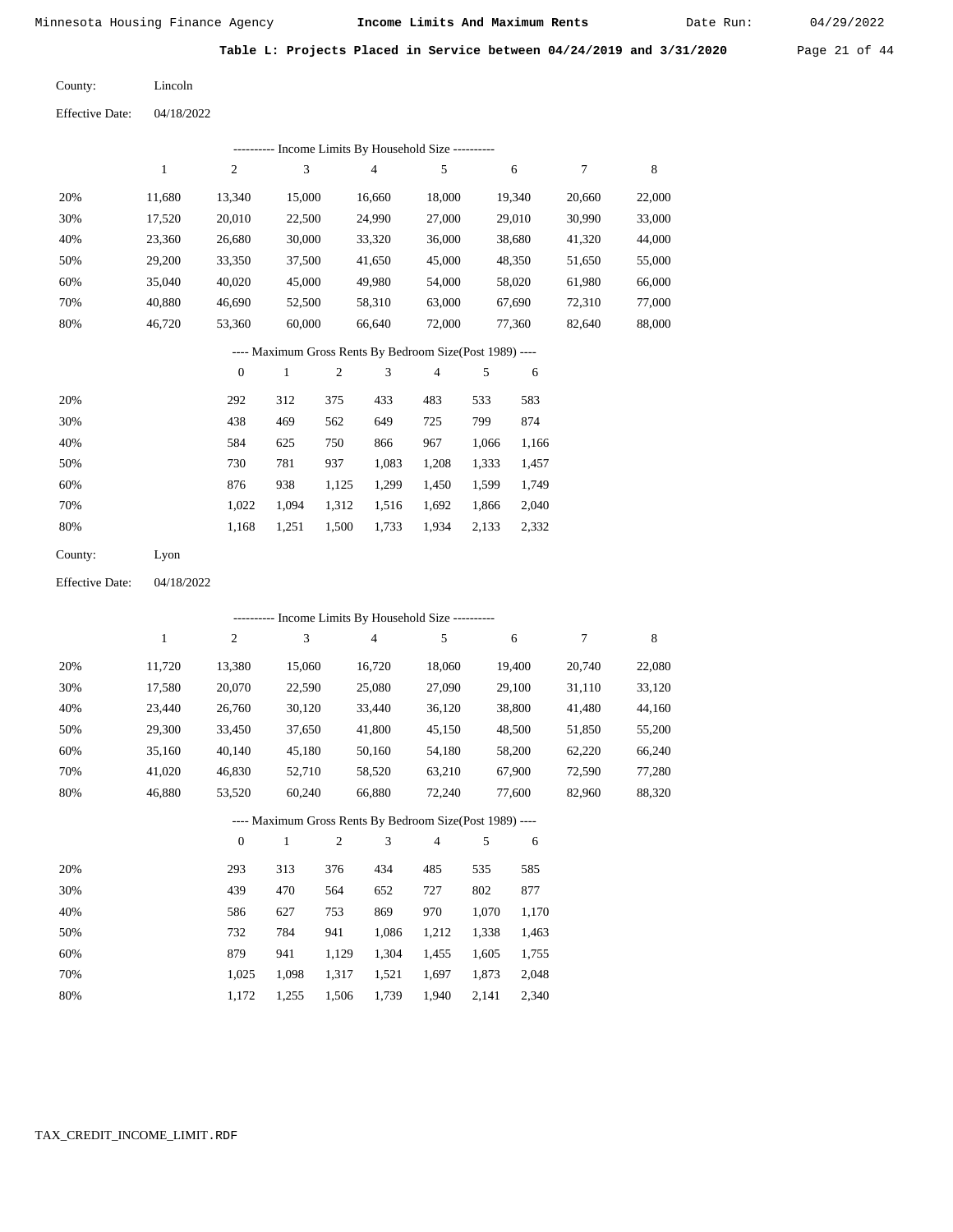Date Run:

**Table L: Projects Placed in Service between 04/24/2019 and 3/31/2020** Page 22 of 44

| County: | Mahnomen |
|---------|----------|
|         |          |

|     | ---------- Income Limits By Household Size ---------- |        |        |        |        |        |        |        |  |  |
|-----|-------------------------------------------------------|--------|--------|--------|--------|--------|--------|--------|--|--|
|     |                                                       | 2      | 3      | 4      | 5      | 6      | 7      | 8      |  |  |
| 20% | 11.680                                                | 13,340 | 15,000 | 16,660 | 18,000 | 19.340 | 20,660 | 22,000 |  |  |
| 30% | 17,520                                                | 20,010 | 22,500 | 24,990 | 27,000 | 29,010 | 30,990 | 33,000 |  |  |
| 40% | 23,360                                                | 26,680 | 30,000 | 33,320 | 36,000 | 38,680 | 41,320 | 44,000 |  |  |
| 50% | 29,200                                                | 33,350 | 37,500 | 41,650 | 45,000 | 48,350 | 51,650 | 55,000 |  |  |
| 60% | 35,040                                                | 40,020 | 45,000 | 49,980 | 54,000 | 58,020 | 61,980 | 66,000 |  |  |
| 70% | 40,880                                                | 46,690 | 52,500 | 58,310 | 63,000 | 67,690 | 72,310 | 77,000 |  |  |
| 80% | 46,720                                                | 53,360 | 60,000 | 66,640 | 72,000 | 77,360 | 82,640 | 88,000 |  |  |
|     |                                                       |        |        |        |        |        |        |        |  |  |

# ---- Maximum Gross Rents By Bedroom Size(Post 1989) ----

|     | $\mathbf{0}$ |       | $\overline{c}$ | 3     | 4     | 5     | 6     |
|-----|--------------|-------|----------------|-------|-------|-------|-------|
| 20% | 292          | 312   | 375            | 433   | 483   | 533   | 583   |
| 30% | 438          | 469   | 562            | 649   | 725   | 799   | 874   |
| 40% | 584          | 625   | 750            | 866   | 967   | 1,066 | 1,166 |
| 50% | 730          | 781   | 937            | 1,083 | 1,208 | 1,333 | 1,457 |
| 60% | 876          | 938   | 1,125          | 1,299 | 1,450 | 1,599 | 1,749 |
| 70% | 1.022        | 1.094 | 1,312          | 1,516 | 1,692 | 1,866 | 2,040 |
| 80% | 1,168        | 1,251 | 1,500          | 1,733 | 1,934 | 2,133 | 2,332 |
|     |              |       |                |       |       |       |       |

| Marshall |
|----------|
|          |

04/18/2022 Effective Date:

|     | ---------- Income Limits By Household Size ---------- |                |              |                |                                                          |                |       |        |        |             |
|-----|-------------------------------------------------------|----------------|--------------|----------------|----------------------------------------------------------|----------------|-------|--------|--------|-------------|
|     | 1                                                     | $\overline{c}$ | 3            |                | $\overline{4}$                                           | 5              |       | 6      | 7      | $\,$ 8 $\,$ |
| 20% | 11,860                                                | 13,560         | 15,260       |                | 16,940                                                   | 18,300         |       | 19,660 | 21,020 | 22,380      |
| 30% | 17,790                                                | 20,340         | 22,890       |                | 25,410                                                   | 27,450         |       | 29,490 | 31,530 | 33,570      |
| 40% | 23,720                                                | 27,120         | 30,520       |                | 33,880                                                   | 36,600         |       | 39,320 | 42,040 | 44,760      |
| 50% | 29,650                                                | 33,900         | 38,150       |                | 42,350                                                   | 45,750         |       | 49,150 | 52,550 | 55,950      |
| 60% | 35,580                                                | 40,680         | 45,780       |                | 50,820                                                   | 54,900         |       | 58,980 | 63,060 | 67,140      |
| 70% | 41,510                                                | 47,460         | 53,410       |                | 59,290                                                   | 64,050         |       | 68,810 | 73,570 | 78,330      |
| 80% | 47,440                                                | 54,240         | 61,040       |                | 67,760                                                   | 73,200         |       | 78,640 | 84,080 | 89,520      |
|     |                                                       |                |              |                | ---- Maximum Gross Rents By Bedroom Size(Post 1989) ---- |                |       |        |        |             |
|     |                                                       | $\overline{0}$ | $\mathbf{1}$ | $\overline{2}$ | 3                                                        | $\overline{4}$ | 5     | 6      |        |             |
| 20% |                                                       | 296            | 317          | 381            | 440                                                      | 491            | 542   | 592    |        |             |
| 30% |                                                       | 444            | 476          | 572            | 660                                                      | 737            | 813   | 889    |        |             |
| 40% |                                                       | 593            | 635          | 763            | 881                                                      | 983            | 1,085 | 1,185  |        |             |
| 50% |                                                       | 741            | 794          | 953            | 1,101                                                    | 1,228          | 1,356 | 1,482  |        |             |
| 60% |                                                       | 889            | 953          | 1,144          | 1,321                                                    | 1,474          | 1,627 | 1,778  |        |             |
| 70% |                                                       | 1,037          | 1,112        | 1,335          | 1,541                                                    | 1,720          | 1,898 | 2,075  |        |             |

1,186

1,271

1,526

1,762

1,966 2,170 2,371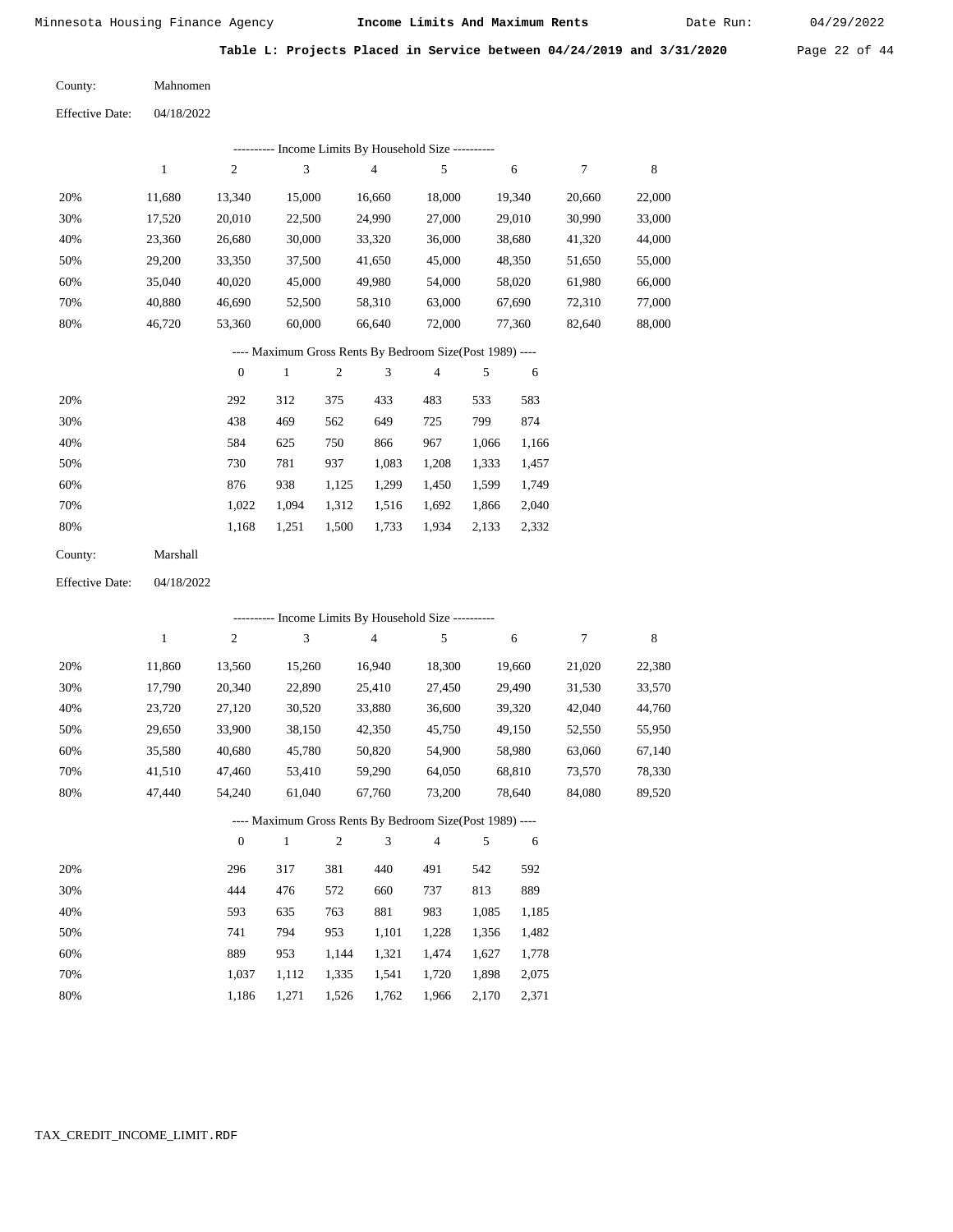Date Run:

**Table L: Projects Placed in Service between 04/24/2019 and 3/31/2020** Page 23 of 44

Martin County:

| Income Limits By Household Size ---------- |        |        |        |        |        |        |        |        |  |
|--------------------------------------------|--------|--------|--------|--------|--------|--------|--------|--------|--|
|                                            |        | 2      | 3      | 4      | 5      | 6      |        | 8      |  |
| 20%                                        | 11.680 | 13.340 | 15,000 | 16.660 | 18,000 | 19.340 | 20,660 | 22,000 |  |
| 30%                                        | 17,520 | 20,010 | 22,500 | 24,990 | 27,000 | 29,010 | 30,990 | 33,000 |  |
| 40%                                        | 23,360 | 26,680 | 30,000 | 33,320 | 36,000 | 38,680 | 41,320 | 44,000 |  |
| 50%                                        | 29,200 | 33,350 | 37,500 | 41,650 | 45,000 | 48,350 | 51,650 | 55,000 |  |
| 60%                                        | 35,040 | 40,020 | 45,000 | 49,980 | 54,000 | 58,020 | 61,980 | 66,000 |  |
| 70%                                        | 40,880 | 46,690 | 52,500 | 58,310 | 63,000 | 67,690 | 72,310 | 77,000 |  |
| 80%                                        | 46.720 | 53,360 | 60,000 | 66,640 | 72,000 | 77,360 | 82,640 | 88,000 |  |

## ---- Maximum Gross Rents By Bedroom Size(Post 1989) ----

|     | $\mathbf{0}$ |       | 2     | 3     | 4     | 5     | 6     |
|-----|--------------|-------|-------|-------|-------|-------|-------|
| 20% | 292          | 312   | 375   | 433   | 483   | 533   | 583   |
| 30% | 438          | 469   | 562   | 649   | 725   | 799   | 874   |
| 40% | 584          | 625   | 750   | 866   | 967   | 1,066 | 1,166 |
| 50% | 730          | 781   | 937   | 1,083 | 1,208 | 1,333 | 1,457 |
| 60% | 876          | 938   | 1,125 | 1,299 | 1,450 | 1,599 | 1,749 |
| 70% | 1,022        | 1,094 | 1,312 | 1,516 | 1,692 | 1,866 | 2,040 |
| 80% | 1,168        | 1,251 | 1,500 | 1,733 | 1,934 | 2,133 | 2,332 |
|     |              |       |       |       |       |       |       |

| County: | McLeod |
|---------|--------|
|         |        |

04/18/2022 Effective Date:

|     |              |                |        |                |                | ---------- Income Limits By Household Size ----------    |       |        |        |        |
|-----|--------------|----------------|--------|----------------|----------------|----------------------------------------------------------|-------|--------|--------|--------|
|     | $\mathbf{1}$ | $\overline{c}$ | 3      |                | $\overline{4}$ | 5                                                        |       | 6      | 7      | 8      |
| 20% | 12,440       | 14,220         | 16,000 |                | 17,760         | 19,200                                                   |       | 20,620 | 22,040 | 23,460 |
| 30% | 18,660       | 21,330         | 24,000 |                | 26,640         | 28,800                                                   |       | 30,930 | 33,060 | 35,190 |
| 40% | 24,880       | 28,440         | 32,000 |                | 35,520         | 38,400                                                   |       | 41,240 | 44,080 | 46,920 |
| 50% | 31,100       | 35,550         | 40,000 |                | 44,400         | 48,000                                                   |       | 51,550 | 55,100 | 58,650 |
| 60% | 37,320       | 42,660         | 48,000 |                | 53,280         | 57,600                                                   |       | 61,860 | 66,120 | 70,380 |
| 70% | 43,540       | 49,770         | 56,000 |                | 62,160         | 67,200                                                   |       | 72,170 | 77,140 | 82,110 |
| 80% | 49,760       | 56,880         | 64,000 |                | 71,040         | 76,800                                                   |       | 82,480 | 88,160 | 93,840 |
|     |              |                |        |                |                | ---- Maximum Gross Rents By Bedroom Size(Post 1989) ---- |       |        |        |        |
|     |              | $\mathbf{0}$   | 1      | $\overline{2}$ | 3              | $\overline{4}$                                           | 5     | 6      |        |        |
| 20% |              | 311            | 333    | 400            | 462            | 515                                                      | 568   | 621    |        |        |
| 30% |              | 466            | 499    | 600            | 693            | 773                                                      | 853   | 932    |        |        |
| 40% |              | 622            | 666    | 800            | 924            | 1,031                                                    | 1,137 | 1,243  |        |        |
| 50% |              | 777            | 833    | 1,000          | 1,155          | 1,288                                                    | 1,421 | 1,554  |        |        |
| 60% |              | 933            | 999    | 1,200          | 1,386          | 1,546                                                    | 1,706 | 1,864  |        |        |

## TAX\_CREDIT\_INCOME\_LIMIT.RDF

 1,088 1,244  1,166 1,333  1,400 1,600

 1,617 1,848  1,804 2,062  1,990 2,275

 2,175 2,486

 70% 80%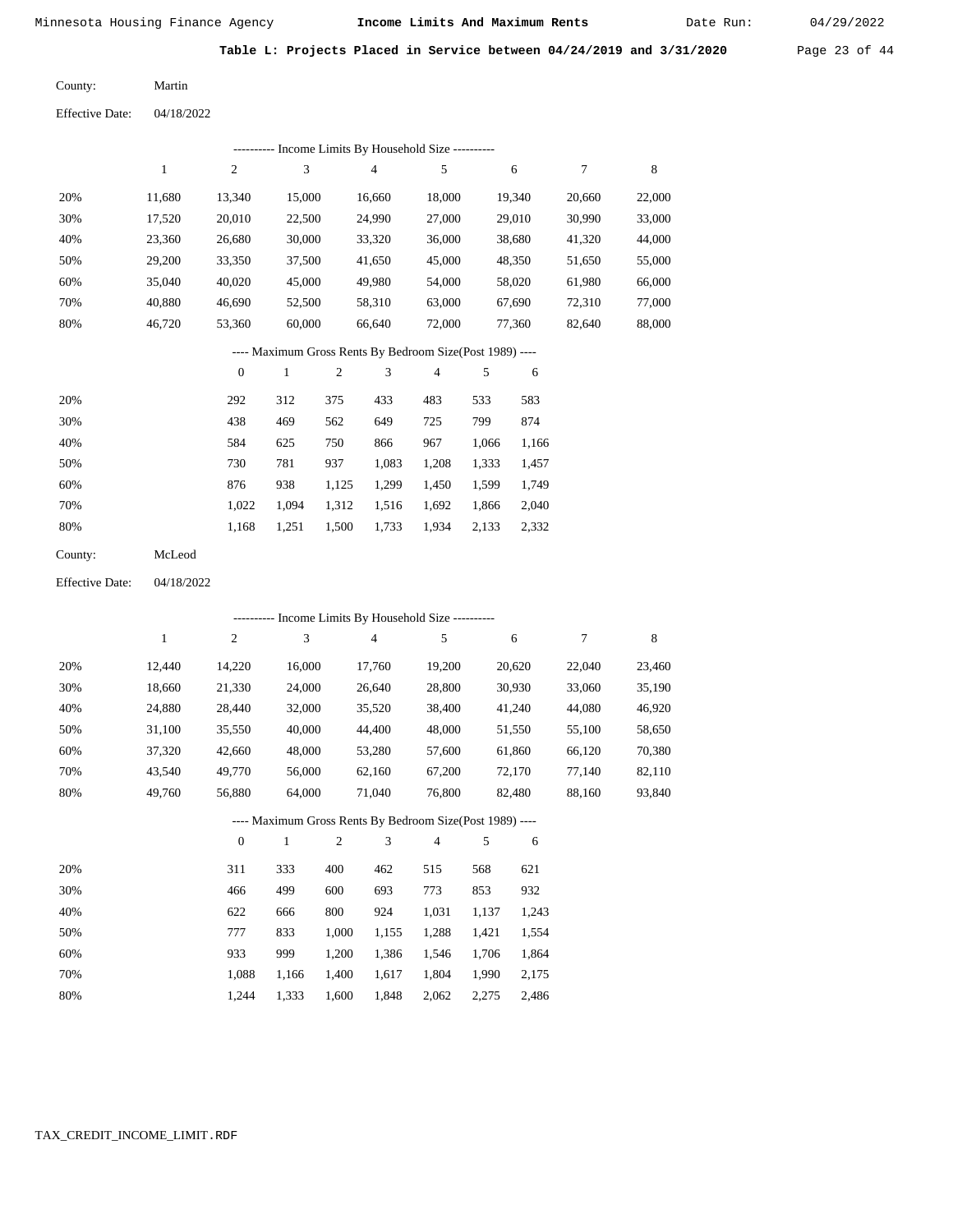Date Run:

**Table L: Projects Placed in Service between 04/24/2019 and 3/31/2020** Page 24 of 44

| County: | Meeker |
|---------|--------|
|         |        |

| <b>Effective Date:</b> | 04/18/2022 |
|------------------------|------------|
|------------------------|------------|

|     | Income Limits By Household Size ---------- |        |        |        |        |        |        |        |  |  |  |
|-----|--------------------------------------------|--------|--------|--------|--------|--------|--------|--------|--|--|--|
|     |                                            | 2      | 3      | 4      | 5      | 6      |        | 8      |  |  |  |
| 20% | 12.200                                     | 13.940 | 15,680 | 17.420 | 18,820 | 20,220 | 21,620 | 23,000 |  |  |  |
| 30% | 18,300                                     | 20,910 | 23,520 | 26,130 | 28,230 | 30,330 | 32,430 | 34,500 |  |  |  |
| 40% | 24.400                                     | 27,880 | 31,360 | 34,840 | 37,640 | 40,440 | 43,240 | 46,000 |  |  |  |
| 50% | 30,500                                     | 34,850 | 39,200 | 43,550 | 47,050 | 50,550 | 54,050 | 57,500 |  |  |  |
| 60% | 36,600                                     | 41.820 | 47,040 | 52,260 | 56,460 | 60,660 | 64,860 | 69,000 |  |  |  |
| 70% | 42,700                                     | 48.790 | 54,880 | 60,970 | 65,870 | 70,770 | 75,670 | 80,500 |  |  |  |
| 80% | 48.800                                     | 55,760 | 62,720 | 69,680 | 75,280 | 80,880 | 86,480 | 92,000 |  |  |  |

## ---- Maximum Gross Rents By Bedroom Size(Post 1989) ----

|     | $\mathbf{0}$ |       | 2     | 3     | 4     | 5     | 6     |
|-----|--------------|-------|-------|-------|-------|-------|-------|
| 20% | 305          | 326   | 392   | 453   | 505   | 557   | 609   |
| 30% | 457          | 490   | 588   | 679   | 758   | 836   | 914   |
| 40% | 610          | 653   | 784   | 906   | 1,011 | 1,115 | 1,219 |
| 50% | 762          | 816   | 980   | 1,132 | 1,263 | 1,394 | 1,524 |
| 60% | 915          | 980   | 1.176 | 1,359 | 1,516 | 1,673 | 1,829 |
| 70% | 1,067        | 1,143 | 1,372 | 1,585 | 1,769 | 1,952 | 2,133 |
| 80% | 1,220        | 1,307 | 1,568 | 1,812 | 2,022 | 2,231 | 2,438 |
|     |              |       |       |       |       |       |       |

| County: | Mille Lacs |
|---------|------------|
|         |            |

04/18/2022 Effective Date:

|     |        |                |              |                | --------- Income Limits By Household Size ----------     |                |       |        |        |        |
|-----|--------|----------------|--------------|----------------|----------------------------------------------------------|----------------|-------|--------|--------|--------|
|     | 1      | 2              | 3            |                | $\overline{4}$                                           | 5              |       | 6      | 7      | 8      |
| 20% | 11,680 | 13,340         | 15,000       |                | 16,660                                                   | 18,000         |       | 19,340 | 20,660 | 22,000 |
| 30% | 17,520 | 20,010         | 22,500       |                | 24,990                                                   | 27,000         |       | 29,010 | 30,990 | 33,000 |
| 40% | 23,360 | 26,680         | 30,000       |                | 33,320                                                   | 36,000         |       | 38,680 | 41,320 | 44,000 |
| 50% | 29,200 | 33,350         | 37,500       |                | 41,650                                                   | 45,000         |       | 48,350 | 51,650 | 55,000 |
| 60% | 35,040 | 40,020         | 45,000       |                | 49,980                                                   | 54,000         |       | 58,020 | 61,980 | 66,000 |
| 70% | 40,880 | 46,690         | 52,500       |                | 58,310                                                   | 63,000         |       | 67,690 | 72,310 | 77,000 |
| 80% | 46,720 | 53,360         | 60,000       |                | 66,640                                                   | 72,000         |       | 77,360 | 82,640 | 88,000 |
|     |        |                |              |                | ---- Maximum Gross Rents By Bedroom Size(Post 1989) ---- |                |       |        |        |        |
|     |        | $\overline{0}$ | $\mathbf{1}$ | $\overline{2}$ | 3                                                        | $\overline{4}$ | 5     | 6      |        |        |
| 20% |        | 292            | 312          | 375            | 433                                                      | 483            | 533   | 583    |        |        |
| 30% |        | 438            | 469          | 562            | 649                                                      | 725            | 799   | 874    |        |        |
| 40% |        | 584            | 625          | 750            | 866                                                      | 967            | 1,066 | 1,166  |        |        |
| 50% |        | 730            | 781          | 937            | 1,083                                                    | 1,208          | 1,333 | 1,457  |        |        |
| 60% |        | 876            | 938          | 1,125          | 1,299                                                    | 1,450          | 1,599 | 1,749  |        |        |
| 70% |        | 1,022          | 1,094        | 1,312          | 1,516                                                    | 1,692          | 1,866 | 2,040  |        |        |

1,500 1,733

1,934 2,133 2,332

1,168

1,251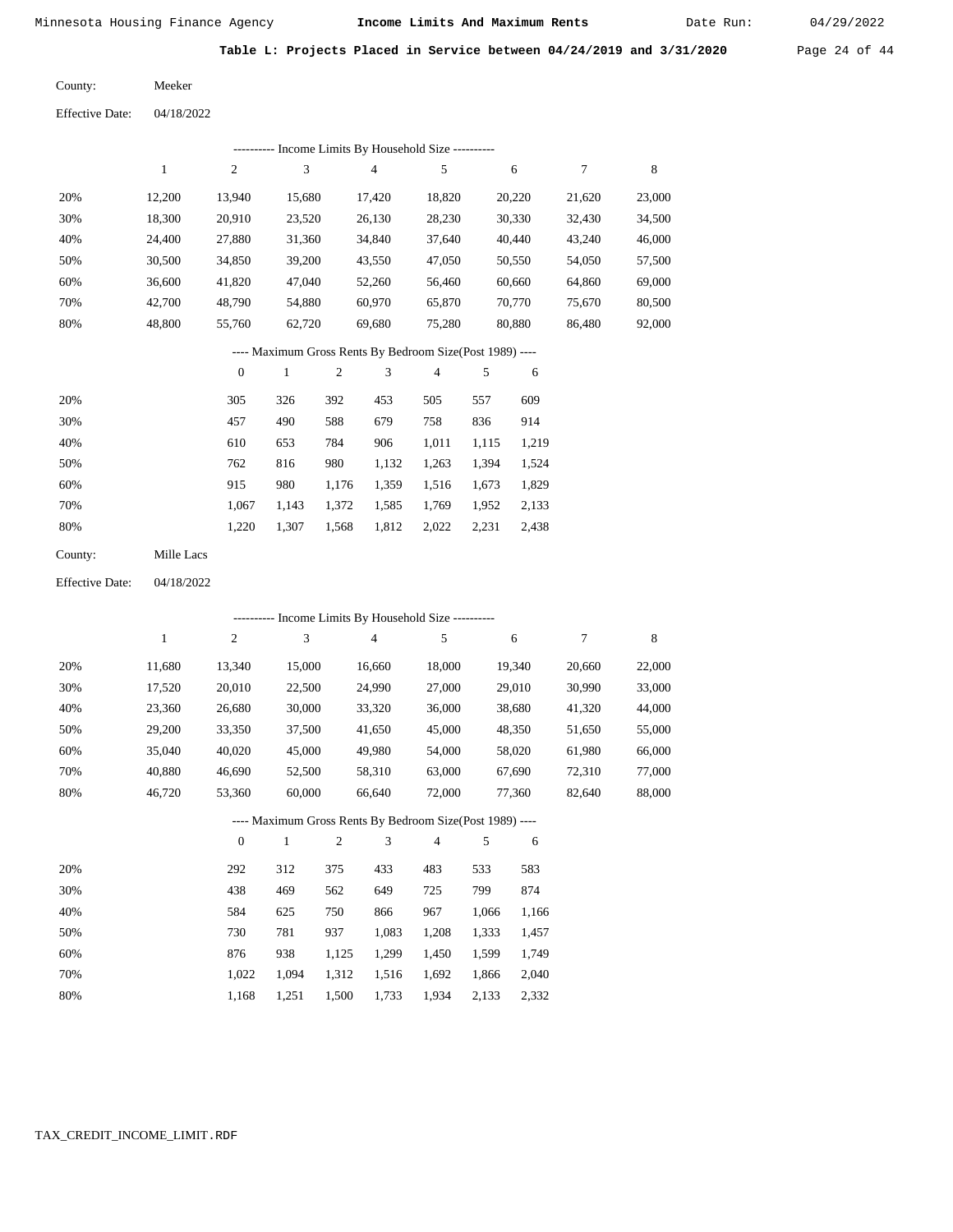40,880 46,720  46,690 53,360

Minnesota Housing Finance Agency **Income Limits And Maximum Rents** 04/29/2022

Date Run:

**Table L: Projects Placed in Service between 04/24/2019 and 3/31/2020** Page 25 of 44

 20,660 30,990 41,320 51,650 61,980 72,310 82,640

7

 22,000 33,000 44,000 55,000 66,000 77,000 88,000

8

04/18/2022 Morrison County: Effective Date:

| тятествуе тлате. | $U+10/2U+2$ |        |        |                |                                            |        |  |
|------------------|-------------|--------|--------|----------------|--------------------------------------------|--------|--|
|                  |             |        |        |                | Income Limits By Household Size ---------- |        |  |
|                  | 1           | 2      | 3      | $\overline{4}$ | 5                                          | 6      |  |
| 20%              | 11,680      | 13.340 | 15,000 | 16,660         | 18,000                                     | 19,340 |  |
| 30%              | 17,520      | 20,010 | 22,500 | 24,990         | 27,000                                     | 29,010 |  |
| 40%              | 23,360      | 26,680 | 30,000 | 33,320         | 36,000                                     | 38,680 |  |
| 50%              | 29,200      | 33,350 | 37,500 | 41,650         | 45,000                                     | 48,350 |  |
| 60%              | 35,040      | 40,020 | 45,000 | 49,980         | 54,000                                     | 58,020 |  |
|                  |             |        |        |                |                                            |        |  |

 52,500 60,000

## ---- Maximum Gross Rents By Bedroom Size(Post 1989) ----

 63,000 72,000  67,690 77,360

 58,310 66,640

|     | $\mathbf{0}$ |       | 2     | 3     | 4     | 5     | 6     |
|-----|--------------|-------|-------|-------|-------|-------|-------|
| 20% | 292          | 312   | 375   | 433   | 483   | 533   | 583   |
| 30% | 438          | 469   | 562   | 649   | 725   | 799   | 874   |
| 40% | 584          | 625   | 750   | 866   | 967   | 1,066 | 1,166 |
| 50% | 730          | 781   | 937   | 1,083 | 1,208 | 1,333 | 1,457 |
| 60% | 876          | 938   | 1,125 | 1,299 | 1,450 | 1,599 | 1,749 |
| 70% | 1.022        | 1.094 | 1,312 | 1,516 | 1,692 | 1,866 | 2,040 |
| 80% | 1,168        | 1,251 | 1,500 | 1,733 | 1,934 | 2,133 | 2,332 |
|     |              |       |       |       |       |       |       |

| County: | Mower |
|---------|-------|
|---------|-------|

 70% 80%

04/18/2022 Effective Date:

|     | --------- Income Limits By Household Size ---------- |                |        |                |                |                                                          |       |        |        |        |  |  |
|-----|------------------------------------------------------|----------------|--------|----------------|----------------|----------------------------------------------------------|-------|--------|--------|--------|--|--|
|     | 1                                                    | $\overline{c}$ | 3      |                | $\overline{4}$ | 5                                                        |       | 6      | 7      | 8      |  |  |
| 20% | 11,680                                               | 13,340         | 15,000 |                | 16,660         | 18,000                                                   |       | 19,340 | 20,660 | 22,000 |  |  |
| 30% | 17,520                                               | 20,010         | 22,500 |                | 24,990         | 27,000                                                   |       | 29,010 | 30,990 | 33,000 |  |  |
| 40% | 23,360                                               | 26,680         | 30,000 |                | 33,320         | 36,000                                                   |       | 38,680 | 41,320 | 44,000 |  |  |
| 50% | 29,200                                               | 33,350         | 37,500 |                | 41,650         | 45,000                                                   |       | 48,350 | 51,650 | 55,000 |  |  |
| 60% | 35,040                                               | 40,020         | 45,000 |                | 49,980         | 54,000                                                   |       | 58,020 | 61,980 | 66,000 |  |  |
| 70% | 40,880                                               | 46,690         | 52,500 |                | 58,310         | 63,000                                                   |       | 67,690 | 72,310 | 77,000 |  |  |
| 80% | 46,720                                               | 53,360         | 60,000 |                | 66,640         | 72,000                                                   |       | 77,360 | 82,640 | 88,000 |  |  |
|     |                                                      |                |        |                |                | ---- Maximum Gross Rents By Bedroom Size(Post 1989) ---- |       |        |        |        |  |  |
|     |                                                      | $\mathbf{0}$   | 1      | $\overline{2}$ | 3              | 4                                                        | 5     | 6      |        |        |  |  |
| 20% |                                                      | 292            | 312    | 375            | 433            | 483                                                      | 533   | 583    |        |        |  |  |
| 30% |                                                      | 438            | 469    | 562            | 649            | 725                                                      | 799   | 874    |        |        |  |  |
| 40% |                                                      | 584            | 625    | 750            | 866            | 967                                                      | 1,066 | 1,166  |        |        |  |  |
| 50% |                                                      | 730            | 781    | 937            | 1,083          | 1,208                                                    | 1,333 | 1,457  |        |        |  |  |
| 60% |                                                      | 876            | 938    | 1,125          | 1,299          | 1,450                                                    | 1,599 | 1,749  |        |        |  |  |
| 70% |                                                      | 1,022          | 1,094  | 1,312          | 1,516          | 1,692                                                    | 1,866 | 2,040  |        |        |  |  |

1,168

1,251

1,500

1,733

1,934 2,133 2,332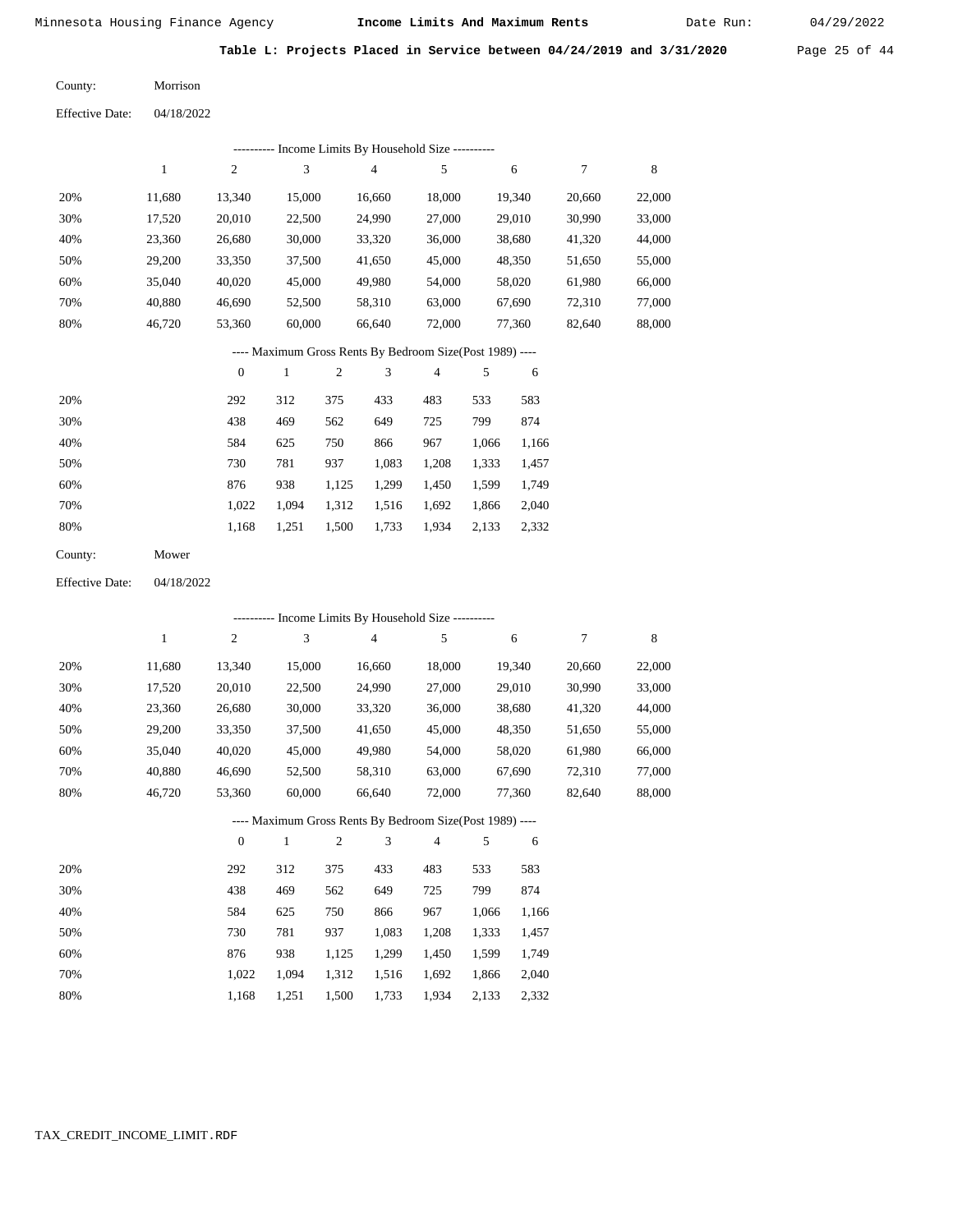Date Run:

**Table L: Projects Placed in Service between 04/24/2019 and 3/31/2020** Page 26 of 44

Murray County:

04/18/2022 Effective Date:

|     | Income Limits By Household Size ---------- |        |        |        |        |        |        |        |  |  |  |  |
|-----|--------------------------------------------|--------|--------|--------|--------|--------|--------|--------|--|--|--|--|
|     |                                            | 2      | 3      | 4      | 5      | 6      | 7      | 8      |  |  |  |  |
| 20% | 11,980                                     | 13,680 | 15,400 | 17,100 | 18,480 | 19,840 | 21,220 | 22,580 |  |  |  |  |
| 30% | 17,970                                     | 20,520 | 23,100 | 25,650 | 27,720 | 29,760 | 31,830 | 33,870 |  |  |  |  |
| 40% | 23,960                                     | 27,360 | 30,800 | 34,200 | 36,960 | 39,680 | 42,440 | 45,160 |  |  |  |  |
| 50% | 29,950                                     | 34,200 | 38,500 | 42,750 | 46,200 | 49,600 | 53,050 | 56,450 |  |  |  |  |
| 60% | 35,940                                     | 41,040 | 46,200 | 51,300 | 55,440 | 59,520 | 63,660 | 67,740 |  |  |  |  |
| 70% | 41,930                                     | 47,880 | 53,900 | 59,850 | 64,680 | 69.440 | 74,270 | 79,030 |  |  |  |  |
| 80% | 47,920                                     | 54,720 | 61,600 | 68,400 | 73,920 | 79,360 | 84,880 | 90,320 |  |  |  |  |
|     |                                            |        |        |        |        |        |        |        |  |  |  |  |

## ---- Maximum Gross Rents By Bedroom Size(Post 1989) ----

|     | $\mathbf{0}$ |       | $\overline{c}$ | 3     | 4     | 5     | 6     |
|-----|--------------|-------|----------------|-------|-------|-------|-------|
| 20% | 299          | 320   | 385            | 444   | 496   | 547   | 598   |
| 30% | 449          | 481   | 577            | 667   | 744   | 821   | 897   |
| 40% | 599          | 641   | 770            | 889   | 992   | 1,095 | 1,197 |
| 50% | 748          | 801   | 962            | 1,111 | 1,240 | 1,368 | 1,496 |
| 60% | 898          | 962   | 1,155          | 1,334 | 1,488 | 1,642 | 1,795 |
| 70% | 1.048        | 1,122 | 1,347          | 1,556 | 1,736 | 1,916 | 2,094 |
| 80% | 1,198        | 1,283 | 1,540          | 1,779 | 1,984 | 2,190 | 2,394 |
|     |              |       |                |       |       |       |       |

04/18/2022 Effective Date:

|     | ---------- Income Limits By Household Size ----------    |                |              |                |                |                |       |        |        |        |  |  |
|-----|----------------------------------------------------------|----------------|--------------|----------------|----------------|----------------|-------|--------|--------|--------|--|--|
|     | 1                                                        | $\overline{c}$ | 3            |                | $\overline{4}$ | 5              |       | 6      | 7      | 8      |  |  |
| 20% | 12,600                                                   | 14,400         | 16,200       |                | 18,000         | 19,440         |       | 20,880 | 22,320 | 23,760 |  |  |
| 30% | 18,900                                                   | 21,600         | 24,300       |                | 27,000         | 29,160         |       | 31,320 | 33,480 | 35,640 |  |  |
| 40% | 25,200                                                   | 28,800         | 32,400       |                | 36,000         | 38,880         |       | 41,760 | 44,640 | 47,520 |  |  |
| 50% | 31,500                                                   | 36,000         | 40,500       |                | 45,000         | 48,600         |       | 52,200 | 55,800 | 59,400 |  |  |
| 60% | 37,800                                                   | 43,200         | 48,600       |                | 54,000         | 58,320         |       | 62,640 | 66,960 | 71,280 |  |  |
| 70% | 44,100                                                   | 50,400         | 56,700       |                | 63,000         | 68,040         |       | 73,080 | 78,120 | 83,160 |  |  |
| 80% | 50,400                                                   | 57,600         | 64,800       |                | 72,000         | 77,760         |       | 83,520 | 89,280 | 95,040 |  |  |
|     | ---- Maximum Gross Rents By Bedroom Size(Post 1989) ---- |                |              |                |                |                |       |        |        |        |  |  |
|     |                                                          | $\theta$       | $\mathbf{1}$ | $\mathfrak{2}$ | 3              | $\overline{4}$ | 5     | 6      |        |        |  |  |
| 20% |                                                          | 315            | 337          | 405            | 468            | 522            | 576   | 630    |        |        |  |  |
| 30% |                                                          | 472            | 506          | 607            | 702            | 783            | 864   | 945    |        |        |  |  |
| 40% |                                                          | 630            | 675          | 810            | 936            | 1,044          | 1,152 | 1,260  |        |        |  |  |
| 50% |                                                          | 787            | 843          | 1,012          | 1,170          | 1,305          | 1,440 | 1,575  |        |        |  |  |
| 60% |                                                          | 945            | 1,012        | 1,215          | 1,404          | 1,566          | 1,728 | 1,890  |        |        |  |  |
| 70% |                                                          | 1,102          | 1,181        | 1,417          | 1,638          | 1,827          | 2,016 | 2,205  |        |        |  |  |

1,260

1,350

1,620

1,872

2,088

2,304

2,520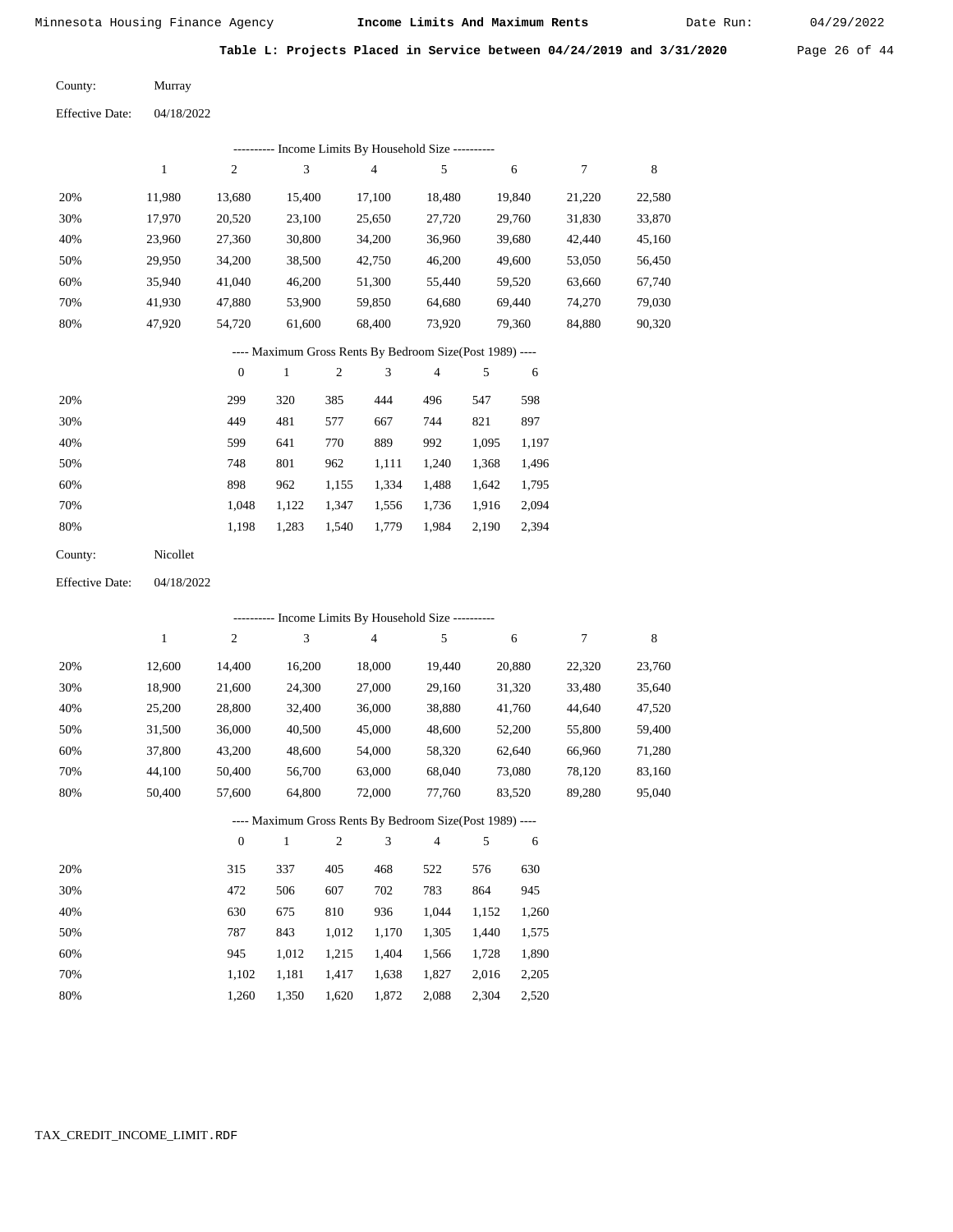Date Run:

**Table L: Projects Placed in Service between 04/24/2019 and 3/31/2020** Page 27 of 44

Nobles County:

|     | Income Limits By Household Size ---------- |        |        |        |        |        |        |        |  |  |  |  |  |
|-----|--------------------------------------------|--------|--------|--------|--------|--------|--------|--------|--|--|--|--|--|
|     |                                            | 2      | 3      | 4      | 5      | 6      |        | 8      |  |  |  |  |  |
| 20% | 11.680                                     | 13.340 | 15,000 | 16,660 | 18,000 | 19,340 | 20,660 | 22,000 |  |  |  |  |  |
| 30% | 17,520                                     | 20,010 | 22,500 | 24,990 | 27,000 | 29,010 | 30,990 | 33,000 |  |  |  |  |  |
| 40% | 23,360                                     | 26,680 | 30,000 | 33,320 | 36,000 | 38,680 | 41,320 | 44,000 |  |  |  |  |  |
| 50% | 29,200                                     | 33,350 | 37,500 | 41,650 | 45,000 | 48,350 | 51,650 | 55,000 |  |  |  |  |  |
| 60% | 35,040                                     | 40,020 | 45,000 | 49,980 | 54,000 | 58,020 | 61,980 | 66,000 |  |  |  |  |  |
| 70% | 40.880                                     | 46,690 | 52,500 | 58,310 | 63,000 | 67,690 | 72,310 | 77,000 |  |  |  |  |  |
| 80% | 46.720                                     | 53,360 | 60,000 | 66,640 | 72,000 | 77,360 | 82,640 | 88,000 |  |  |  |  |  |

# ---- Maximum Gross Rents By Bedroom Size(Post 1989) ----

|     | $\mathbf{0}$ |       | $\overline{c}$ | 3     | $\overline{4}$ | 5     | 6     |
|-----|--------------|-------|----------------|-------|----------------|-------|-------|
| 20% | 292          | 312   | 375            | 433   | 483            | 533   | 583   |
| 30% | 438          | 469   | 562            | 649   | 725            | 799   | 874   |
| 40% | 584          | 625   | 750            | 866   | 967            | 1,066 | 1,166 |
| 50% | 730          | 781   | 937            | 1,083 | 1,208          | 1,333 | 1,457 |
| 60% | 876          | 938   | 1,125          | 1,299 | 1,450          | 1,599 | 1,749 |
| 70% | 1.022        | 1,094 | 1,312          | 1,516 | 1,692          | 1,866 | 2,040 |
| 80% | 1,168        | 1,251 | 1,500          | 1,733 | 1,934          | 2,133 | 2,332 |
|     |              |       |                |       |                |       |       |

| County: | Norman |
|---------|--------|
|---------|--------|

04/18/2022 Effective Date:

|     | --------- Income Limits By Household Size ----------     |                |              |                |                |                |       |        |        |        |  |  |
|-----|----------------------------------------------------------|----------------|--------------|----------------|----------------|----------------|-------|--------|--------|--------|--|--|
|     | 1                                                        | 2              | 3            |                | $\overline{4}$ | 5              |       | 6      | 7      | 8      |  |  |
| 20% | 11,680                                                   | 13,340         | 15,000       |                | 16,660         | 18,000         |       | 19,340 | 20,660 | 22,000 |  |  |
| 30% | 17,520                                                   | 20,010         | 22,500       |                | 24,990         | 27,000         |       | 29,010 | 30,990 | 33,000 |  |  |
| 40% | 23,360                                                   | 26,680         | 30,000       |                | 33,320         | 36,000         |       | 38,680 | 41,320 | 44,000 |  |  |
| 50% | 29,200                                                   | 33,350         | 37,500       |                | 41,650         | 45,000         |       | 48,350 | 51,650 | 55,000 |  |  |
| 60% | 35,040                                                   | 40,020         | 45,000       |                | 49,980         | 54,000         |       | 58,020 | 61,980 | 66,000 |  |  |
| 70% | 40,880                                                   | 46,690         | 52,500       |                | 58,310         | 63,000         |       | 67,690 | 72,310 | 77,000 |  |  |
| 80% | 46,720                                                   | 53,360         | 60,000       |                | 66,640         | 72,000         |       | 77,360 | 82,640 | 88,000 |  |  |
|     | ---- Maximum Gross Rents By Bedroom Size(Post 1989) ---- |                |              |                |                |                |       |        |        |        |  |  |
|     |                                                          | $\overline{0}$ | $\mathbf{1}$ | $\overline{2}$ | 3              | $\overline{4}$ | 5     | 6      |        |        |  |  |
| 20% |                                                          | 292            | 312          | 375            | 433            | 483            | 533   | 583    |        |        |  |  |
| 30% |                                                          | 438            | 469          | 562            | 649            | 725            | 799   | 874    |        |        |  |  |
| 40% |                                                          | 584            | 625          | 750            | 866            | 967            | 1,066 | 1,166  |        |        |  |  |
| 50% |                                                          | 730            | 781          | 937            | 1,083          | 1,208          | 1,333 | 1,457  |        |        |  |  |
| 60% |                                                          | 876            | 938          | 1,125          | 1,299          | 1,450          | 1,599 | 1,749  |        |        |  |  |
| 70% |                                                          | 1,022          | 1,094        | 1,312          | 1,516          | 1,692          | 1,866 | 2,040  |        |        |  |  |

1,168 1,251 1,500 1,733 1,934 2,133 2,332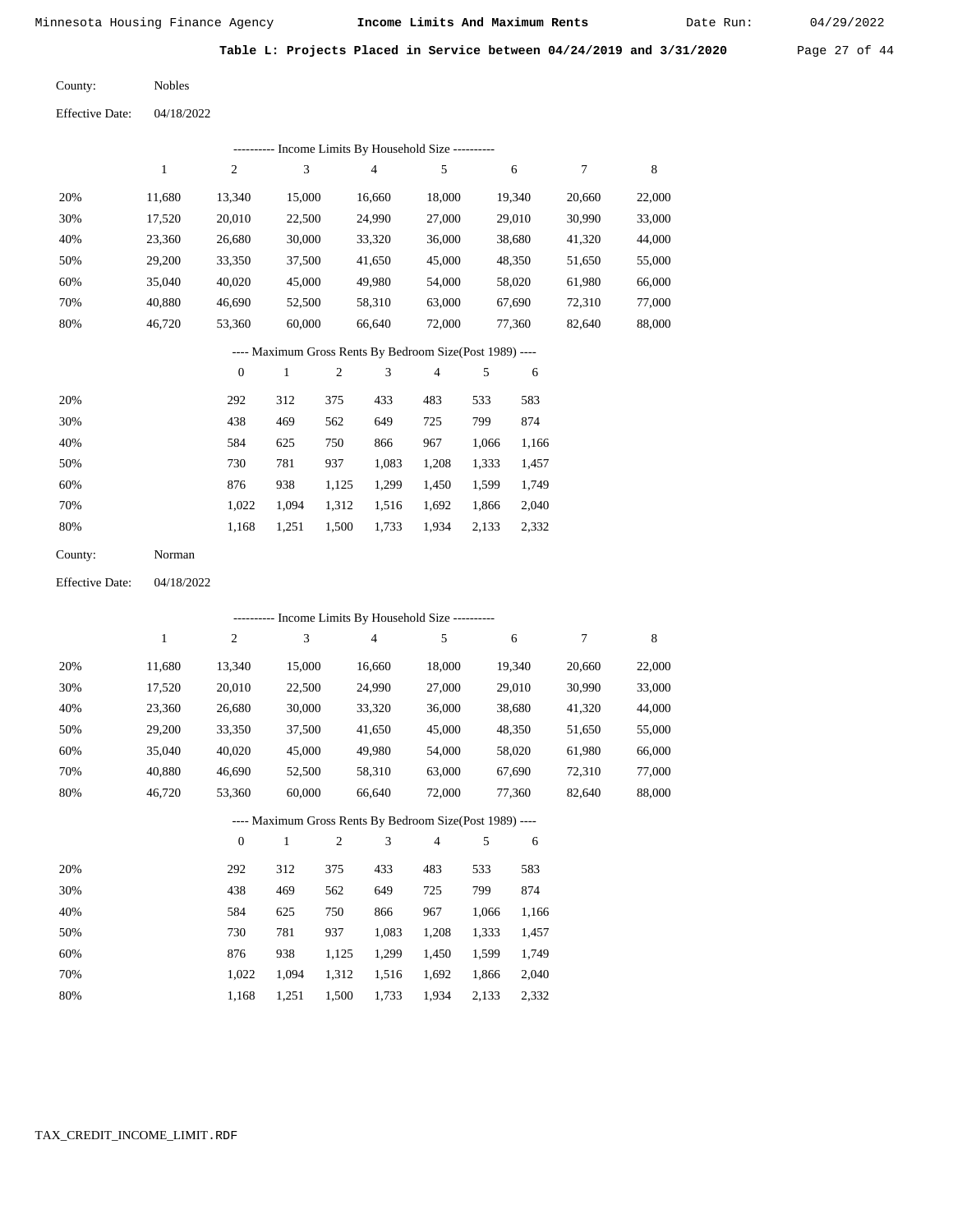Date Run:

**Table L: Projects Placed in Service between 04/24/2019 and 3/31/2020** Page 28 of 44

04/18/2022 Olmsted County: Effective Date:

| - Income Limits By Household Size ---------- |        |        |        |        |        |         |         |         |  |  |  |  |
|----------------------------------------------|--------|--------|--------|--------|--------|---------|---------|---------|--|--|--|--|
|                                              |        | 2      | 3      | 4      | 5      | 6       |         | 8       |  |  |  |  |
| 20%                                          | 15,620 | 17.840 | 20,080 | 22,300 | 24,100 | 25,880  | 27.660  | 29,440  |  |  |  |  |
| 30%                                          | 23,430 | 26,760 | 30,120 | 33,450 | 36,150 | 38,820  | 41,490  | 44,160  |  |  |  |  |
| 40%                                          | 31,240 | 35,680 | 40,160 | 44,600 | 48,200 | 51,760  | 55,320  | 58,880  |  |  |  |  |
| 50%                                          | 39,050 | 44,600 | 50,200 | 55,750 | 60,250 | 64,700  | 69,150  | 73,600  |  |  |  |  |
| 60%                                          | 46,860 | 53,520 | 60,240 | 66,900 | 72,300 | 77,640  | 82,980  | 88,320  |  |  |  |  |
| 70%                                          | 54.670 | 62.440 | 70.280 | 78,050 | 84,350 | 90,580  | 96.810  | 103,040 |  |  |  |  |
| 80%                                          | 62,480 | 71,360 | 80,320 | 89,200 | 96,400 | 103,520 | 110,640 | 117.760 |  |  |  |  |

## ---- Maximum Gross Rents By Bedroom Size(Post 1989) ----

|     | $\mathbf{0}$ |       | $\overline{c}$ | 3     | 4     | 5     | 6     |
|-----|--------------|-------|----------------|-------|-------|-------|-------|
| 20% | 390          | 418   | 502            | 580   | 647   | 713   | 780   |
| 30% | 585          | 627   | 753            | 870   | 970   | 1,070 | 1,170 |
| 40% | 781          | 836   | 1,004          | 1,160 | 1,294 | 1,427 | 1,561 |
| 50% | 976          | 1.045 | 1,255          | 1,450 | 1,617 | 1,784 | 1,951 |
| 60% | 1.171        | 1.254 | 1,506          | 1,740 | 1,941 | 2,141 | 2,341 |
| 70% | 1,366        | 1,463 | 1,757          | 2,030 | 2,264 | 2,498 | 2,731 |
| 80% | 1,562        | 1,673 | 2,008          | 2,320 | 2,588 | 2,855 | 3,122 |
|     |              |       |                |       |       |       |       |

| County: | Otter Tail |
|---------|------------|
|---------|------------|

04/18/2022 Effective Date:

|     | - Income Limits By Household Size ---------- |          |              |                |                                                          |                |       |        |        |        |  |  |
|-----|----------------------------------------------|----------|--------------|----------------|----------------------------------------------------------|----------------|-------|--------|--------|--------|--|--|
|     | 1                                            | 2        | 3            |                | 4                                                        | 5              |       | 6      | 7      | 8      |  |  |
| 20% | 11,680                                       | 13,340   | 15,000       |                | 16,660                                                   | 18,000         |       | 19,340 | 20,660 | 22,000 |  |  |
| 30% | 17,520                                       | 20,010   | 22,500       |                | 24,990                                                   | 27,000         |       | 29,010 | 30,990 | 33,000 |  |  |
| 40% | 23,360                                       | 26,680   | 30,000       |                | 33,320                                                   | 36,000         |       | 38,680 | 41,320 | 44,000 |  |  |
| 50% | 29,200                                       | 33,350   | 37,500       |                | 41,650                                                   | 45,000         |       | 48,350 | 51,650 | 55,000 |  |  |
| 60% | 35,040                                       | 40,020   | 45,000       |                | 49,980                                                   | 54,000         |       | 58,020 | 61,980 | 66,000 |  |  |
| 70% | 40,880                                       | 46,690   | 52,500       |                | 58,310                                                   | 63,000         |       | 67,690 | 72,310 | 77,000 |  |  |
| 80% | 46,720                                       | 53,360   | 60,000       |                | 66,640                                                   | 72,000         |       | 77,360 | 82,640 | 88,000 |  |  |
|     |                                              |          |              |                | ---- Maximum Gross Rents By Bedroom Size(Post 1989) ---- |                |       |        |        |        |  |  |
|     |                                              | $\theta$ | $\mathbf{1}$ | $\mathfrak{2}$ | 3                                                        | $\overline{4}$ | 5     | 6      |        |        |  |  |
| 20% |                                              | 292      | 312          | 375            | 433                                                      | 483            | 533   | 583    |        |        |  |  |
| 30% |                                              | 438      | 469          | 562            | 649                                                      | 725            | 799   | 874    |        |        |  |  |
| 40% |                                              | 584      | 625          | 750            | 866                                                      | 967            | 1,066 | 1,166  |        |        |  |  |
| 50% |                                              | 730      | 781          | 937            | 1,083                                                    | 1,208          | 1,333 | 1,457  |        |        |  |  |
| 60% |                                              | 876      | 938          | 1,125          | 1,299                                                    | 1,450          | 1,599 | 1,749  |        |        |  |  |
| 70% |                                              | 1,022    | 1,094        | 1,312          | 1,516                                                    | 1,692          | 1,866 | 2,040  |        |        |  |  |

1,168

1,251

1,500

1,733

1,934

2,133

2,332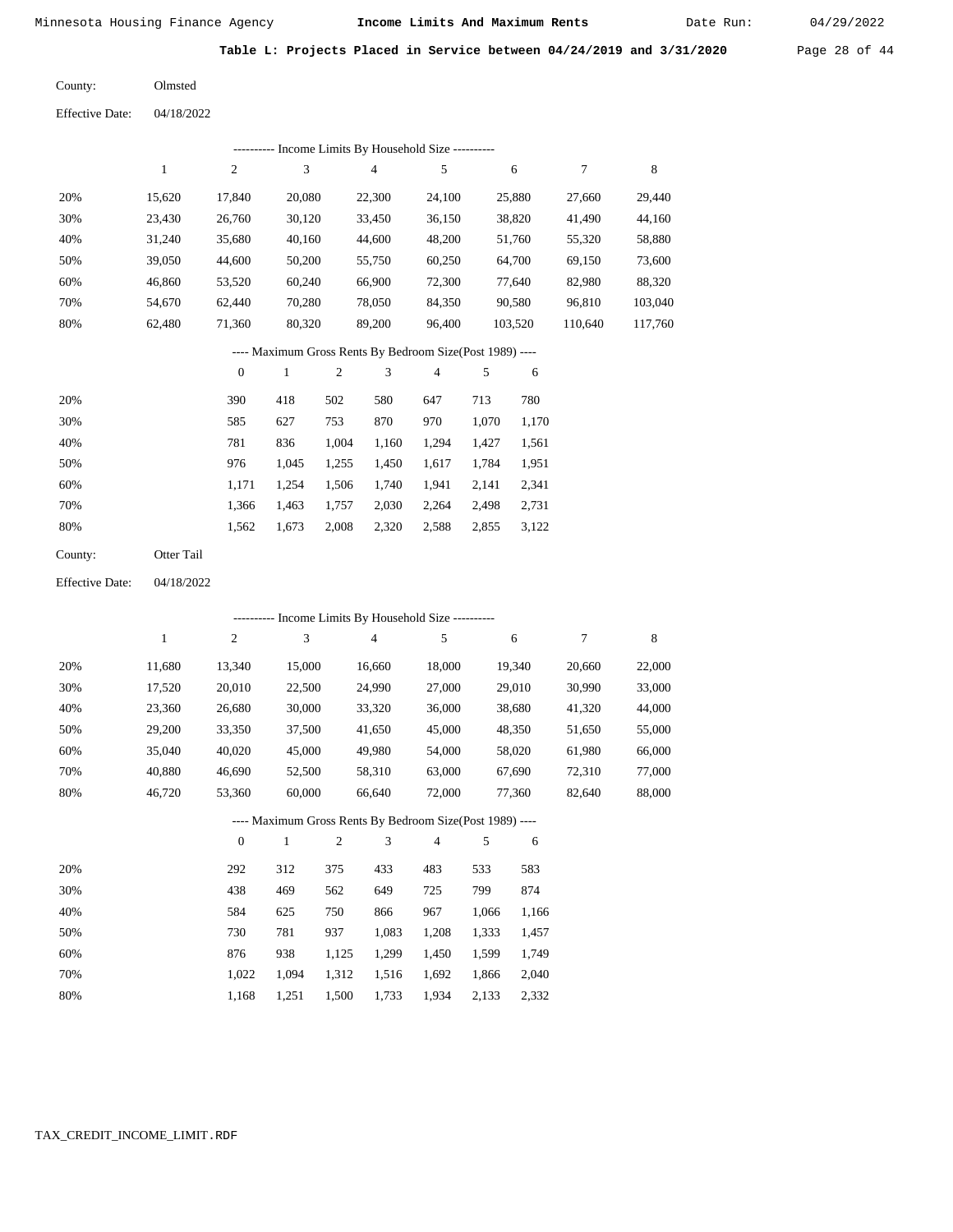Date Run:

**Table L: Projects Placed in Service between 04/24/2019 and 3/31/2020** Page 29 of 44

Pennington County:

04/18/2022 Effective Date:

| ---------- Income Limits By Household Size ---------- |        |        |        |        |        |        |        |        |  |  |  |
|-------------------------------------------------------|--------|--------|--------|--------|--------|--------|--------|--------|--|--|--|
|                                                       |        | 2      | 3      | 4      | 5      | 6      |        | 8      |  |  |  |
| 20%                                                   | 11.720 | 13,380 | 15,060 | 16,720 | 18,060 | 19,400 | 20,740 | 22,080 |  |  |  |
| 30%                                                   | 17,580 | 20,070 | 22,590 | 25,080 | 27,090 | 29,100 | 31,110 | 33,120 |  |  |  |
| 40%                                                   | 23.440 | 26,760 | 30,120 | 33,440 | 36,120 | 38,800 | 41,480 | 44,160 |  |  |  |
| 50%                                                   | 29,300 | 33,450 | 37,650 | 41,800 | 45,150 | 48,500 | 51,850 | 55,200 |  |  |  |
| 60%                                                   | 35,160 | 40,140 | 45,180 | 50,160 | 54,180 | 58,200 | 62,220 | 66,240 |  |  |  |
| 70%                                                   | 41,020 | 46,830 | 52,710 | 58,520 | 63,210 | 67,900 | 72,590 | 77,280 |  |  |  |
| 80%                                                   | 46,880 | 53,520 | 60,240 | 66,880 | 72,240 | 77,600 | 82,960 | 88,320 |  |  |  |
|                                                       |        |        |        |        |        |        |        |        |  |  |  |

## ---- Maximum Gross Rents By Bedroom Size(Post 1989) ----

|     | $\mathbf{0}$ |       | 2     | 3     | 4     | 5     | 6     |
|-----|--------------|-------|-------|-------|-------|-------|-------|
| 20% | 293          | 313   | 376   | 434   | 485   | 535   | 585   |
| 30% | 439          | 470   | 564   | 652   | 727   | 802   | 877   |
| 40% | 586          | 627   | 753   | 869   | 970   | 1,070 | 1,170 |
| 50% | 732          | 784   | 941   | 1,086 | 1,212 | 1,338 | 1,463 |
| 60% | 879          | 941   | 1,129 | 1,304 | 1,455 | 1,605 | 1,755 |
| 70% | 1,025        | 1,098 | 1,317 | 1,521 | 1,697 | 1,873 | 2,048 |
| 80% | 1,172        | 1,255 | 1,506 | 1,739 | 1,940 | 2,141 | 2,340 |
|     |              |       |       |       |       |       |       |

04/18/2022 Effective Date:

|     | ---------- Income Limits By Household Size ---------- |                |              |                |                |                                                          |       |        |        |        |  |  |
|-----|-------------------------------------------------------|----------------|--------------|----------------|----------------|----------------------------------------------------------|-------|--------|--------|--------|--|--|
|     | $\mathbf{1}$                                          | $\overline{c}$ | 3            |                | $\overline{4}$ | 5                                                        |       | 6      | 7      | 8      |  |  |
| 20% | 11,680                                                | 13,340         | 15,000       |                | 16,660         | 18,000                                                   |       | 19,340 | 20,660 | 22,000 |  |  |
| 30% | 17,520                                                | 20,010         | 22,500       |                | 24,990         | 27,000                                                   |       | 29,010 | 30,990 | 33,000 |  |  |
| 40% | 23,360                                                | 26,680         | 30,000       |                | 33,320         | 36,000                                                   |       | 38,680 | 41,320 | 44,000 |  |  |
| 50% | 29,200                                                | 33,350         | 37,500       |                | 41,650         | 45,000                                                   |       | 48,350 | 51,650 | 55,000 |  |  |
| 60% | 35,040                                                | 40,020         | 45,000       |                | 49,980         | 54,000                                                   |       | 58,020 | 61,980 | 66,000 |  |  |
| 70% | 40,880                                                | 46,690         | 52,500       |                | 58,310         | 63,000                                                   |       | 67,690 | 72,310 | 77,000 |  |  |
| 80% | 46,720                                                | 53,360         | 60,000       |                | 66,640         | 72,000                                                   |       | 77,360 | 82,640 | 88,000 |  |  |
|     |                                                       |                |              |                |                | ---- Maximum Gross Rents By Bedroom Size(Post 1989) ---- |       |        |        |        |  |  |
|     |                                                       | $\theta$       | $\mathbf{1}$ | $\overline{2}$ | 3              | $\overline{4}$                                           | 5     | 6      |        |        |  |  |
| 20% |                                                       | 292            | 312          | 375            | 433            | 483                                                      | 533   | 583    |        |        |  |  |
| 30% |                                                       | 438            | 469          | 562            | 649            | 725                                                      | 799   | 874    |        |        |  |  |
| 40% |                                                       | 584            | 625          | 750            | 866            | 967                                                      | 1,066 | 1,166  |        |        |  |  |
| 50% |                                                       | 730            | 781          | 937            | 1,083          | 1,208                                                    | 1,333 | 1,457  |        |        |  |  |
| 60% |                                                       | 876            | 938          | 1,125          | 1,299          | 1,450                                                    | 1,599 | 1,749  |        |        |  |  |
| 70% |                                                       | 1,022          | 1,094        | 1,312          | 1,516          | 1,692                                                    | 1,866 | 2,040  |        |        |  |  |

1,251 1,500 1,733 1,934 2,133 2,332

1,168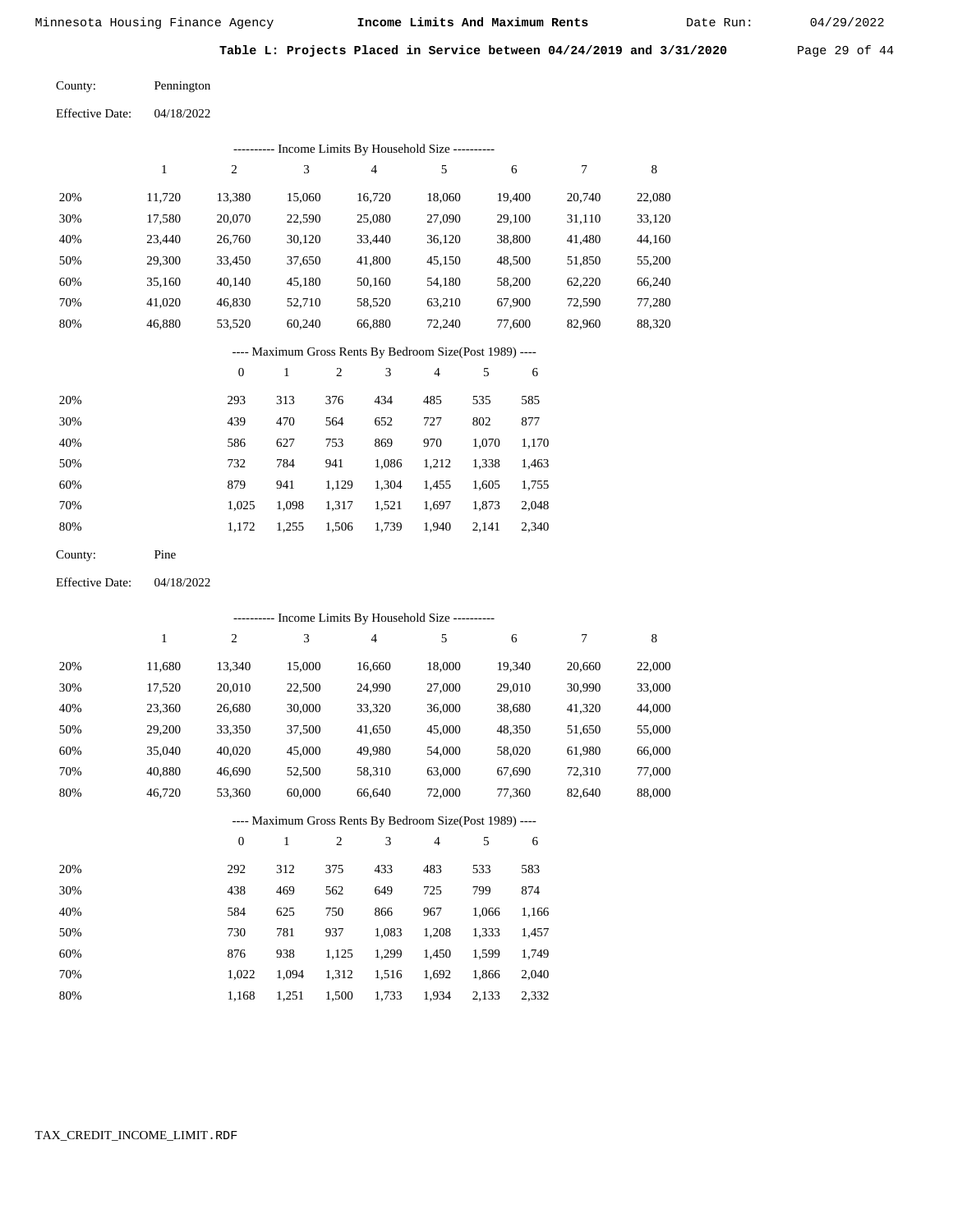Date Run:

**Table L: Projects Placed in Service between 04/24/2019 and 3/31/2020** Page 30 of 44

| County:                | Pipestone  |
|------------------------|------------|
| <b>Effective Date:</b> | 04/18/2022 |

|                        |              |                  |                |            | ---------- Income Limits By Household Size ----------    |        |       |        |        |             |
|------------------------|--------------|------------------|----------------|------------|----------------------------------------------------------|--------|-------|--------|--------|-------------|
|                        | $\mathbf{1}$ | $\sqrt{2}$       | $\mathfrak{Z}$ |            | $\overline{4}$                                           | 5      |       | 6      | 7      | $\,$ 8 $\,$ |
| 20%                    | 11,680       | 13,340           | 15,000         |            | 16,660                                                   | 18,000 |       | 19,340 | 20,660 | 22,000      |
| 30%                    | 17,520       | 20,010           | 22,500         |            | 24,990                                                   | 27,000 |       | 29,010 | 30,990 | 33,000      |
| 40%                    | 23,360       | 26,680           | 30,000         |            | 33,320                                                   | 36,000 |       | 38,680 | 41,320 | 44,000      |
| 50%                    | 29,200       | 33,350           | 37,500         |            | 41,650                                                   | 45,000 |       | 48,350 | 51,650 | 55,000      |
| 60%                    | 35,040       | 40,020           | 45,000         |            | 49,980                                                   | 54,000 |       | 58,020 | 61,980 | 66,000      |
| 70%                    | 40,880       | 46,690           | 52,500         |            | 58,310                                                   | 63,000 |       | 67,690 | 72,310 | 77,000      |
| 80%                    | 46,720       | 53,360           | 60,000         |            | 66,640                                                   | 72,000 |       | 77,360 | 82,640 | 88,000      |
|                        |              |                  |                |            | ---- Maximum Gross Rents By Bedroom Size(Post 1989) ---- |        |       |        |        |             |
|                        |              | $\boldsymbol{0}$ | $\,1$          | $\sqrt{2}$ | 3                                                        | 4      | 5     | 6      |        |             |
| 20%                    |              | 292              | 312            | 375        | 433                                                      | 483    | 533   | 583    |        |             |
| 30%                    |              | 438              | 469            | 562        | 649                                                      | 725    | 799   | 874    |        |             |
| 40%                    |              | 584              | 625            | 750        | 866                                                      | 967    | 1,066 | 1,166  |        |             |
| 50%                    |              | 730              | 781            | 937        | 1,083                                                    | 1,208  | 1,333 | 1,457  |        |             |
| 60%                    |              | 876              | 938            | 1,125      | 1,299                                                    | 1,450  | 1,599 | 1,749  |        |             |
| 70%                    |              | 1,022            | 1,094          | 1,312      | 1,516                                                    | 1,692  | 1,866 | 2,040  |        |             |
| 80%                    |              | 1,168            | 1,251          | 1,500      | 1,733                                                    | 1,934  | 2,133 | 2,332  |        |             |
| County:                | Polk         |                  |                |            |                                                          |        |       |        |        |             |
| <b>Effective Date:</b> | 04/18/2022   |                  |                |            |                                                          |        |       |        |        |             |
|                        |              |                  |                |            | ---------- Income Limits By Household Size ----------    |        |       |        |        |             |
|                        | $\mathbf{1}$ | $\sqrt{2}$       | 3              |            | 4                                                        | 5      |       | 6      | 7      | $\,$ 8 $\,$ |
| 20%                    | 13,040       | 14,900           | 16,760         |            | 18,620                                                   | 20,120 |       | 21,600 | 23,100 | 24,580      |
| 30%                    | 19,560       | 22,350           | 25,140         |            | 27,930                                                   | 30,180 |       | 32,400 | 34,650 | 36,870      |
| 40%                    | 26,080       | 29,800           | 33,520         |            | 37,240                                                   | 40,240 |       | 43,200 | 46,200 | 49,160      |
| 50%                    | 32,600       | 37,250           | 41,900         |            | 46,550                                                   | 50,300 |       | 54,000 | 57,750 | 61,450      |
| 60%                    | 39,120       | 44,700           | 50,280         |            | 55,860                                                   | 60,360 |       | 64,800 | 69,300 | 73,740      |
| 70%                    | 45,640       | 52,150           | 58,660         |            | 65,170                                                   | 70,420 |       | 75,600 | 80,850 | 86,030      |
| 80%                    | 52,160       | 59,600           | 67,040         |            | 74,480                                                   | 80,480 |       | 86,400 | 92,400 | 98,320      |
|                        |              |                  |                |            | ---- Maximum Gross Rents By Bedroom Size(Post 1989) ---- |        |       |        |        |             |
|                        |              | $\boldsymbol{0}$ | $\mathbf{1}$   | $\sqrt{2}$ | 3                                                        | 4      | 5     | 6      |        |             |
| 20%                    |              | 326              | 349            | 419        | 484                                                      | 540    | 596   | 651    |        |             |
| 30%                    |              | 489              | 523            | 628        | 726                                                      | 810    | 894   | 977    |        |             |
| 40%                    |              | 652              | 698            | 838        | 968                                                      | 1,080  | 1,192 | 1,303  |        |             |
| 50%                    |              | 815              | 873            | 1,047      | 1,210                                                    | 1,350  | 1,490 | 1,629  |        |             |
| 60%                    |              | 978              | 1,047          | 1,257      | 1,452                                                    | 1,620  | 1,788 | 1,955  |        |             |
| 70%                    |              | 1,141            | 1,222          | 1,466      | 1,694                                                    | 1,890  | 2,086 | 2,280  |        |             |
| 80%                    |              | 1,304            | 1,397          | 1,676      | 1,937                                                    | 2,160  | 2,384 | 2,606  |        |             |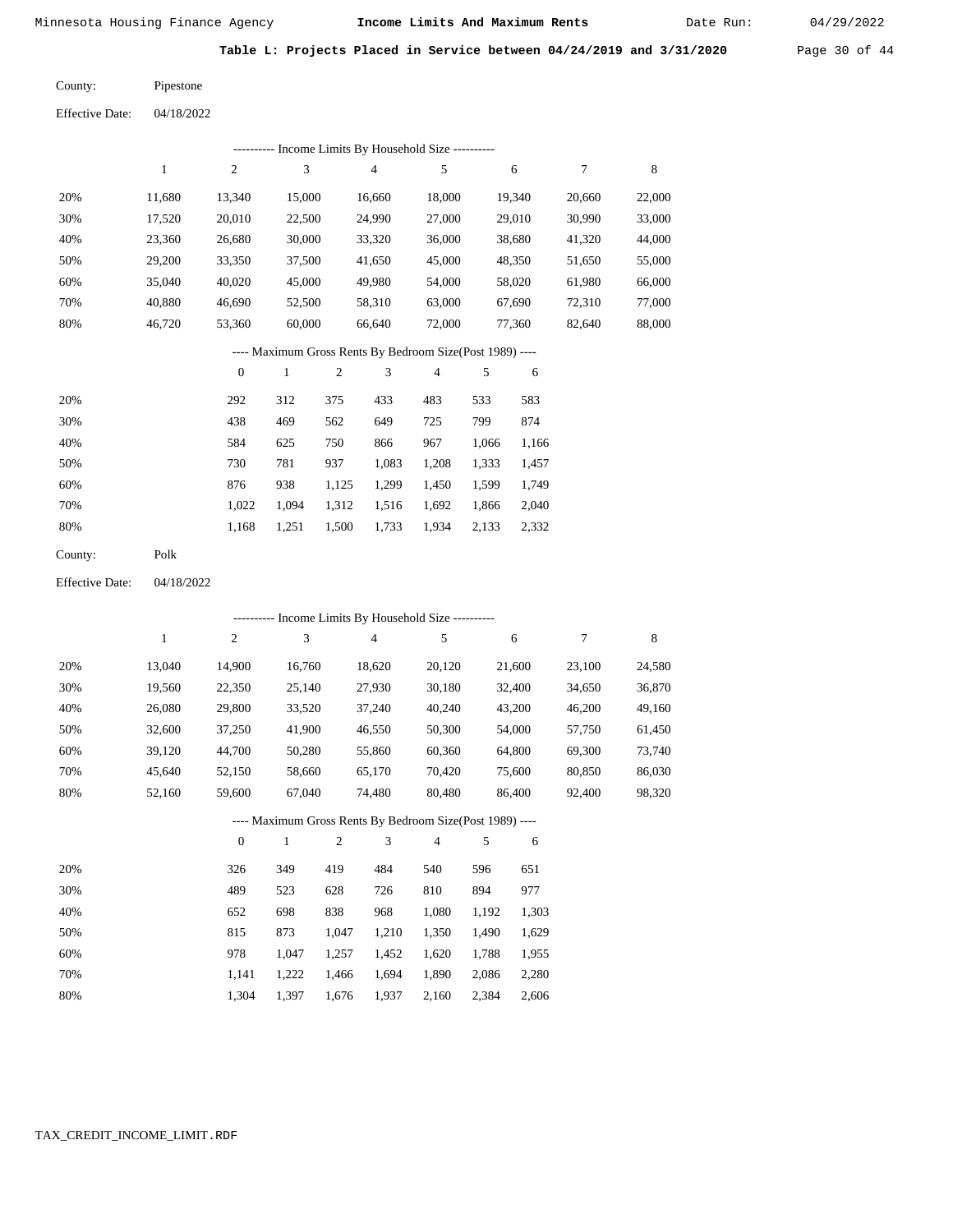Date Run:

**Table L: Projects Placed in Service between 04/24/2019 and 3/31/2020** Page 31 of 44

Pope County:

04/18/2022 Effective Date:

| ---------- Income Limits By Household Size ---------- |        |                |        |        |        |        |        |        |  |  |  |
|-------------------------------------------------------|--------|----------------|--------|--------|--------|--------|--------|--------|--|--|--|
|                                                       |        | $\overline{2}$ | 3      | 4      | 5      | 6      | 7      | 8      |  |  |  |
| 20%                                                   | 12.140 | 13,880         | 15.620 | 17.340 | 18.740 | 20,120 | 21,520 | 22,900 |  |  |  |
| 30%                                                   | 18,210 | 20,820         | 23,430 | 26,010 | 28,110 | 30,180 | 32,280 | 34,350 |  |  |  |
| 40%                                                   | 24,280 | 27,760         | 31,240 | 34,680 | 37,480 | 40,240 | 43,040 | 45,800 |  |  |  |
| 50%                                                   | 30,350 | 34,700         | 39,050 | 43,350 | 46,850 | 50,300 | 53,800 | 57,250 |  |  |  |
| 60%                                                   | 36.420 | 41,640         | 46,860 | 52,020 | 56,220 | 60.360 | 64,560 | 68,700 |  |  |  |
| 70%                                                   | 42,490 | 48,580         | 54,670 | 60,690 | 65,590 | 70.420 | 75,320 | 80,150 |  |  |  |
| 80%                                                   | 48,560 | 55,520         | 62,480 | 69,360 | 74,960 | 80,480 | 86,080 | 91,600 |  |  |  |

# ---- Maximum Gross Rents By Bedroom Size(Post 1989) ----

|     | $\mathbf{0}$ |       | 2     | 3     | 4     | 5     | 6     |
|-----|--------------|-------|-------|-------|-------|-------|-------|
| 20% | 303          | 325   | 390   | 451   | 503   | 555   | 606   |
| 30% | 455          | 487   | 585   | 676   | 754   | 832   | 910   |
| 40% | 607          | 650   | 781   | 902   | 1,006 | 1,110 | 1,213 |
| 50% | 758          | 813   | 976   | 1,127 | 1,257 | 1,388 | 1,517 |
| 60% | 910          | 975   | 1,171 | 1,353 | 1,509 | 1,665 | 1,820 |
| 70% | 1,062        | 1,138 | 1,366 | 1,578 | 1,760 | 1,943 | 2,124 |
| 80% | 1.214        | 1,301 | 1,562 | 1,804 | 2,012 | 2,221 | 2,427 |
|     |              |       |       |       |       |       |       |

| County: | Ramsey |
|---------|--------|
|---------|--------|

Effective Date: 04/18/2022

|     |        |              |        |                |        | ---------- Income Limits By Household Size ----------    |       |         |         |         |
|-----|--------|--------------|--------|----------------|--------|----------------------------------------------------------|-------|---------|---------|---------|
|     | 1      | 2            | 3      |                | 4      | 5                                                        |       | 6       | 7       | 8       |
| 20% | 16,440 | 18,780       | 21,120 |                | 23,460 | 25,340                                                   |       | 27,220  | 29,100  | 30,980  |
| 30% | 24,660 | 28,170       | 31,680 |                | 35,190 | 38,010                                                   |       | 40,830  | 43,650  | 46,470  |
| 40% | 32,880 | 37,560       | 42,240 |                | 46,920 | 50,680                                                   |       | 54,440  | 58,200  | 61,960  |
| 50% | 41,100 | 46,950       | 52,800 |                | 58,650 | 63,350                                                   |       | 68,050  | 72,750  | 77,450  |
| 60% | 49,320 | 56,340       | 63,360 |                | 70,380 | 76,020                                                   |       | 81,660  | 87,300  | 92,940  |
| 70% | 57,540 | 65,730       | 73,920 |                | 82,110 | 88,690                                                   |       | 95,270  | 101.850 | 108,430 |
| 80% | 65,760 | 75,120       | 84,480 |                | 93,840 | 101,360                                                  |       | 108,880 | 116,400 | 123,920 |
|     |        |              |        |                |        | ---- Maximum Gross Rents By Bedroom Size(Post 1989) ---- |       |         |         |         |
|     |        | $\mathbf{0}$ | 1      | $\overline{2}$ | 3      | 4                                                        | 5     | 6       |         |         |
| 20% |        | 411          | 440    | 528            | 610    | 680                                                      | 751   | 821     |         |         |
| 30% |        | 616          | 660    | 792            | 915    | 1,020                                                    | 1,126 | 1,231   |         |         |

| 30% | 616   | 660   | 792   | 915   | 1.020 | 1,126 1,231 |       |
|-----|-------|-------|-------|-------|-------|-------------|-------|
| 40% | 822   | 880   | 1.056 | 1.220 | 1.361 | 1.502       | 1,642 |
| 50% | 1.027 | 1.100 | 1.320 | 1,525 | 1,701 | 1,877       | 2,052 |
| 60% | 1.233 | 1.320 | 1.584 | 1.830 | 2,041 | 2.253       | 2,463 |
| 70% | 1.438 | 1.540 | 1.848 | 2.135 | 2.381 | 2.628       | 2,873 |
| 80% | 1.644 | 1.761 | 2,112 | 2,440 | 2,722 | 3,004       | 3,284 |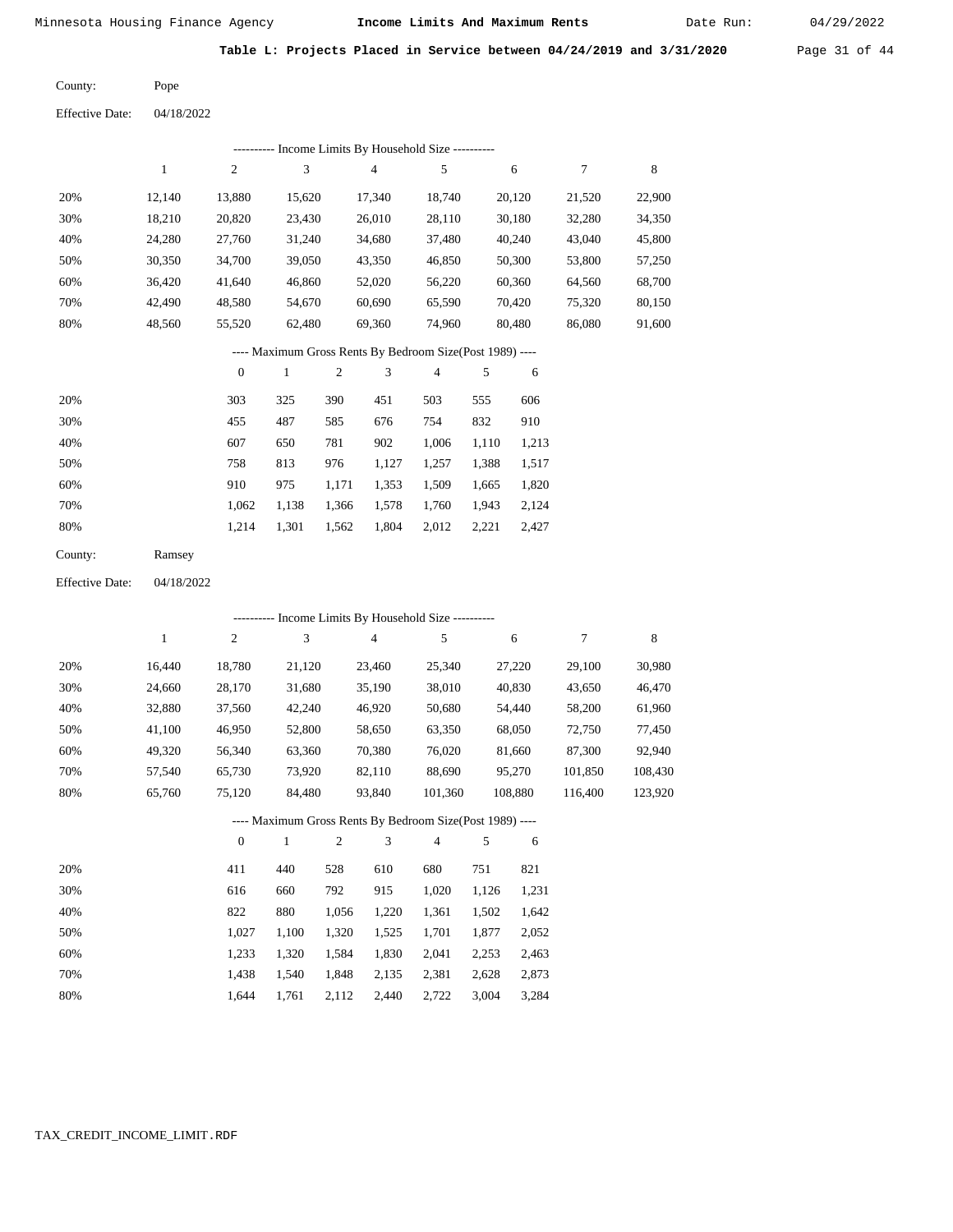Date Run:

**Table L: Projects Placed in Service between 04/24/2019 and 3/31/2020** Page 32 of 44

Red Lake County:

| <b>Effective Date:</b> | 04/18/2022 |
|------------------------|------------|
|                        |            |

| Income Limits By Household Size - |        |                |        |        |        |        |        |        |  |  |  |  |
|-----------------------------------|--------|----------------|--------|--------|--------|--------|--------|--------|--|--|--|--|
|                                   |        | $\overline{c}$ | 3      | 4      | 5      | 6      | 7      | 8      |  |  |  |  |
| 20%                               | 11.960 | 13,680         | 15,380 | 17,080 | 18,460 | 19,820 | 21,180 | 22,560 |  |  |  |  |
| 30%                               | 17,940 | 20,520         | 23,070 | 25,620 | 27,690 | 29,730 | 31,770 | 33,840 |  |  |  |  |
| 40%                               | 23,920 | 27,360         | 30,760 | 34,160 | 36,920 | 39,640 | 42,360 | 45,120 |  |  |  |  |
| 50%                               | 29,900 | 34,200         | 38,450 | 42,700 | 46,150 | 49,550 | 52,950 | 56,400 |  |  |  |  |
| 60%                               | 35,880 | 41,040         | 46.140 | 51,240 | 55,380 | 59,460 | 63,540 | 67,680 |  |  |  |  |
| 70%                               | 41.860 | 47,880         | 53,830 | 59,780 | 64,610 | 69,370 | 74,130 | 78,960 |  |  |  |  |
| 80%                               | 47.840 | 54.720         | 61,520 | 68,320 | 73,840 | 79,280 | 84,720 | 90,240 |  |  |  |  |

# ---- Maximum Gross Rents By Bedroom Size(Post 1989) ----

|     | $\mathbf{0}$ |       | $\overline{2}$ | 3     | 4     | 5     | 6     |
|-----|--------------|-------|----------------|-------|-------|-------|-------|
| 20% | 299          | 320   | 384            | 444   | 495   | 546   | 597   |
| 30% | 448          | 480   | 576            | 666   | 743   | 820   | 896   |
| 40% | 598          | 641   | 769            | 888   | 991   | 1,093 | 1,195 |
| 50% | 747          | 801   | 961            | 1,110 | 1,238 | 1,366 | 1,494 |
| 60% | 897          | 961   | 1,153          | 1,332 | 1,486 | 1,640 | 1,793 |
| 70% | 1.046        | 1,121 | 1,345          | 1,554 | 1,734 | 1,913 | 2,092 |
| 80% | 1,196        | 1,282 | 1,538          | 1,777 | 1,982 | 2,187 | 2,391 |
|     |              |       |                |       |       |       |       |

| County: | Redwood |
|---------|---------|
|         |         |

04/18/2022 Effective Date:

|                                                          | - Income Limits By Household Size ---------- |          |              |                |                |                |       |        |        |        |  |  |  |
|----------------------------------------------------------|----------------------------------------------|----------|--------------|----------------|----------------|----------------|-------|--------|--------|--------|--|--|--|
|                                                          | 1                                            | 2        | 3            |                | $\overline{4}$ | 5              |       | 6      | 7      | 8      |  |  |  |
| 20%                                                      | 11,680                                       | 13,340   | 15,000       |                | 16,660         | 18,000         |       | 19,340 | 20,660 | 22,000 |  |  |  |
| 30%                                                      | 17,520                                       | 20,010   | 22,500       |                | 24,990         | 27,000         |       | 29,010 | 30,990 | 33,000 |  |  |  |
| 40%                                                      | 23,360                                       | 26,680   | 30,000       |                | 33,320         | 36,000         |       | 38,680 | 41,320 | 44,000 |  |  |  |
| 50%                                                      | 29,200                                       | 33,350   | 37,500       |                | 41,650         | 45,000         |       | 48,350 | 51,650 | 55,000 |  |  |  |
| 60%                                                      | 35,040                                       | 40,020   | 45,000       |                | 49,980         | 54,000         |       | 58,020 | 61,980 | 66,000 |  |  |  |
| 70%                                                      | 40,880                                       | 46,690   | 52,500       |                | 58,310         | 63,000         |       | 67,690 | 72,310 | 77,000 |  |  |  |
| 80%                                                      | 46,720                                       | 53,360   | 60,000       |                | 66,640         | 72,000         |       | 77,360 | 82,640 | 88,000 |  |  |  |
| ---- Maximum Gross Rents By Bedroom Size(Post 1989) ---- |                                              |          |              |                |                |                |       |        |        |        |  |  |  |
|                                                          |                                              | $\theta$ | $\mathbf{1}$ | $\mathfrak{2}$ | 3              | $\overline{4}$ | 5     | 6      |        |        |  |  |  |
| 20%                                                      |                                              | 292      | 312          | 375            | 433            | 483            | 533   | 583    |        |        |  |  |  |
| 30%                                                      |                                              | 438      | 469          | 562            | 649            | 725            | 799   | 874    |        |        |  |  |  |
| 40%                                                      |                                              | 584      | 625          | 750            | 866            | 967            | 1,066 | 1,166  |        |        |  |  |  |
| 50%                                                      |                                              | 730      | 781          | 937            | 1,083          | 1,208          | 1,333 | 1,457  |        |        |  |  |  |
| 60%                                                      |                                              | 876      | 938          | 1,125          | 1,299          | 1,450          | 1,599 | 1,749  |        |        |  |  |  |
| 70%                                                      |                                              | 1,022    | 1,094        | 1,312          | 1,516          | 1,692          | 1,866 | 2,040  |        |        |  |  |  |

1,168 1,251 1,500 1,733 1,934 2,133 2,332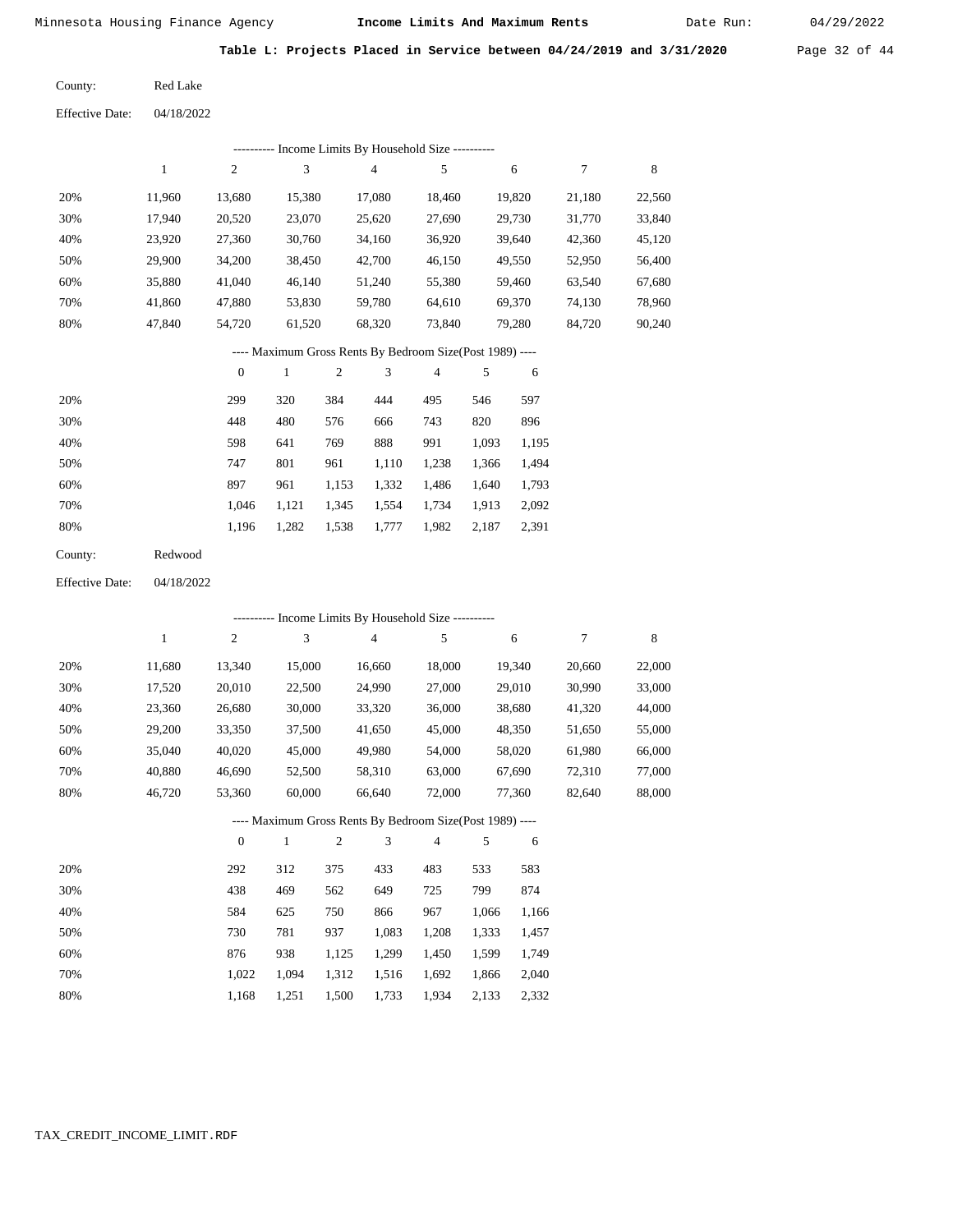Date Run:

**Table L: Projects Placed in Service between 04/24/2019 and 3/31/2020** Page 33 of 44

04/18/2022 Renville County: Effective Date:

| ---------- Income Limits By Household Size ---------- |        |        |        |        |        |        |        |        |  |  |  |  |
|-------------------------------------------------------|--------|--------|--------|--------|--------|--------|--------|--------|--|--|--|--|
|                                                       |        | 2      | 3      | 4      | 5      | 6      | 7      | 8      |  |  |  |  |
| 20%                                                   | 11.720 | 13,380 | 15,060 | 16,720 | 18,060 | 19.400 | 20,740 | 22,080 |  |  |  |  |
| 30%                                                   | 17.580 | 20,070 | 22,590 | 25,080 | 27,090 | 29.100 | 31,110 | 33,120 |  |  |  |  |
| 40%                                                   | 23.440 | 26,760 | 30,120 | 33,440 | 36,120 | 38,800 | 41,480 | 44,160 |  |  |  |  |
| 50%                                                   | 29,300 | 33.450 | 37,650 | 41,800 | 45,150 | 48,500 | 51,850 | 55,200 |  |  |  |  |
| 60%                                                   | 35,160 | 40,140 | 45,180 | 50,160 | 54,180 | 58,200 | 62,220 | 66,240 |  |  |  |  |
| 70%                                                   | 41,020 | 46,830 | 52,710 | 58,520 | 63,210 | 67,900 | 72,590 | 77,280 |  |  |  |  |
| 80%                                                   | 46,880 | 53,520 | 60,240 | 66,880 | 72,240 | 77,600 | 82,960 | 88,320 |  |  |  |  |

## ---- Maximum Gross Rents By Bedroom Size(Post 1989) ----

|     | $\mathbf{0}$ |       | $\overline{c}$ | 3     | 4     | 5     | 6     |
|-----|--------------|-------|----------------|-------|-------|-------|-------|
| 20% | 293          | 313   | 376            | 434   | 485   | 535   | 585   |
| 30% | 439          | 470   | 564            | 652   | 727   | 802   | 877   |
| 40% | 586          | 627   | 753            | 869   | 970   | 1,070 | 1,170 |
| 50% | 732          | 784   | 941            | 1,086 | 1,212 | 1,338 | 1,463 |
| 60% | 879          | 941   | 1,129          | 1,304 | 1,455 | 1,605 | 1,755 |
| 70% | 1,025        | 1.098 | 1,317          | 1,521 | 1,697 | 1,873 | 2,048 |
| 80% | 1,172        | 1,255 | 1,506          | 1,739 | 1,940 | 2,141 | 2,340 |
|     |              |       |                |       |       |       |       |

| County: | Rice |
|---------|------|
|---------|------|

04/18/2022 Effective Date:

|     |        |                  |        |                | ---------- Income Limits By Household Size ----------    |                |       |        |        |         |
|-----|--------|------------------|--------|----------------|----------------------------------------------------------|----------------|-------|--------|--------|---------|
|     | 1      | $\overline{c}$   | 3      |                | 4                                                        | 5              |       | 6      | 7      | 8       |
| 20% | 13,540 | 15,480           | 17,420 |                | 19,340                                                   | 20,900         |       | 22,440 | 24,000 | 25,540  |
| 30% | 20,310 | 23,220           | 26,130 |                | 29,010                                                   | 31,350         |       | 33,660 | 36,000 | 38,310  |
| 40% | 27,080 | 30,960           | 34,840 |                | 38,680                                                   | 41,800         |       | 44,880 | 48,000 | 51,080  |
| 50% | 33,850 | 38,700           | 43,550 |                | 48,350                                                   | 52,250         |       | 56,100 | 60,000 | 63,850  |
| 60% | 40,620 | 46,440           | 52,260 |                | 58,020                                                   | 62,700         |       | 67,320 | 72,000 | 76,620  |
| 70% | 47,390 | 54,180           | 60,970 |                | 67,690                                                   | 73,150         |       | 78,540 | 84,000 | 89,390  |
| 80% | 54,160 | 61,920           | 69,680 |                | 77,360                                                   | 83,600         |       | 89,760 | 96,000 | 102,160 |
|     |        |                  |        |                | ---- Maximum Gross Rents By Bedroom Size(Post 1989) ---- |                |       |        |        |         |
|     |        | $\boldsymbol{0}$ | 1      | $\overline{2}$ | 3                                                        | $\overline{4}$ | 5     | 6      |        |         |
| 20% |        | 338              | 362    | 435            | 503                                                      | 561            | 619   | 676    |        |         |
| 30% |        | 507              | 544    | 653            | 754                                                      | 841            | 928   | 1,015  |        |         |
| 40% |        | 677              | 725    | 871            | 1,006                                                    | 1,122          | 1,238 | 1,353  |        |         |
| 50% |        | 846              | 906    | 1,088          | 1,257                                                    | 1,402          | 1,548 | 1,692  |        |         |
| 60% |        | 1,015            | 1,088  | 1,306          | 1,509                                                    | 1,683          | 1,857 | 2,030  |        |         |

 1,184 1,354  1,269 1,451  1,524 1,742

 1,760 2,012  1,963 2,244  2,167 2,477  2,369 2,707

 70% 80%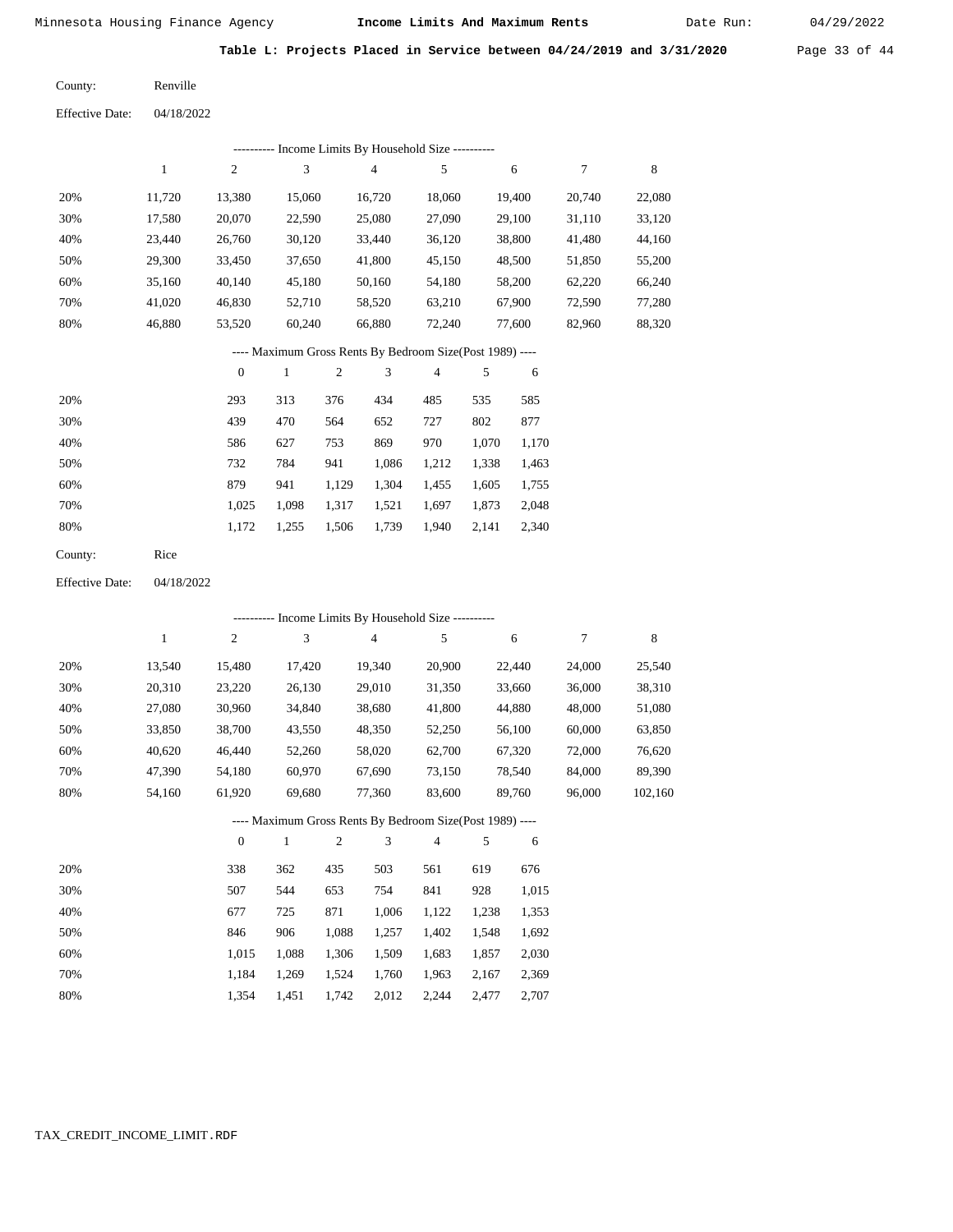Rock

Minnesota Housing Finance Agency **Income Limits And Maximum Rents** Date Run: 04/29/2022

Date Run:

**Table L: Projects Placed in Service between 04/24/2019 and 3/31/2020** Page 34 of 44

County:

Effective Date: 04/18/2022

|                        |            |                  |        |       | --------- Income Limits By Household Size ----------     |        |       |        |        |             |
|------------------------|------------|------------------|--------|-------|----------------------------------------------------------|--------|-------|--------|--------|-------------|
|                        | 1          | $\mathbf{2}$     | 3      |       | 4                                                        | 5      |       | 6      | $\tau$ | $\,$ 8 $\,$ |
| 20%                    | 11,680     | 13,340           | 15,000 |       | 16,660                                                   | 18,000 |       | 19,340 | 20,660 | 22,000      |
| 30%                    | 17,520     | 20,010           | 22,500 |       | 24,990                                                   | 27,000 |       | 29,010 | 30,990 | 33,000      |
| 40%                    | 23,360     | 26,680           | 30,000 |       | 33,320                                                   | 36,000 |       | 38,680 | 41,320 | 44,000      |
| 50%                    | 29,200     | 33,350           | 37,500 |       | 41,650                                                   | 45,000 |       | 48,350 | 51,650 | 55,000      |
| 60%                    | 35,040     | 40,020           | 45,000 |       | 49,980                                                   | 54,000 |       | 58,020 | 61,980 | 66,000      |
| 70%                    | 40,880     | 46,690           | 52,500 |       | 58,310                                                   | 63,000 |       | 67,690 | 72,310 | 77,000      |
| 80%                    | 46,720     | 53,360           | 60,000 |       | 66,640                                                   | 72,000 |       | 77,360 | 82,640 | 88,000      |
|                        |            |                  |        |       | ---- Maximum Gross Rents By Bedroom Size(Post 1989) ---- |        |       |        |        |             |
|                        |            | $\boldsymbol{0}$ | 1      | 2     | 3                                                        | 4      | 5     | 6      |        |             |
| 20%                    |            | 292              | 312    | 375   | 433                                                      | 483    | 533   | 583    |        |             |
| 30%                    |            | 438              | 469    | 562   | 649                                                      | 725    | 799   | 874    |        |             |
| 40%                    |            | 584              | 625    | 750   | 866                                                      | 967    | 1,066 | 1,166  |        |             |
| 50%                    |            | 730              | 781    | 937   | 1,083                                                    | 1,208  | 1,333 | 1,457  |        |             |
| 60%                    |            | 876              | 938    | 1,125 | 1,299                                                    | 1,450  | 1,599 | 1,749  |        |             |
| 70%                    |            | 1,022            | 1,094  | 1,312 | 1,516                                                    | 1,692  | 1,866 | 2,040  |        |             |
| 80%                    |            | 1,168            | 1,251  | 1,500 | 1,733                                                    | 1,934  | 2,133 | 2,332  |        |             |
| County:                | Roseau     |                  |        |       |                                                          |        |       |        |        |             |
| <b>Effective Date:</b> | 04/18/2022 |                  |        |       |                                                          |        |       |        |        |             |
|                        |            |                  |        |       | --------- Income Limits By Household Size ----------     |        |       |        |        |             |
|                        |            | 2                | 3      |       | $\overline{4}$                                           | .5     |       | 6      | 7      | 8           |

|                                                           |        | $\overline{c}$ | 3      | 4      | 5      | 6      | 7      | 8      |  |  |  |
|-----------------------------------------------------------|--------|----------------|--------|--------|--------|--------|--------|--------|--|--|--|
| 20%                                                       | 11.760 | 13,440         | 15,120 | 16,800 | 18,160 | 19,500 | 20,840 | 22,180 |  |  |  |
| 30%                                                       | 17.640 | 20,160         | 22,680 | 25,200 | 27,240 | 29,250 | 31,260 | 33,270 |  |  |  |
| 40%                                                       | 23,520 | 26,880         | 30,240 | 33,600 | 36,320 | 39,000 | 41,680 | 44,360 |  |  |  |
| 50%                                                       | 29.400 | 33,600         | 37,800 | 42,000 | 45,400 | 48,750 | 52,100 | 55,450 |  |  |  |
| 60%                                                       | 35,280 | 40,320         | 45,360 | 50,400 | 54,480 | 58,500 | 62,520 | 66,540 |  |  |  |
| 70%                                                       | 41,160 | 47,040         | 52,920 | 58,800 | 63,560 | 68,250 | 72,940 | 77,630 |  |  |  |
| 80%                                                       | 47.040 | 53,760         | 60.480 | 67,200 | 72.640 | 78,000 | 83,360 | 88,720 |  |  |  |
| ---- Maximum Gross Rents By Bedroom Size (Post 1989) ---- |        |                |        |        |        |        |        |        |  |  |  |

|     |       |       | $\overline{2}$ | 3     | 4     |       | 6     |
|-----|-------|-------|----------------|-------|-------|-------|-------|
| 20% | 294   | 315   | 378            | 437   | 487   | 537   | 588   |
| 30% | 441   | 472   | 567            | 655   | 731   | 806   | 882   |
| 40% | 588   | 630   | 756            | 874   | 975   | 1,075 | 1,176 |
| 50% | 735   | 787   | 945            | 1,092 | 1,218 | 1,344 | 1,470 |
| 60% | 882   | 945   | 1,134          | 1,311 | 1,462 | 1,613 | 1,764 |
| 70% | 1.029 | 1,102 | 1,323          | 1,529 | 1,706 | 1,882 | 2,058 |
| 80% | 1.176 | 1,260 | 1,512          | 1,748 | 1,950 | 2,151 | 2,352 |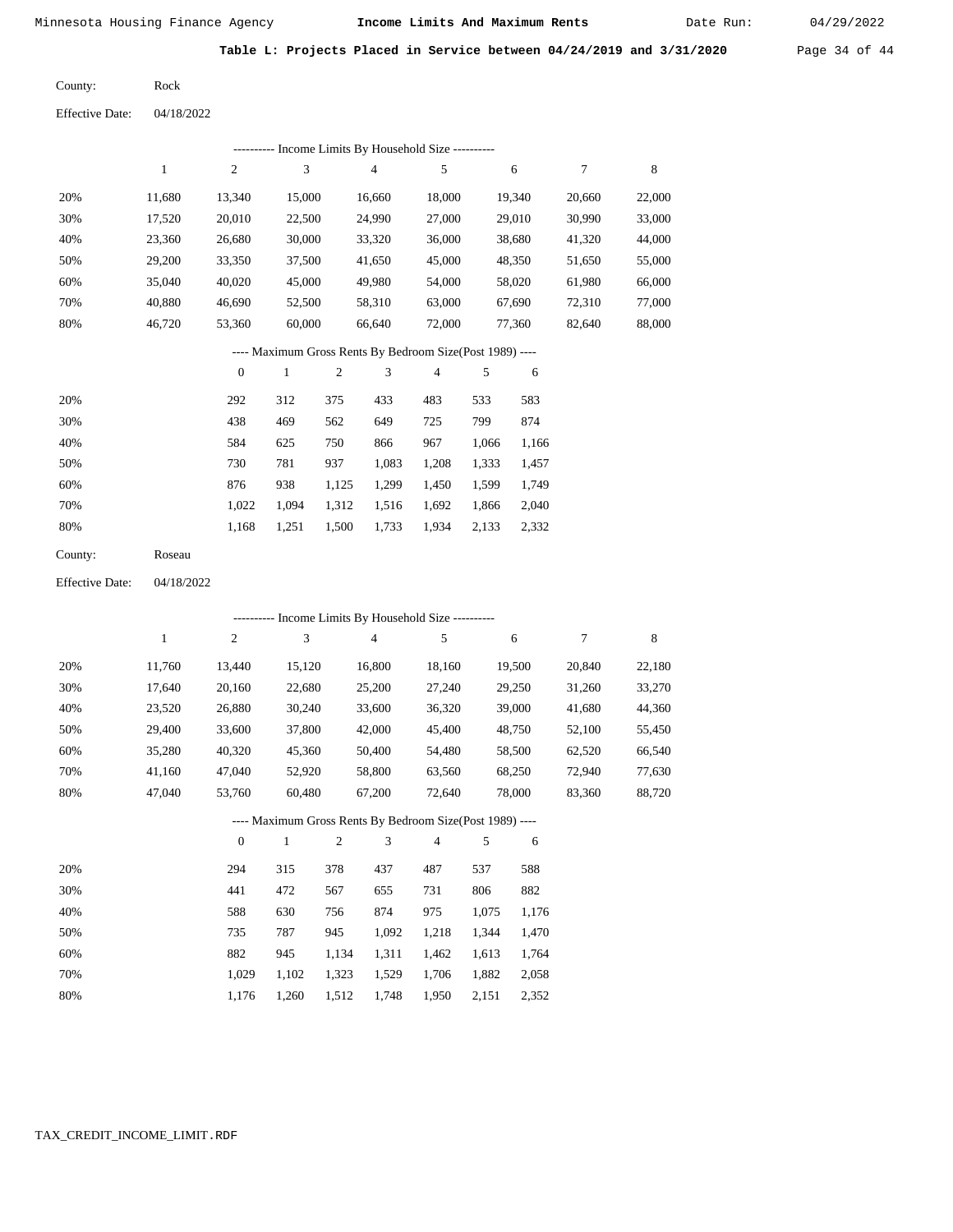Date Run:

**Table L: Projects Placed in Service between 04/24/2019 and 3/31/2020** Page 35 of 44

Saint Louis County:

Effective Date: 04/18/2022

| --------- Income Limits By Household Size ---------- |        |        |        |                                                           |        |        |        |        |  |  |  |
|------------------------------------------------------|--------|--------|--------|-----------------------------------------------------------|--------|--------|--------|--------|--|--|--|
|                                                      | 1      | 2      | 3      | 4                                                         | 5      | 6      | 7      | 8      |  |  |  |
| 20%                                                  | 11.960 | 13.660 | 15,360 | 17.060                                                    | 18.440 | 19.800 | 21,160 | 22,520 |  |  |  |
| 30%                                                  | 17.940 | 20.490 | 23,040 | 25,590                                                    | 27,660 | 29,700 | 31,740 | 33,780 |  |  |  |
| 40%                                                  | 23.920 | 27.320 | 30.720 | 34,120                                                    | 36,880 | 39.600 | 42.320 | 45,040 |  |  |  |
| 50%                                                  | 29.900 | 34.150 | 38,400 | 42,650                                                    | 46.100 | 49,500 | 52,900 | 56,300 |  |  |  |
| 60%                                                  | 35,880 | 40.980 | 46.080 | 51,180                                                    | 55,320 | 59.400 | 63.480 | 67,560 |  |  |  |
| 70%                                                  | 41,860 | 47.810 | 53,760 | 59,710                                                    | 64,540 | 69,300 | 74,060 | 78,820 |  |  |  |
| 80%                                                  | 47.840 | 54,640 | 61.440 | 68,240                                                    | 73,760 | 79,200 | 84,640 | 90,080 |  |  |  |
|                                                      |        |        |        | ---- Maximum Gross Rents By Bedroom Size (Post 1989) ---- |        |        |        |        |  |  |  |

|     | $\mathbf{0}$ |       | $\overline{c}$ | 3     | 4     | 5     | 6     |
|-----|--------------|-------|----------------|-------|-------|-------|-------|
| 20% | 299          | 320   | 384            | 443   | 495   | 546   | 597   |
| 30% | 448          | 480   | 576            | 665   | 742   | 819   | 895   |
| 40% | 598          | 640   | 768            | 887   | 990   | 1,092 | 1,194 |
| 50% | 747          | 800   | 960            | 1,109 | 1,237 | 1,365 | 1,492 |
| 60% | 897          | 960   | 1,152          | 1,331 | 1,485 | 1,638 | 1,791 |
| 70% | 1.046        | 1,120 | 1,344          | 1,553 | 1,732 | 1,911 | 2,089 |
| 80% | 1,196        | 1,281 | 1,536          | 1,775 | 1,980 | 2,184 | 2,388 |
|     |              |       |                |       |       |       |       |

Scott County:

Effective Date: 04/18/2022

|     | Income Limits By Household Size ---------- |          |        |                                                          |         |         |         |         |  |  |  |
|-----|--------------------------------------------|----------|--------|----------------------------------------------------------|---------|---------|---------|---------|--|--|--|
|     | 1                                          | 2        | 3      | 4                                                        | 5       | 6       | 7       | 8       |  |  |  |
| 20% | 16.440                                     | 18,780   | 21,120 | 23,460                                                   | 25,340  | 27,220  | 29,100  | 30,980  |  |  |  |
| 30% | 24,660                                     | 28,170   | 31,680 | 35,190                                                   | 38,010  | 40,830  | 43,650  | 46,470  |  |  |  |
| 40% | 32,880                                     | 37,560   | 42,240 | 46,920                                                   | 50,680  | 54,440  | 58,200  | 61,960  |  |  |  |
| 50% | 41,100                                     | 46,950   | 52,800 | 58,650                                                   | 63,350  | 68,050  | 72,750  | 77,450  |  |  |  |
| 60% | 49,320                                     | 56,340   | 63,360 | 70,380                                                   | 76,020  | 81,660  | 87,300  | 92,940  |  |  |  |
| 70% | 57.540                                     | 65,730   | 73,920 | 82,110                                                   | 88,690  | 95,270  | 101,850 | 108,430 |  |  |  |
| 80% | 65,760                                     | 75,120   | 84,480 | 93,840                                                   | 101,360 | 108,880 | 116.400 | 123,920 |  |  |  |
|     |                                            |          |        | ---- Maximum Gross Rents By Bedroom Size(Post 1989) ---- |         |         |         |         |  |  |  |
|     |                                            | $\theta$ | 1      | 2<br>3                                                   | 4       | 5<br>6  |         |         |  |  |  |
|     |                                            |          |        |                                                          | ---     |         |         |         |  |  |  |

| 20% | 411   | 440   | 528   | 610   | 680   | 751   | 821   |
|-----|-------|-------|-------|-------|-------|-------|-------|
| 30% | 616   | 660   | 792   | 915   | 1.020 | 1.126 | 1,231 |
| 40% | 822   | 880   | 1.056 | 1.220 | 1,361 | 1.502 | 1,642 |
| 50% | 1.027 | 1.100 | 1.320 | 1.525 | 1,701 | 1.877 | 2,052 |
| 60% | 1.233 | 1.320 | 1.584 | 1,830 | 2.041 | 2.253 | 2,463 |
| 70% | 1.438 | 1.540 | 1,848 | 2,135 | 2,381 | 2.628 | 2,873 |
| 80% | 1.644 | 1.761 | 2,112 | 2.440 | 2,722 | 3,004 | 3,284 |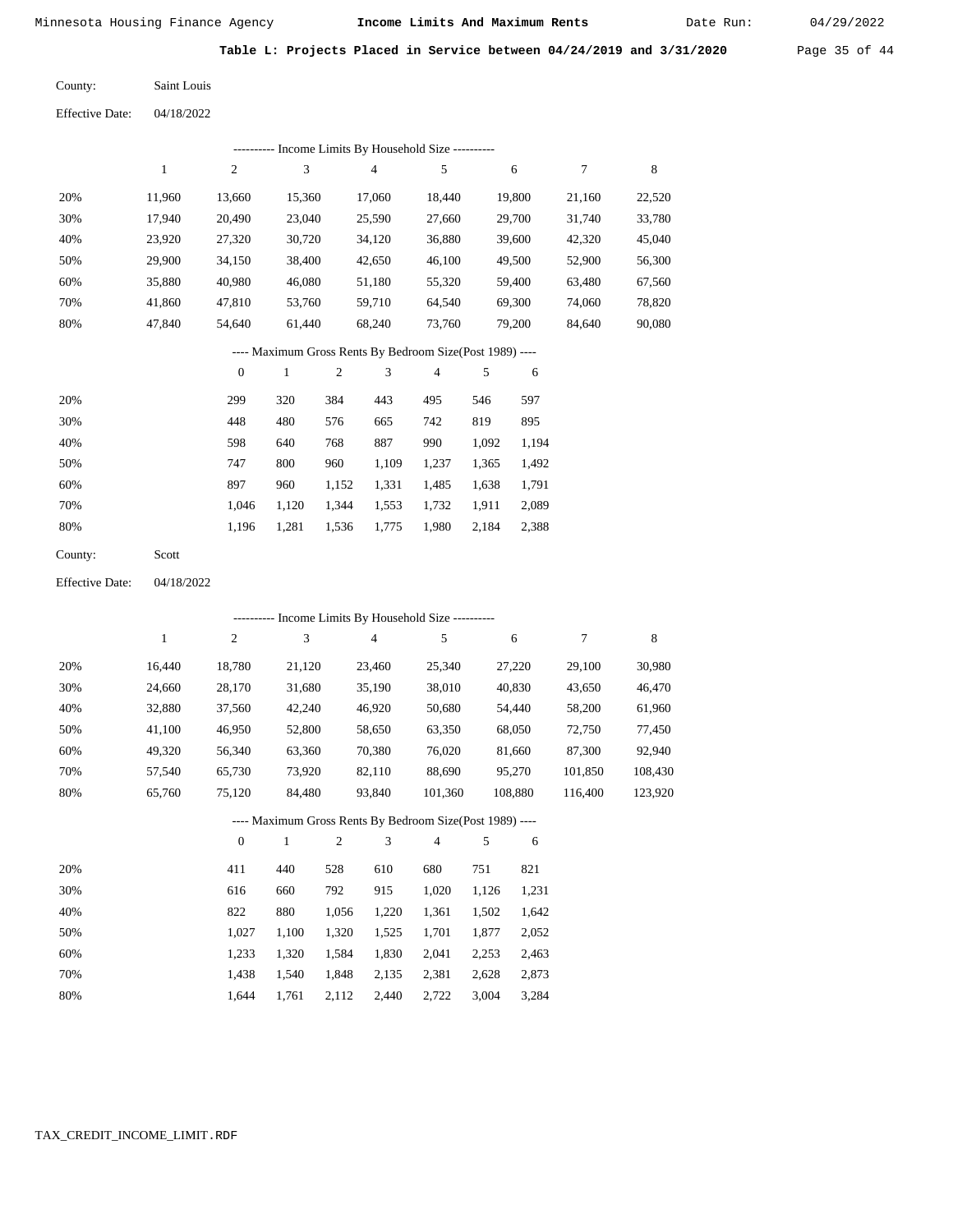Date Run:

**Table L: Projects Placed in Service between 04/24/2019 and 3/31/2020** Page 36 of 44

Effective Date: 04/18/2022 Sherburne County:

|                        |              |                  |                             |            | --------- Income Limits By Household Size ----------     |                |         |        |                  |             |
|------------------------|--------------|------------------|-----------------------------|------------|----------------------------------------------------------|----------------|---------|--------|------------------|-------------|
|                        | $\mathbf{1}$ | $\sqrt{2}$       | $\ensuremath{\mathfrak{Z}}$ |            |                                                          | 5              |         | 6      | $\boldsymbol{7}$ | $\,$ 8 $\,$ |
| 20%                    | 16,440       | 18,780           |                             | 21,120     |                                                          | 25,340         |         | 27,220 | 29,100           | 30,980      |
| 30%                    | 24,660       | 28,170           | 31,680                      |            | 35,190                                                   | 38,010         |         | 40,830 | 43,650           | 46,470      |
| 40%                    | 32,880       | 37,560           | 42,240                      |            | 46,920                                                   | 50,680         |         | 54,440 | 58,200           | 61,960      |
| 50%                    | 41,100       | 46,950           | 52,800                      |            | 58,650                                                   | 63,350         |         | 68,050 | 72,750           | 77,450      |
| 60%                    | 49,320       | 56,340           | 63,360                      |            | 70,380                                                   | 76,020         |         | 81,660 | 87,300           | 92,940      |
| 70%                    | 57,540       | 65,730           | 73,920                      |            | 82,110                                                   | 88,690         |         | 95,270 | 101,850          | 108,430     |
| 80%                    | 65,760       | 75,120           | 84,480                      |            | 93,840                                                   | 101,360        | 108,880 |        | 116,400          | 123,920     |
|                        |              |                  |                             |            | ---- Maximum Gross Rents By Bedroom Size(Post 1989) ---- |                |         |        |                  |             |
|                        |              | $\boldsymbol{0}$ | $\mathbf{1}$                | $\sqrt{2}$ | 3                                                        | $\overline{4}$ | 5       | 6      |                  |             |
| 20%                    |              | 411              | 440                         | 528        | 610                                                      | 680            | 751     | 821    |                  |             |
| 30%                    |              | 616              | 660                         | 792        | 915                                                      | 1,020          | 1,126   | 1,231  |                  |             |
| 40%                    |              | 822              | 880                         | 1,056      | 1,220                                                    | 1,361          | 1,502   | 1,642  |                  |             |
| 50%                    |              | 1,027            | 1,100                       | 1,320      | 1,525                                                    | 1,701          | 1,877   | 2,052  |                  |             |
| 60%                    |              | 1,233            | 1,320                       | 1,584      | 1,830                                                    | 2,041          | 2,253   | 2,463  |                  |             |
| 70%                    |              | 1,438            | 1,540                       | 1,848      | 2,135                                                    | 2,381          | 2,628   | 2,873  |                  |             |
| 80%                    |              | 1,644            | 1,761                       | 2,112      | 2,440                                                    | 2,722          | 3,004   | 3,284  |                  |             |
| County:                | Sibley       |                  |                             |            |                                                          |                |         |        |                  |             |
| <b>Effective Date:</b> | 04/18/2022   |                  |                             |            |                                                          |                |         |        |                  |             |
|                        |              |                  |                             |            | --------- Income Limits By Household Size ----------     |                |         |        |                  |             |
|                        | $\mathbf{1}$ | $\sqrt{2}$       | 3                           |            | $\overline{4}$                                           | 5              |         | 6      | 7                | $\,$ 8 $\,$ |
| 20%                    | 11,900       | 13,600           | 15,300                      |            | 17,000                                                   | 18,360         |         | 19,720 | 21,080           | 22,440      |
| 30%                    | 17,850       | 20,400           | 22,950                      |            | 25,500                                                   | 27,540         |         | 29,580 | 31,620           | 33,660      |
| 40%                    | 23,800       | 27,200           | 30,600                      |            | 34,000                                                   | 36,720         |         | 39,440 | 42,160           | 44,880      |
| 50%                    | 29,750       | 34,000           | 38,250                      |            | 42,500                                                   | 45,900         |         | 49,300 | 52,700           | 56,100      |
| 60%                    | 35,700       | 40,800           | 45,900                      |            | 51,000                                                   | 55,080         |         | 59,160 | 63,240           | 67,320      |
| 70%                    | 41,650       | 47,600           | 53,550                      |            | 59,500                                                   | 64,260         |         | 69,020 | 73,780           | 78,540      |
| 80%                    | 47,600       | 54,400           | 61,200                      |            | 68,000                                                   | 73,440         |         | 78,880 | 84,320           | 89,760      |
|                        |              |                  |                             |            | ---- Maximum Gross Rents By Bedroom Size(Post 1989) ---- |                |         |        |                  |             |
|                        |              | $\boldsymbol{0}$ | $\mathbf{1}$                | 2          | 3                                                        | 4              | 5       | 6      |                  |             |
| 20%                    |              | 297              | 318                         | 382        | 442                                                      | 493            | 544     | 595    |                  |             |
| 30%                    |              | 446              | 478                         | 573        | 663                                                      | 739            | 816     | 892    |                  |             |
| 40%                    |              | 595              | 637                         | 765        | 884                                                      | 986            | 1,088   | 1,190  |                  |             |
| 50%                    |              | 743              | 796                         | 956        | 1,105                                                    | 1,232          | 1,360   | 1,487  |                  |             |
| 60%                    |              | 892              | 956                         | 1,147      | 1,326                                                    | 1,479          | 1,632   | 1,785  |                  |             |
| 70%                    |              | 1,041            | 1,115                       | 1,338      | 1,547                                                    | 1,725          | 1,904   | 2,082  |                  |             |
| 80%                    |              | 1,190            | 1,275                       | 1,530      | 1,768                                                    | 1,972          | 2,176   | 2,380  |                  |             |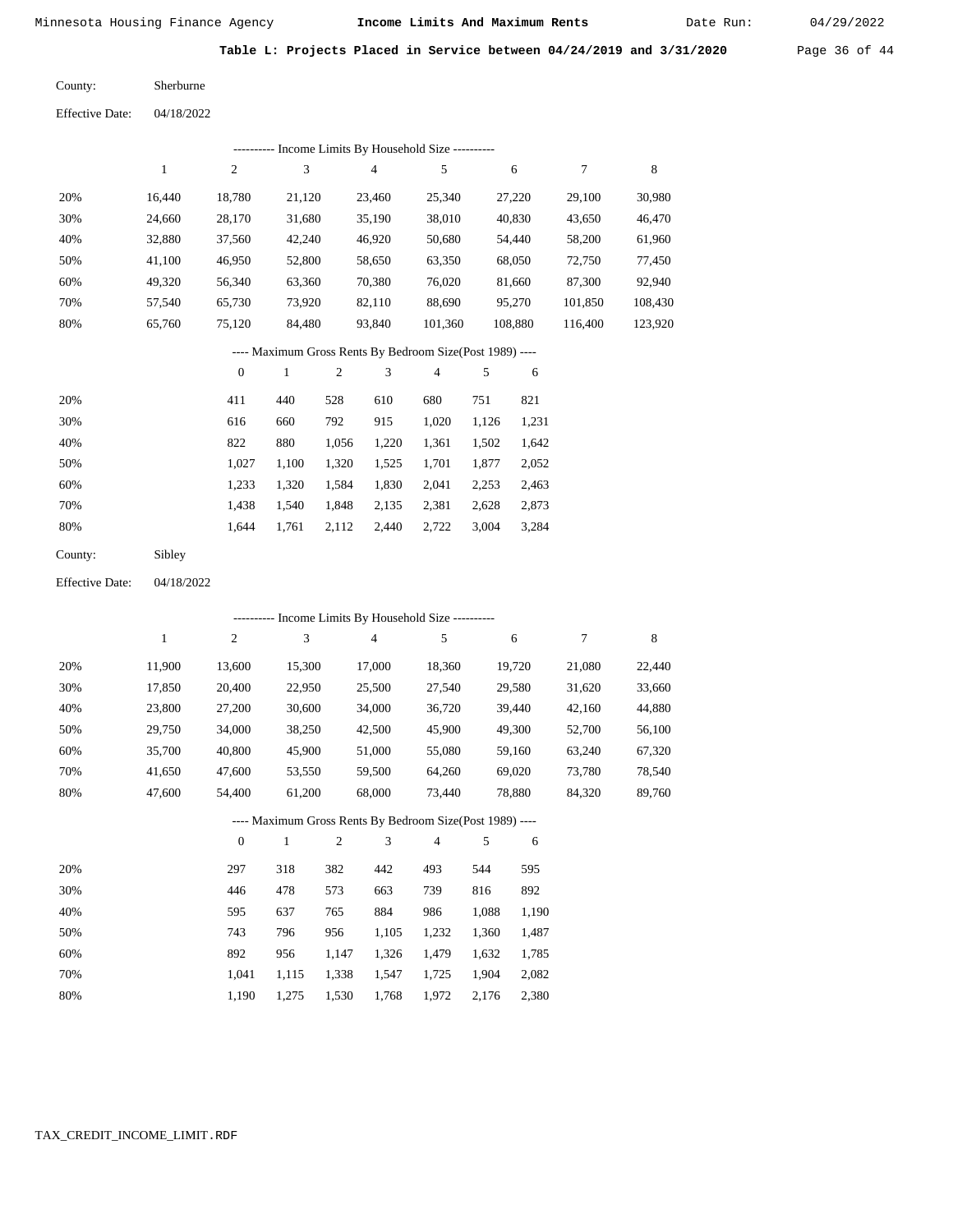Date Run:

**Table L: Projects Placed in Service between 04/24/2019 and 3/31/2020** Page 37 of 44

| County: | <b>Stearns</b> |
|---------|----------------|
|         |                |

|     | Income Limits By Household Size ---------- |                |        |        |        |        |        |        |  |  |  |
|-----|--------------------------------------------|----------------|--------|--------|--------|--------|--------|--------|--|--|--|
|     |                                            | $\overline{c}$ | 3      | 4      | 5      | 6      | 7      | 8      |  |  |  |
| 20% | 12.380                                     | 14.140         | 15.900 | 17.660 | 19.080 | 20,500 | 21,900 | 23,320 |  |  |  |
| 30% | 18,570                                     | 21,210         | 23,850 | 26,490 | 28,620 | 30,750 | 32,850 | 34,980 |  |  |  |
| 40% | 24.760                                     | 28,280         | 31,800 | 35,320 | 38,160 | 41,000 | 43,800 | 46,640 |  |  |  |
| 50% | 30,950                                     | 35,350         | 39,750 | 44,150 | 47,700 | 51,250 | 54,750 | 58,300 |  |  |  |
| 60% | 37.140                                     | 42,420         | 47,700 | 52,980 | 57,240 | 61,500 | 65,700 | 69,960 |  |  |  |
| 70% | 43,330                                     | 49.490         | 55,650 | 61,810 | 66,780 | 71,750 | 76,650 | 81,620 |  |  |  |
| 80% | 49.520                                     | 56,560         | 63,600 | 70.640 | 76,320 | 82,000 | 87,600 | 93,280 |  |  |  |

## ---- Maximum Gross Rents By Bedroom Size(Post 1989) ----

|     | $\mathbf{0}$ |       | $\overline{c}$ | 3     | 4     |       | 6     |
|-----|--------------|-------|----------------|-------|-------|-------|-------|
| 20% | 309          | 331   | 397            | 459   | 512   | 565   | 618   |
| 30% | 464          | 497   | 596            | 688   | 768   | 847   | 927   |
| 40% | 619          | 663   | 795            | 918   | 1,025 | 1,130 | 1,236 |
| 50% | 773          | 828   | 993            | 1,148 | 1,281 | 1,413 | 1,545 |
| 60% | 928          | 994   | 1,192          | 1,377 | 1,537 | 1,695 | 1,854 |
| 70% | 1,083        | 1,160 | 1,391          | 1,607 | 1,793 | 1,978 | 2,163 |
| 80% | 1,238        | 1,326 | 1,590          | 1,837 | 2,050 | 2,261 | 2,472 |
|     |              |       |                |       |       |       |       |

| County: | Steele |
|---------|--------|
|---------|--------|

04/18/2022 Effective Date:

|     |        |                |              |                |                | ---------- Income Limits By Household Size ----------    |       |        |        |        |
|-----|--------|----------------|--------------|----------------|----------------|----------------------------------------------------------|-------|--------|--------|--------|
|     | 1      | $\overline{c}$ | 3            |                | $\overline{4}$ | 5                                                        |       | 6      | 7      | 8      |
| 20% | 12,700 | 14,520         | 16,340       |                | 18,140         | 19,600                                                   |       | 21,060 | 22,500 | 23,960 |
| 30% | 19,050 | 21,780         | 24,510       |                | 27,210         | 29,400                                                   |       | 31,590 | 33,750 | 35,940 |
| 40% | 25,400 | 29,040         | 32,680       |                | 36,280         | 39,200                                                   |       | 42,120 | 45,000 | 47,920 |
| 50% | 31,750 | 36,300         | 40,850       |                | 45,350         | 49,000                                                   |       | 52,650 | 56,250 | 59,900 |
| 60% | 38,100 | 43,560         | 49,020       |                | 54,420         | 58,800                                                   |       | 63,180 | 67,500 | 71,880 |
| 70% | 44,450 | 50,820         | 57,190       |                | 63,490         | 68,600                                                   |       | 73,710 | 78,750 | 83,860 |
| 80% | 50,800 | 58,080         | 65,360       |                | 72,560         | 78,400                                                   |       | 84,240 | 90,000 | 95,840 |
|     |        |                |              |                |                | ---- Maximum Gross Rents By Bedroom Size(Post 1989) ---- |       |        |        |        |
|     |        | $\mathbf{0}$   | $\mathbf{1}$ | $\overline{2}$ | 3              | $\overline{4}$                                           | 5     | 6      |        |        |
| 20% |        | 317            | 340          | 408            | 471            | 526                                                      | 580   | 634    |        |        |
| 30% |        | 476            | 510          | 612            | 707            | 789                                                      | 871   | 952    |        |        |
| 40% |        | 635            | 680          | 817            | 943            | 1,053                                                    | 1,161 | 1,269  |        |        |
| 50% |        | 793            | 850          | 1,021          | 1,179          | 1,316                                                    | 1,451 | 1,587  |        |        |
| 60% |        | 952            | 1,020        | 1,225          | 1,415          | 1,579                                                    | 1,742 | 1,904  |        |        |

 1,111 1,270

 1,190 1,361

 1,429 1,634

 1,651 1,887  1,842 2,106 2,323

2,032

 2,222 2,539

 70% 80%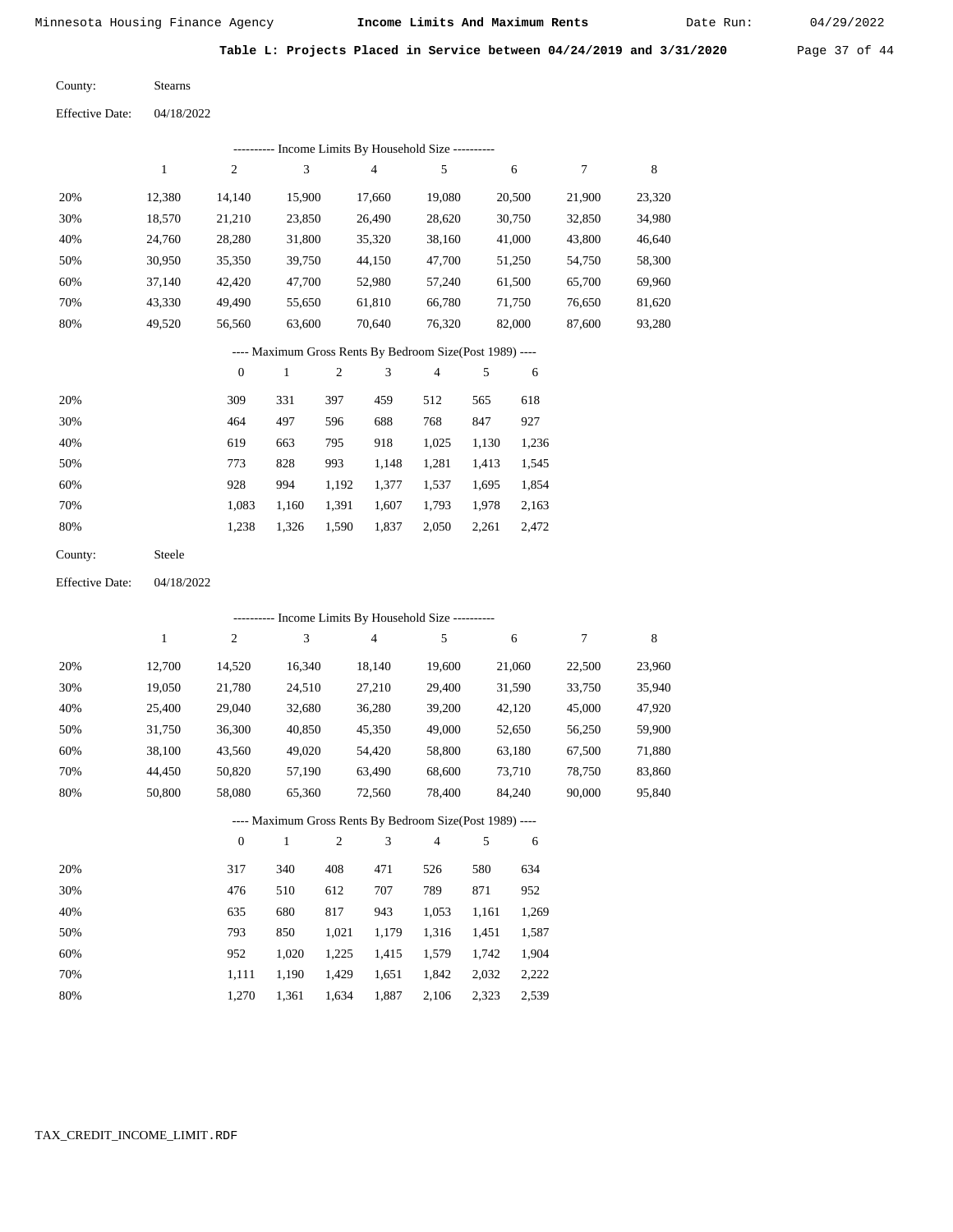Date Run:

**Table L: Projects Placed in Service between 04/24/2019 and 3/31/2020** Page 38 of 44

Stevens County:

04/18/2022 Effective Date:

| ---------- Income Limits By Household Size ----------    |        |                |        |        |        |        |        |        |  |  |  |
|----------------------------------------------------------|--------|----------------|--------|--------|--------|--------|--------|--------|--|--|--|
|                                                          |        | $\overline{2}$ | 3      | 4      | 5      | 6      | 7      | 8      |  |  |  |
| 20%                                                      | 13.080 | 14,940         | 16.800 | 18.660 | 20,160 | 21,660 | 23,140 | 24,640 |  |  |  |
| 30%                                                      | 19.620 | 22,410         | 25,200 | 27,990 | 30,240 | 32,490 | 34,710 | 36,960 |  |  |  |
| 40%                                                      | 26.160 | 29,880         | 33,600 | 37,320 | 40,320 | 43,320 | 46,280 | 49,280 |  |  |  |
| 50%                                                      | 32,700 | 37,350         | 42,000 | 46,650 | 50,400 | 54,150 | 57,850 | 61,600 |  |  |  |
| 60%                                                      | 39,240 | 44,820         | 50,400 | 55,980 | 60,480 | 64,980 | 69,420 | 73,920 |  |  |  |
| 70%                                                      | 45.780 | 52,290         | 58.800 | 65,310 | 70.560 | 75,810 | 80.990 | 86,240 |  |  |  |
| 80%                                                      | 52,320 | 59,760         | 67,200 | 74.640 | 80,640 | 86,640 | 92,560 | 98,560 |  |  |  |
| ---- Maximum Gross Rents By Bedroom Size(Post 1989) ---- |        |                |        |        |        |        |        |        |  |  |  |

|     | $\theta$ |       | 2     | 3     | 4     | 5     | 6     |
|-----|----------|-------|-------|-------|-------|-------|-------|
| 20% | 327      | 350   | 420   | 485   | 541   | 597   | 653   |
| 30% | 490      | 525   | 630   | 727   | 812   | 895   | 979   |
| 40% | 654      | 700   | 840   | 970   | 1,083 | 1,194 | 1,306 |
| 50% | 817      | 875   | 1,050 | 1,213 | 1,353 | 1,493 | 1,632 |
| 60% | 981      | 1.050 | 1,260 | 1,455 | 1,624 | 1,791 | 1,959 |
| 70% | 1.144    | 1,225 | 1,470 | 1,698 | 1,895 | 2,090 | 2,285 |
| 80% | 1,308    | 1,401 | 1,680 | 1,941 | 2,166 | 2,389 | 2,612 |
|     |          |       |       |       |       |       |       |

Swift County:

04/18/2022 Effective Date:

|     | ---------- Income Limits By Household Size ---------- |                |              |                |                                                          |                |       |        |        |        |  |
|-----|-------------------------------------------------------|----------------|--------------|----------------|----------------------------------------------------------|----------------|-------|--------|--------|--------|--|
|     | $\mathbf{1}$                                          | $\overline{c}$ | 3            |                | $\overline{4}$                                           | 5              |       | 6      | 7      | 8      |  |
| 20% | 11,680                                                | 13,340         | 15,000       |                | 16,660                                                   | 18,000         |       | 19,340 | 20,660 | 22,000 |  |
| 30% | 17,520                                                | 20,010         | 22,500       |                | 24,990                                                   | 27,000         |       | 29,010 | 30,990 | 33,000 |  |
| 40% | 23,360                                                | 26,680         | 30,000       |                | 33,320                                                   | 36,000         |       | 38,680 | 41,320 | 44,000 |  |
| 50% | 29,200                                                | 33,350         | 37,500       |                | 41,650                                                   | 45,000         |       | 48,350 | 51,650 | 55,000 |  |
| 60% | 35,040                                                | 40,020         | 45,000       |                | 49,980                                                   | 54,000         |       | 58,020 | 61,980 | 66,000 |  |
| 70% | 40,880                                                | 46,690         | 52,500       |                | 58,310                                                   | 63,000         |       | 67,690 | 72,310 | 77,000 |  |
| 80% | 46,720                                                | 53,360         | 60,000       |                | 66,640                                                   | 72,000         |       | 77,360 | 82,640 | 88,000 |  |
|     |                                                       |                |              |                | ---- Maximum Gross Rents By Bedroom Size(Post 1989) ---- |                |       |        |        |        |  |
|     |                                                       | $\theta$       | $\mathbf{1}$ | $\mathfrak{2}$ | 3                                                        | $\overline{4}$ | 5     | 6      |        |        |  |
| 20% |                                                       | 292            | 312          | 375            | 433                                                      | 483            | 533   | 583    |        |        |  |
| 30% |                                                       | 438            | 469          | 562            | 649                                                      | 725            | 799   | 874    |        |        |  |
| 40% |                                                       | 584            | 625          | 750            | 866                                                      | 967            | 1,066 | 1,166  |        |        |  |
| 50% |                                                       | 730            | 781          | 937            | 1,083                                                    | 1,208          | 1,333 | 1,457  |        |        |  |
| 60% |                                                       | 876            | 938          | 1,125          | 1,299                                                    | 1,450          | 1,599 | 1,749  |        |        |  |
| 70% |                                                       | 1,022          | 1,094        | 1,312          | 1,516                                                    | 1,692          | 1,866 | 2,040  |        |        |  |

1,168 1,251 1,500 1,733 1,934 2,133 2,332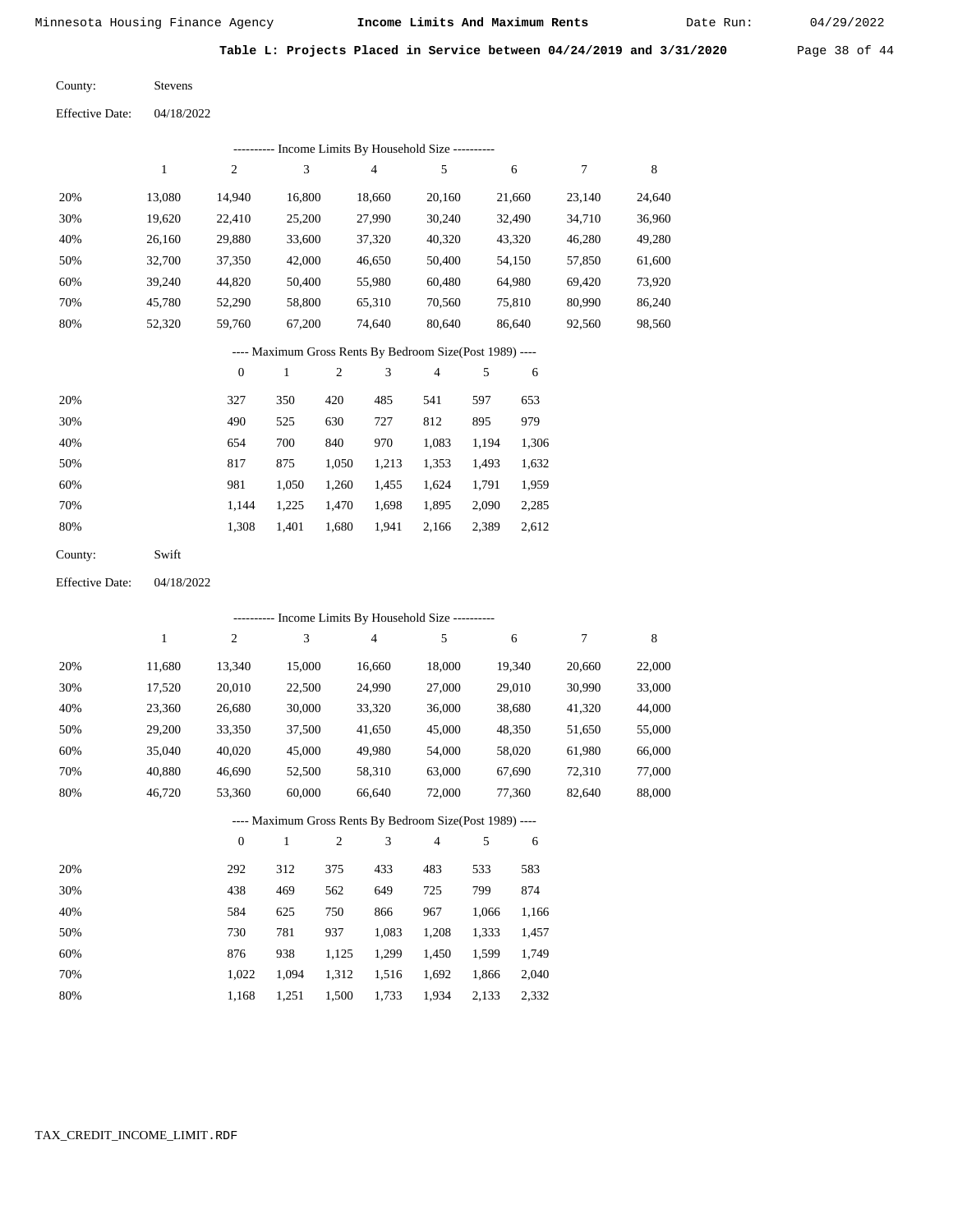Date Run:

**Table L: Projects Placed in Service between 04/24/2019 and 3/31/2020** Page 39 of 44

Todd County:

04/18/2022 Effective Date:

|     | ---------- Income Limits By Household Size ---------- |          |        |                                                          |        |        |        |        |  |  |  |  |  |
|-----|-------------------------------------------------------|----------|--------|----------------------------------------------------------|--------|--------|--------|--------|--|--|--|--|--|
|     |                                                       | 2        | 3      | $\overline{4}$                                           | 5      | 6      | 7      | 8      |  |  |  |  |  |
| 20% | 11.680                                                | 13,340   | 15,000 | 16,660                                                   | 18,000 | 19,340 | 20,660 | 22,000 |  |  |  |  |  |
| 30% | 17,520                                                | 20,010   | 22,500 | 24,990                                                   | 27,000 | 29,010 | 30,990 | 33,000 |  |  |  |  |  |
| 40% | 23,360                                                | 26,680   | 30,000 | 33,320                                                   | 36,000 | 38,680 | 41,320 | 44,000 |  |  |  |  |  |
| 50% | 29,200                                                | 33,350   | 37,500 | 41,650                                                   | 45,000 | 48,350 | 51,650 | 55,000 |  |  |  |  |  |
| 60% | 35,040                                                | 40,020   | 45,000 | 49,980                                                   | 54,000 | 58,020 | 61,980 | 66,000 |  |  |  |  |  |
| 70% | 40.880                                                | 46,690   | 52,500 | 58,310                                                   | 63,000 | 67,690 | 72,310 | 77,000 |  |  |  |  |  |
| 80% | 46,720                                                | 53,360   | 60,000 | 66,640                                                   | 72,000 | 77,360 | 82,640 | 88,000 |  |  |  |  |  |
|     |                                                       |          |        | ---- Maximum Gross Rents By Bedroom Size(Post 1989) ---- |        |        |        |        |  |  |  |  |  |
|     |                                                       | $\Omega$ |        |                                                          |        | -6     |        |        |  |  |  |  |  |

|     |       |       | $\overline{2}$ | 3     | 4     |       | 6     |
|-----|-------|-------|----------------|-------|-------|-------|-------|
| 20% | 292   | 312   | 375            | 433   | 483   | 533   | 583   |
| 30% | 438   | 469   | 562            | 649   | 725   | 799   | 874   |
| 40% | 584   | 625   | 750            | 866   | 967   | 1,066 | 1,166 |
| 50% | 730   | 781   | 937            | 1,083 | 1,208 | 1,333 | 1,457 |
| 60% | 876   | 938   | 1,125          | 1,299 | 1,450 | 1,599 | 1,749 |
| 70% | 1.022 | 1.094 | 1,312          | 1,516 | 1,692 | 1,866 | 2,040 |
| 80% | 1,168 | 1,251 | 1,500          | 1,733 | 1,934 | 2,133 | 2,332 |

| County: | Traverse |
|---------|----------|
|---------|----------|

04/18/2022 Effective Date:

|     |              |                |              |                |                | ---------- Income Limits By Household Size ----------    |       |        |        |        |
|-----|--------------|----------------|--------------|----------------|----------------|----------------------------------------------------------|-------|--------|--------|--------|
|     | $\mathbf{1}$ | $\overline{c}$ | 3            |                | $\overline{4}$ | 5                                                        |       | 6      | 7      | 8      |
| 20% | 11,680       | 13,340         | 15,000       |                | 16,660         | 18,000                                                   |       | 19,340 | 20,660 | 22,000 |
| 30% | 17,520       | 20,010         | 22,500       |                | 24,990         | 27,000                                                   |       | 29,010 | 30,990 | 33,000 |
| 40% | 23,360       | 26,680         | 30,000       |                | 33,320         | 36,000                                                   |       | 38,680 | 41,320 | 44,000 |
| 50% | 29,200       | 33,350         | 37,500       |                | 41,650         | 45,000                                                   |       | 48,350 | 51,650 | 55,000 |
| 60% | 35,040       | 40,020         | 45,000       |                | 49,980         | 54,000                                                   |       | 58,020 | 61,980 | 66,000 |
| 70% | 40,880       | 46,690         | 52,500       |                | 58,310         | 63,000                                                   |       | 67,690 | 72,310 | 77,000 |
| 80% | 46,720       | 53,360         | 60,000       |                | 66,640         | 72,000                                                   |       | 77,360 | 82,640 | 88,000 |
|     |              |                |              |                |                | ---- Maximum Gross Rents By Bedroom Size(Post 1989) ---- |       |        |        |        |
|     |              | $\theta$       | $\mathbf{1}$ | $\overline{c}$ | 3              | $\overline{4}$                                           | 5     | 6      |        |        |
| 20% |              | 292            | 312          | 375            | 433            | 483                                                      | 533   | 583    |        |        |
| 30% |              | 438            | 469          | 562            | 649            | 725                                                      | 799   | 874    |        |        |
| 40% |              | 584            | 625          | 750            | 866            | 967                                                      | 1,066 | 1,166  |        |        |
| 50% |              | 730            | 781          | 937            | 1,083          | 1,208                                                    | 1,333 | 1,457  |        |        |
| 60% |              | 876            | 938          | 1,125          | 1,299          | 1,450                                                    | 1,599 | 1,749  |        |        |

1,500 1,733

1,312 1,516 1,692 1,866 2,040

1,934 2,133 2,332

 1,022 1,094 1,168 1,251

 70% 80%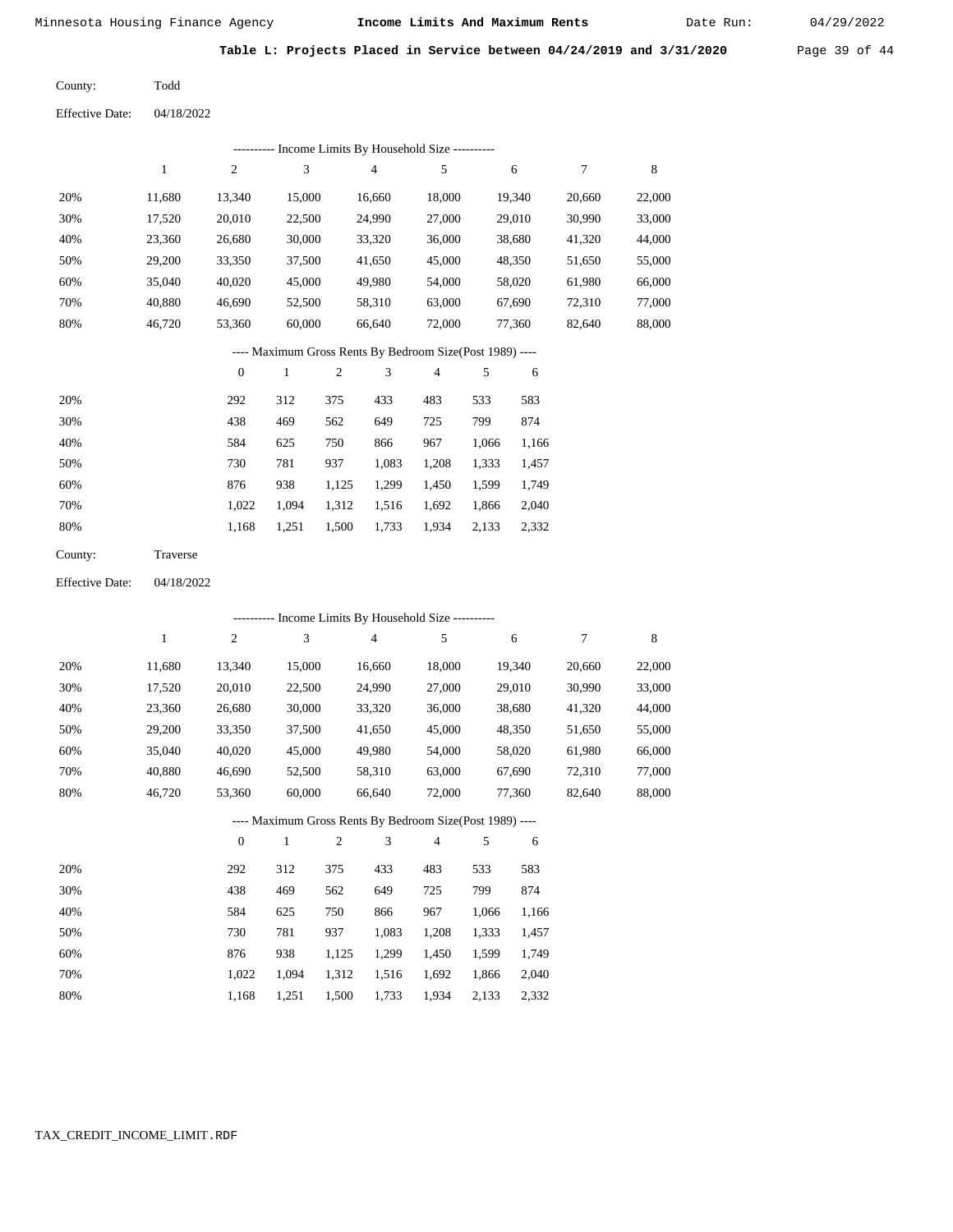Date Run:

**2020** Page 40 of 44

|  |  |  |  |  |  | Table L: Projects Placed in Service between 04/24/2019 and 3/31/ |  |  |
|--|--|--|--|--|--|------------------------------------------------------------------|--|--|
|--|--|--|--|--|--|------------------------------------------------------------------|--|--|

| County:         | Wabasha    |
|-----------------|------------|
| Effective Date: | 04/18/2022 |

|                        |              |                  |              |              |        | --------- Income Limits By Household Size ----------     |            |        |                  |        |
|------------------------|--------------|------------------|--------------|--------------|--------|----------------------------------------------------------|------------|--------|------------------|--------|
|                        | $\mathbf{1}$ | $\sqrt{2}$       | 3            |              | 4      | 5                                                        |            | 6      | $\boldsymbol{7}$ | 8      |
| 20%                    | 12,520       | 14,320           | 16,100       |              | 17,880 | 19,320                                                   |            | 20,760 | 22,180           | 23,620 |
| 30%                    | 18,780       | 21,480           | 24,150       |              | 26,820 | 28,980                                                   |            | 31,140 | 33,270           | 35,430 |
| 40%                    | 25,040       | 28,640           | 32,200       |              | 35,760 | 38,640                                                   |            | 41,520 | 44,360           | 47,240 |
| 50%                    | 31,300       | 35,800           | 40,250       |              | 44,700 | 48,300                                                   |            | 51,900 | 55,450           | 59,050 |
| 60%                    | 37,560       | 42,960           | 48,300       |              | 53,640 | 57,960                                                   |            | 62,280 | 66,540           | 70,860 |
| 70%                    | 43,820       | 50,120           | 56,350       |              | 62,580 | 67,620                                                   |            | 72,660 | 77,630           | 82,670 |
| 80%                    | 50,080       | 57,280           | 64,400       |              | 71,520 | 77,280                                                   |            | 83,040 | 88,720           | 94,480 |
|                        |              |                  |              |              |        | ---- Maximum Gross Rents By Bedroom Size(Post 1989) ---- |            |        |                  |        |
|                        |              | $\boldsymbol{0}$ | $\mathbf{1}$ | $\mathbf{2}$ | 3      | $\overline{4}$                                           | $\sqrt{5}$ | 6      |                  |        |
| 20%                    |              | 313              | 335          | 402          | 465    | 519                                                      | 572        | 625    |                  |        |
| 30%                    |              | 469              | 503          | 603          | 697    | 778                                                      | 858        | 938    |                  |        |
| 40%                    |              | 626              | 671          | 805          | 930    | 1,038                                                    | 1,145      | 1,251  |                  |        |
| 50%                    |              | 782              | 838          | 1,006        | 1,162  | 1,297                                                    | 1,431      | 1,564  |                  |        |
| 60%                    |              | 939              | 1,006        | 1,207        | 1,395  | 1,557                                                    | 1,717      | 1,877  |                  |        |
| 70%                    |              | 1,095            | 1,174        | 1,408        | 1,627  | 1,816                                                    | 2,003      | 2,190  |                  |        |
| 80%                    |              | 1,252            | 1,342        | 1,610        | 1,860  | 2,076                                                    | 2,290      | 2,503  |                  |        |
| County:                | Wadena       |                  |              |              |        |                                                          |            |        |                  |        |
| <b>Effective Date:</b> | 04/18/2022   |                  |              |              |        |                                                          |            |        |                  |        |
|                        |              |                  |              |              |        | --------- Income Limits By Household Size ----------     |            |        |                  |        |
|                        | $\mathbf{1}$ | $\boldsymbol{2}$ | 3            |              | 4      | 5                                                        |            | 6      | $\boldsymbol{7}$ | 8      |
| 20%                    | 11,680       | 13,340           | 15,000       |              | 16,660 | 18,000                                                   |            | 19,340 | 20,660           | 22,000 |
| 30%                    | 17,520       | 20,010           | 22,500       |              | 24,990 | 27,000                                                   |            | 29,010 | 30,990           | 33,000 |
| 40%                    | 23,360       | 26,680           | 30,000       |              | 33,320 | 36,000                                                   |            | 38,680 | 41,320           | 44,000 |
| 50%                    | 29,200       | 33,350           | 37,500       |              | 41,650 | 45,000                                                   |            | 48,350 | 51,650           | 55,000 |
| 60%                    | 35,040       | 40,020           | 45,000       |              | 49,980 | 54,000                                                   |            | 58,020 | 61,980           | 66,000 |
| 70%                    | 40,880       | 46,690           | 52,500       |              | 58,310 | 63,000                                                   |            | 67,690 | 72,310           | 77,000 |
| 80%                    | 46,720       | 53,360           | 60,000       |              | 66,640 | 72,000                                                   |            | 77,360 | 82,640           | 88,000 |
|                        |              |                  |              |              |        | ---- Maximum Gross Rents By Bedroom Size(Post 1989) -    |            |        |                  |        |
|                        |              | $\boldsymbol{0}$ | $\mathbf{1}$ | 2            | 3      | 4                                                        | 5          | 6      |                  |        |
| 20%                    |              | 292              | 312          | 375          | 433    | 483                                                      | 533        | 583    |                  |        |
| 30%                    |              | 438              | 469          | 562          | 649    | 725                                                      | 799        | 874    |                  |        |
| 40%                    |              | 584              | 625          | 750          | 866    | 967                                                      | 1,066      | 1,166  |                  |        |
| 50%                    |              | 730              | 781          | 937          | 1,083  | 1,208                                                    | 1,333      | 1,457  |                  |        |
| 60%                    |              | 876              | 938          | 1,125        | 1,299  | 1,450                                                    | 1,599      | 1,749  |                  |        |
| 70%                    |              | 1,022            | 1,094        | 1,312        | 1,516  | 1,692                                                    | 1,866      | 2,040  |                  |        |
| 80%                    |              | 1,168            | 1,251        | 1,500        | 1,733  | 1,934                                                    | 2,133      | 2,332  |                  |        |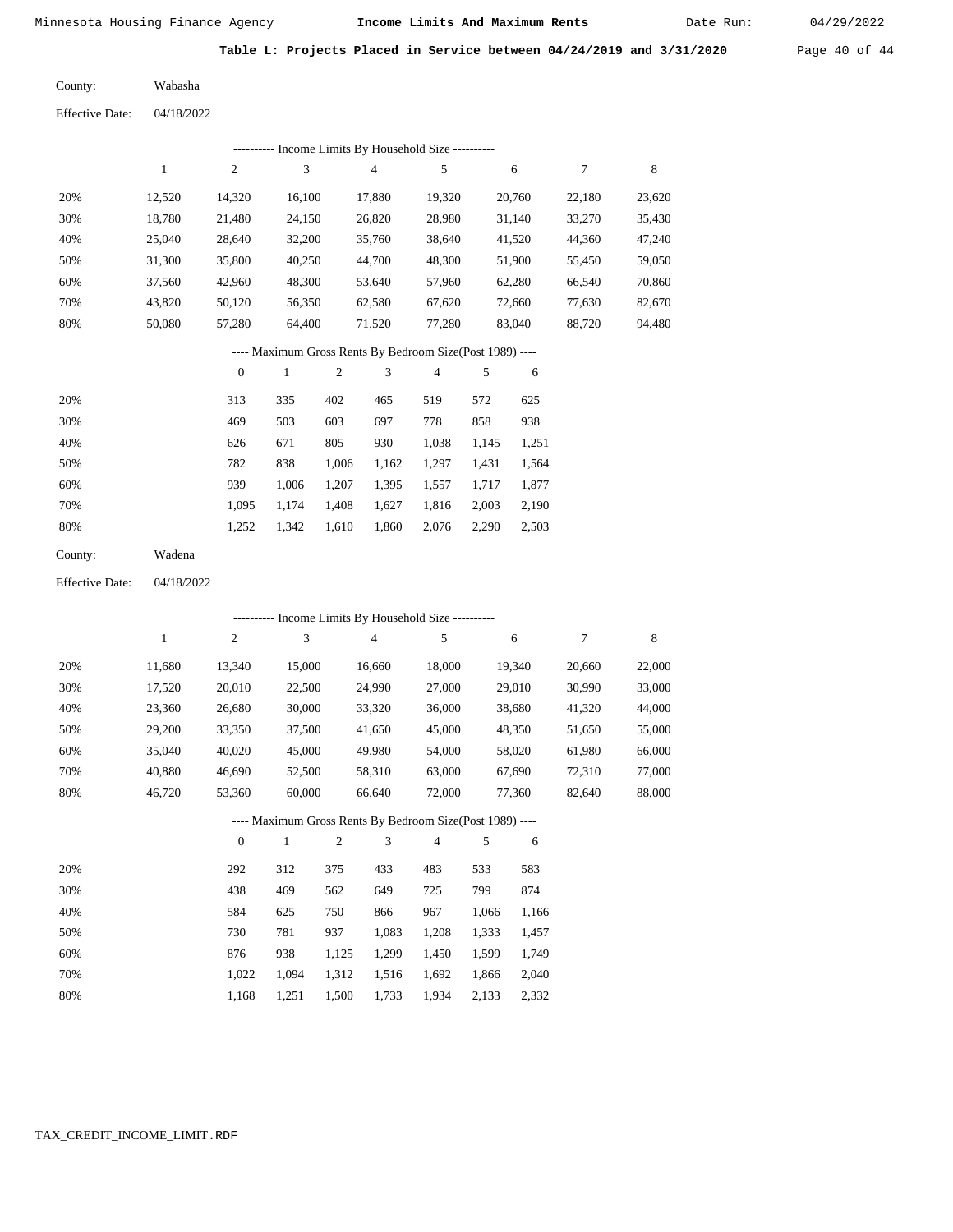Date Run:

**Table L: Projects Placed in Service between 04/24/2019 and 3/31/2020** Page 41 of 44

Waseca County:

04/18/2022 Effective Date:

|     | Income Limits By Household Size ---------- |                |        |        |        |        |        |        |  |  |  |  |  |
|-----|--------------------------------------------|----------------|--------|--------|--------|--------|--------|--------|--|--|--|--|--|
|     |                                            | $\overline{c}$ | 3      | 4      | 5      | 6      |        | 8      |  |  |  |  |  |
| 20% | 11.720                                     | 13,380         | 15,060 | 16.720 | 18,060 | 19.400 | 20,740 | 22,080 |  |  |  |  |  |
| 30% | 17,580                                     | 20,070         | 22,590 | 25,080 | 27,090 | 29,100 | 31,110 | 33,120 |  |  |  |  |  |
| 40% | 23.440                                     | 26,760         | 30,120 | 33,440 | 36,120 | 38,800 | 41,480 | 44,160 |  |  |  |  |  |
| 50% | 29,300                                     | 33,450         | 37,650 | 41,800 | 45,150 | 48,500 | 51,850 | 55,200 |  |  |  |  |  |
| 60% | 35,160                                     | 40,140         | 45,180 | 50,160 | 54,180 | 58,200 | 62,220 | 66,240 |  |  |  |  |  |
| 70% | 41.020                                     | 46,830         | 52,710 | 58,520 | 63,210 | 67,900 | 72,590 | 77,280 |  |  |  |  |  |
| 80% | 46.880                                     | 53,520         | 60,240 | 66,880 | 72,240 | 77,600 | 82,960 | 88,320 |  |  |  |  |  |

# ---- Maximum Gross Rents By Bedroom Size(Post 1989) ----

|     | $\mathbf{0}$ |       | $\overline{c}$ | 3     | 4     | 5     | 6     |
|-----|--------------|-------|----------------|-------|-------|-------|-------|
| 20% | 293          | 313   | 376            | 434   | 485   | 535   | 585   |
| 30% | 439          | 470   | 564            | 652   | 727   | 802   | 877   |
| 40% | 586          | 627   | 753            | 869   | 970   | 1,070 | 1,170 |
| 50% | 732          | 784   | 941            | 1,086 | 1,212 | 1,338 | 1,463 |
| 60% | 879          | 941   | 1,129          | 1,304 | 1,455 | 1,605 | 1,755 |
| 70% | 1.025        | 1.098 | 1,317          | 1,521 | 1,697 | 1,873 | 2,048 |
| 80% | 1,172        | 1,255 | 1,506          | 1,739 | 1,940 | 2,141 | 2,340 |
|     |              |       |                |       |       |       |       |

| County: | Washington |
|---------|------------|
|         |            |

04/18/2022 Effective Date:

|     |        |                |        | ---------- Income Limits By Household Size ----------    |                |         |         |         |
|-----|--------|----------------|--------|----------------------------------------------------------|----------------|---------|---------|---------|
|     |        | $\overline{c}$ | 3      | 4                                                        | 5              | 6       | 7       | 8       |
| 20% | 16.440 | 18.780         | 21,120 | 23,460                                                   | 25,340         | 27,220  | 29,100  | 30,980  |
| 30% | 24,660 | 28,170         | 31,680 | 35,190                                                   | 38,010         | 40,830  | 43,650  | 46,470  |
| 40% | 32,880 | 37,560         | 42,240 | 46,920                                                   | 50,680         | 54,440  | 58,200  | 61,960  |
| 50% | 41,100 | 46,950         | 52,800 | 58,650                                                   | 63,350         | 68,050  | 72,750  | 77,450  |
| 60% | 49,320 | 56,340         | 63,360 | 70,380                                                   | 76,020         | 81,660  | 87,300  | 92,940  |
| 70% | 57.540 | 65,730         | 73,920 | 82,110                                                   | 88,690         | 95,270  | 101,850 | 108,430 |
| 80% | 65,760 | 75,120         | 84.480 | 93.840                                                   | 101,360        | 108,880 | 116.400 | 123,920 |
|     |        |                |        | ---- Maximum Gross Rents By Bedroom Size(Post 1989) ---- |                |         |         |         |
|     |        | $\theta$       |        | 3<br>2                                                   | $\overline{4}$ | 5<br>6  |         |         |

| 20% | 411   | 440   | 528   | 610   | 680   | 751   | 821   |
|-----|-------|-------|-------|-------|-------|-------|-------|
| 30% | 616   | 660   | 792   | 915   | 1.020 | 1.126 | 1,231 |
| 40% | 822   | 880   | 1.056 | 1,220 | 1,361 | 1,502 | 1,642 |
| 50% | 1.027 | 1.100 | 1.320 | 1.525 | 1,701 | 1.877 | 2,052 |
| 60% | 1.233 | 1.320 | 1,584 | 1,830 | 2,041 | 2,253 | 2,463 |
| 70% | 1.438 | 1.540 | 1,848 | 2,135 | 2,381 | 2,628 | 2,873 |
| 80% | 1.644 | 1.761 | 2,112 | 2.440 | 2.722 | 3,004 | 3,284 |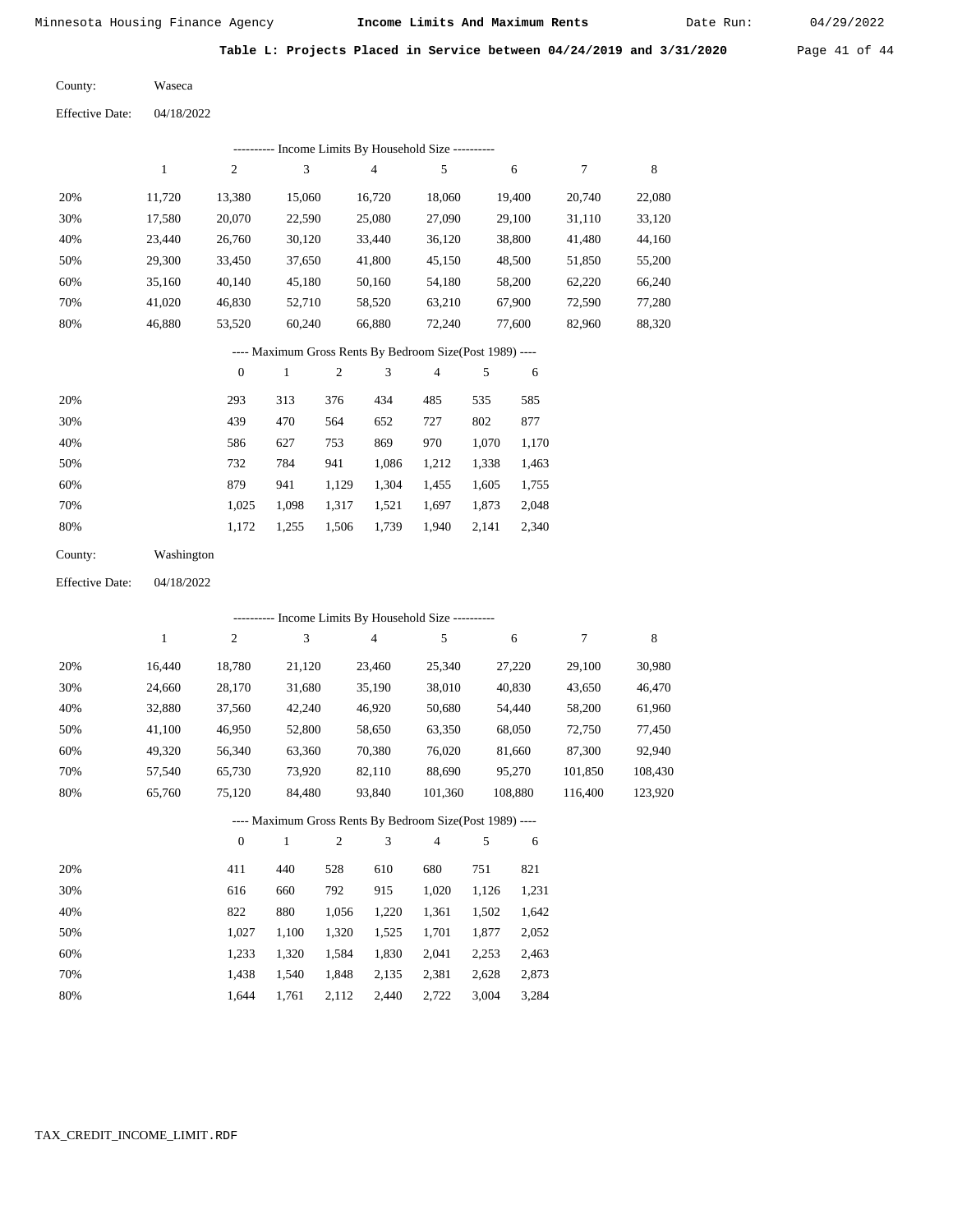Date Run:

**Table L: Projects Placed in Service between 04/24/2019 and 3/31/2020** Page 42 of 44

Watonwan County:

04/18/2022 Effective Date:

|     |        |        | ---------- Income Limits By Household Size ---------- |        |        |        |        |        |
|-----|--------|--------|-------------------------------------------------------|--------|--------|--------|--------|--------|
|     |        | 2      | 3                                                     | 4      |        | 6      |        | 8      |
| 20% | 11.680 | 13,340 | 15,000                                                | 16,660 | 18,000 | 19.340 | 20,660 | 22,000 |
| 30% | 17,520 | 20,010 | 22,500                                                | 24,990 | 27,000 | 29,010 | 30,990 | 33,000 |
| 40% | 23,360 | 26,680 | 30,000                                                | 33,320 | 36,000 | 38,680 | 41,320 | 44,000 |
| 50% | 29,200 | 33,350 | 37,500                                                | 41,650 | 45,000 | 48,350 | 51,650 | 55,000 |
| 60% | 35,040 | 40,020 | 45,000                                                | 49,980 | 54,000 | 58,020 | 61,980 | 66,000 |
| 70% | 40,880 | 46,690 | 52,500                                                | 58,310 | 63,000 | 67,690 | 72,310 | 77,000 |
| 80% | 46,720 | 53,360 | 60,000                                                | 66,640 | 72,000 | 77,360 | 82,640 | 88,000 |
|     |        |        |                                                       |        |        |        |        |        |

## ---- Maximum Gross Rents By Bedroom Size(Post 1989) ----

|     | $\mathbf{0}$ |       | $\overline{2}$ | 3     | $\overline{4}$ | 5     | 6     |
|-----|--------------|-------|----------------|-------|----------------|-------|-------|
| 20% | 292          | 312   | 375            | 433   | 483            | 533   | 583   |
| 30% | 438          | 469   | 562            | 649   | 725            | 799   | 874   |
| 40% | 584          | 625   | 750            | 866   | 967            | 1,066 | 1,166 |
| 50% | 730          | 781   | 937            | 1,083 | 1,208          | 1,333 | 1,457 |
| 60% | 876          | 938   | 1,125          | 1,299 | 1,450          | 1,599 | 1,749 |
| 70% | 1,022        | 1.094 | 1,312          | 1,516 | 1,692          | 1,866 | 2,040 |
| 80% | 1,168        | 1,251 | 1,500          | 1,733 | 1,934          | 2,133 | 2,332 |
|     |              |       |                |       |                |       |       |

Wilkin County:

04/18/2022 Effective Date:

|     |              |                |              |                |                | ---------- Income Limits By Household Size ----------    |       |        |        |        |
|-----|--------------|----------------|--------------|----------------|----------------|----------------------------------------------------------|-------|--------|--------|--------|
|     | $\mathbf{1}$ | $\overline{c}$ | 3            |                | $\overline{4}$ | 5                                                        |       | 6      | 7      | 8      |
| 20% | 11,680       | 13,340         | 15,000       |                | 16,660         | 18,000                                                   |       | 19,340 | 20,660 | 22,000 |
| 30% | 17,520       | 20,010         | 22,500       |                | 24,990         | 27,000                                                   |       | 29,010 | 30,990 | 33,000 |
| 40% | 23,360       | 26,680         | 30,000       |                | 33,320         | 36,000                                                   |       | 38,680 | 41,320 | 44,000 |
| 50% | 29,200       | 33,350         | 37,500       |                | 41,650         | 45,000                                                   |       | 48,350 | 51,650 | 55,000 |
| 60% | 35,040       | 40,020         | 45,000       |                | 49,980         | 54,000                                                   |       | 58,020 | 61,980 | 66,000 |
| 70% | 40,880       | 46,690         | 52,500       |                | 58,310         | 63,000                                                   |       | 67,690 | 72,310 | 77,000 |
| 80% | 46,720       | 53,360         | 60,000       |                | 66,640         | 72,000                                                   |       | 77,360 | 82,640 | 88,000 |
|     |              |                |              |                |                | ---- Maximum Gross Rents By Bedroom Size(Post 1989) ---- |       |        |        |        |
|     |              | $\theta$       | $\mathbf{1}$ | $\mathfrak{2}$ | 3              | $\overline{4}$                                           | 5     | 6      |        |        |
| 20% |              | 292            | 312          | 375            | 433            | 483                                                      | 533   | 583    |        |        |
| 30% |              | 438            | 469          | 562            | 649            | 725                                                      | 799   | 874    |        |        |
| 40% |              | 584            | 625          | 750            | 866            | 967                                                      | 1,066 | 1,166  |        |        |
| 50% |              | 730            | 781          | 937            | 1,083          | 1,208                                                    | 1,333 | 1,457  |        |        |
| 60% |              | 876            | 938          | 1,125          | 1,299          | 1,450                                                    | 1,599 | 1,749  |        |        |
| 70% |              | 1,022          | 1,094        | 1,312          | 1,516          | 1,692                                                    | 1,866 | 2,040  |        |        |

1,251 1,500 1,733 1,934 2,133 2,332

1,168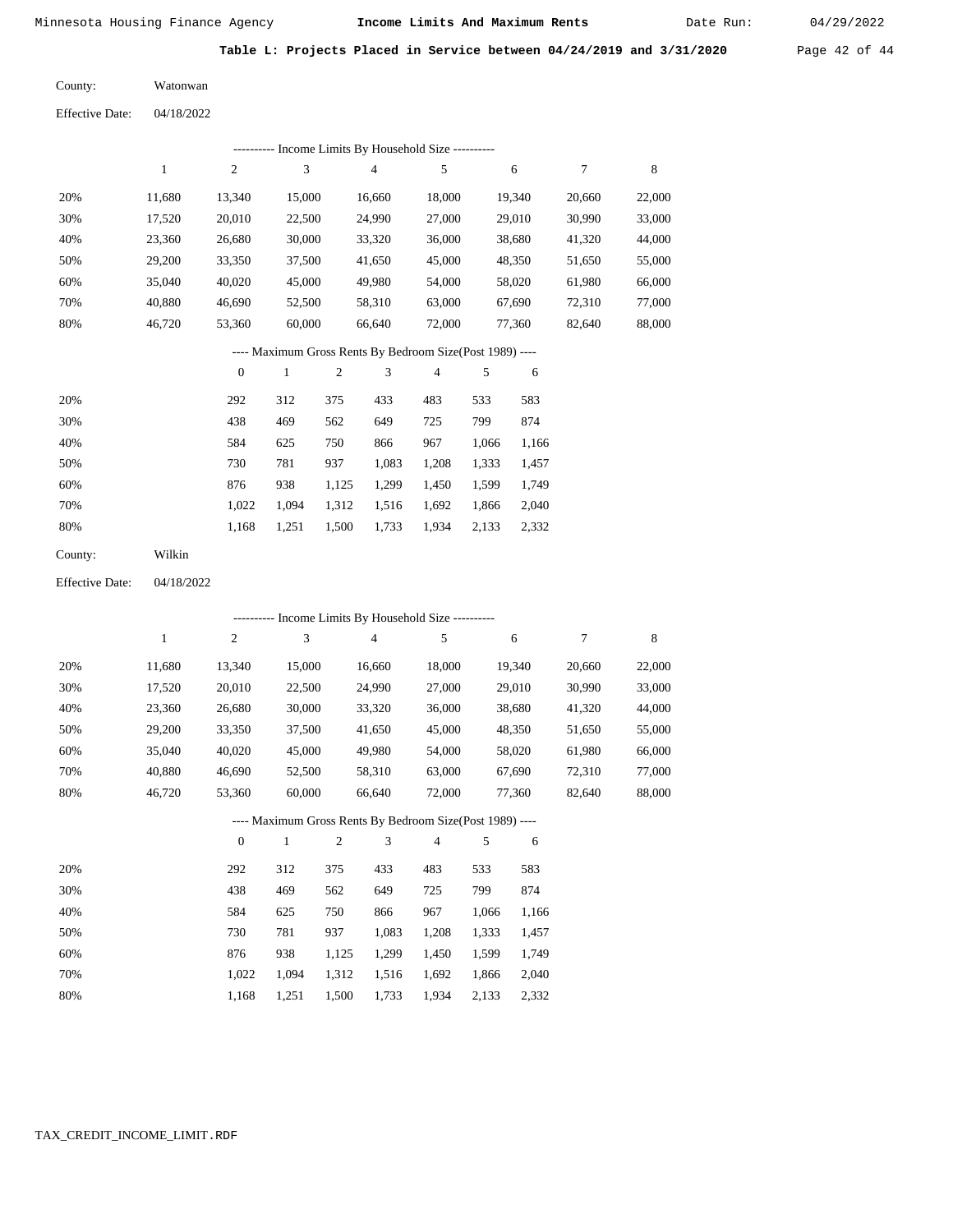Date Run:

**Table L: Projects Placed in Service between 04/24/2019 and 3/31/2020** Page 43 of 44

Winona County:

04/18/2022 Effective Date:

|     |        |        | ---------- Income Limits By Household Size ---------- |        |        |        |        |        |
|-----|--------|--------|-------------------------------------------------------|--------|--------|--------|--------|--------|
|     |        | 2      | 3                                                     | 4      | 5      | 6      | 7      | 8      |
| 20% | 12.240 | 14.000 | 15.740                                                | 17,480 | 18,880 | 20,280 | 21,680 | 23,080 |
| 30% | 18,360 | 21,000 | 23.610                                                | 26,220 | 28,320 | 30,420 | 32,520 | 34,620 |
| 40% | 24.480 | 28,000 | 31,480                                                | 34,960 | 37,760 | 40,560 | 43,360 | 46,160 |
| 50% | 30.600 | 35,000 | 39,350                                                | 43,700 | 47,200 | 50,700 | 54,200 | 57,700 |
| 60% | 36,720 | 42,000 | 47,220                                                | 52,440 | 56.640 | 60.840 | 65,040 | 69,240 |
| 70% | 42,840 | 49,000 | 55,090                                                | 61,180 | 66,080 | 70,980 | 75,880 | 80,780 |
| 80% | 48,960 | 56,000 | 62,960                                                | 69,920 | 75,520 | 81,120 | 86,720 | 92,320 |
|     |        |        |                                                       |        |        |        |        |        |

---- Maximum Gross Rents By Bedroom Size(Post 1989) ----

|     | $\mathbf{0}$ |       | 2     | 3     | 4     | 5     | 6     |
|-----|--------------|-------|-------|-------|-------|-------|-------|
| 20% | 306          | 328   | 393   | 454   | 507   | 559   | 611   |
| 30% | 459          | 492   | 590   | 681   | 760   | 839   | 917   |
| 40% | 612          | 656   | 787   | 909   | 1,014 | 1,119 | 1,223 |
| 50% | 765          | 820   | 983   | 1,136 | 1,267 | 1,398 | 1,529 |
| 60% | 918          | 984   | 1,180 | 1,363 | 1,521 | 1,678 | 1,835 |
| 70% | 1.071        | 1.148 | 1,377 | 1,590 | 1,774 | 1,958 | 2,141 |
| 80% | 1,224        | 1,312 | 1,574 | 1,818 | 2,028 | 2,238 | 2,447 |
|     |              |       |       |       |       |       |       |

Wright County:

04/18/2022 Effective Date:

|     |        |          |        |     |        | ---------- Income Limits By Household Size ----------    |       |         |         |         |
|-----|--------|----------|--------|-----|--------|----------------------------------------------------------|-------|---------|---------|---------|
|     | 1      | 2        | 3      |     | 4      | 5                                                        |       | 6       | 7       | 8       |
| 20% | 16,440 | 18,780   | 21,120 |     | 23,460 | 25,340                                                   |       | 27,220  | 29,100  | 30,980  |
| 30% | 24,660 | 28,170   | 31,680 |     | 35,190 | 38,010                                                   |       | 40,830  | 43,650  | 46,470  |
| 40% | 32,880 | 37,560   | 42,240 |     | 46,920 | 50,680                                                   |       | 54,440  | 58,200  | 61,960  |
| 50% | 41,100 | 46,950   | 52,800 |     | 58,650 | 63,350                                                   |       | 68,050  | 72,750  | 77,450  |
| 60% | 49,320 | 56,340   | 63,360 |     | 70,380 | 76,020                                                   |       | 81,660  | 87,300  | 92,940  |
| 70% | 57,540 | 65,730   | 73,920 |     | 82,110 | 88,690                                                   |       | 95,270  | 101,850 | 108,430 |
| 80% | 65,760 | 75,120   | 84,480 |     | 93,840 | 101,360                                                  |       | 108,880 | 116,400 | 123,920 |
|     |        |          |        |     |        | ---- Maximum Gross Rents By Bedroom Size(Post 1989) ---- |       |         |         |         |
|     |        | $\theta$ | 1      | 2   | 3      | $\overline{4}$                                           | 5     | 6       |         |         |
| 20% |        | 411      | 440    | 528 | 610    | 680                                                      | 751   | 821     |         |         |
| 30% |        | 616      | 660    | 792 | 915    | 1,020                                                    | 1,126 | 1,231   |         |         |

| 40% | 822   | 880                                       | 1,056 1,220 1,361 1,502 1,642 |             |  |
|-----|-------|-------------------------------------------|-------------------------------|-------------|--|
| 50% | 1.027 | 1,100 1,320 1,525 1,701 1,877 2,052       |                               |             |  |
| 60% |       | 1,233 1,320 1,584 1,830 2,041 2,253 2,463 |                               |             |  |
| 70% |       | 1,438 1,540 1,848 2,135 2,381 2,628 2,873 |                               |             |  |
| 80% | 1.644 | 1,761 2,112 2,440 2,722                   |                               | 3,004 3,284 |  |